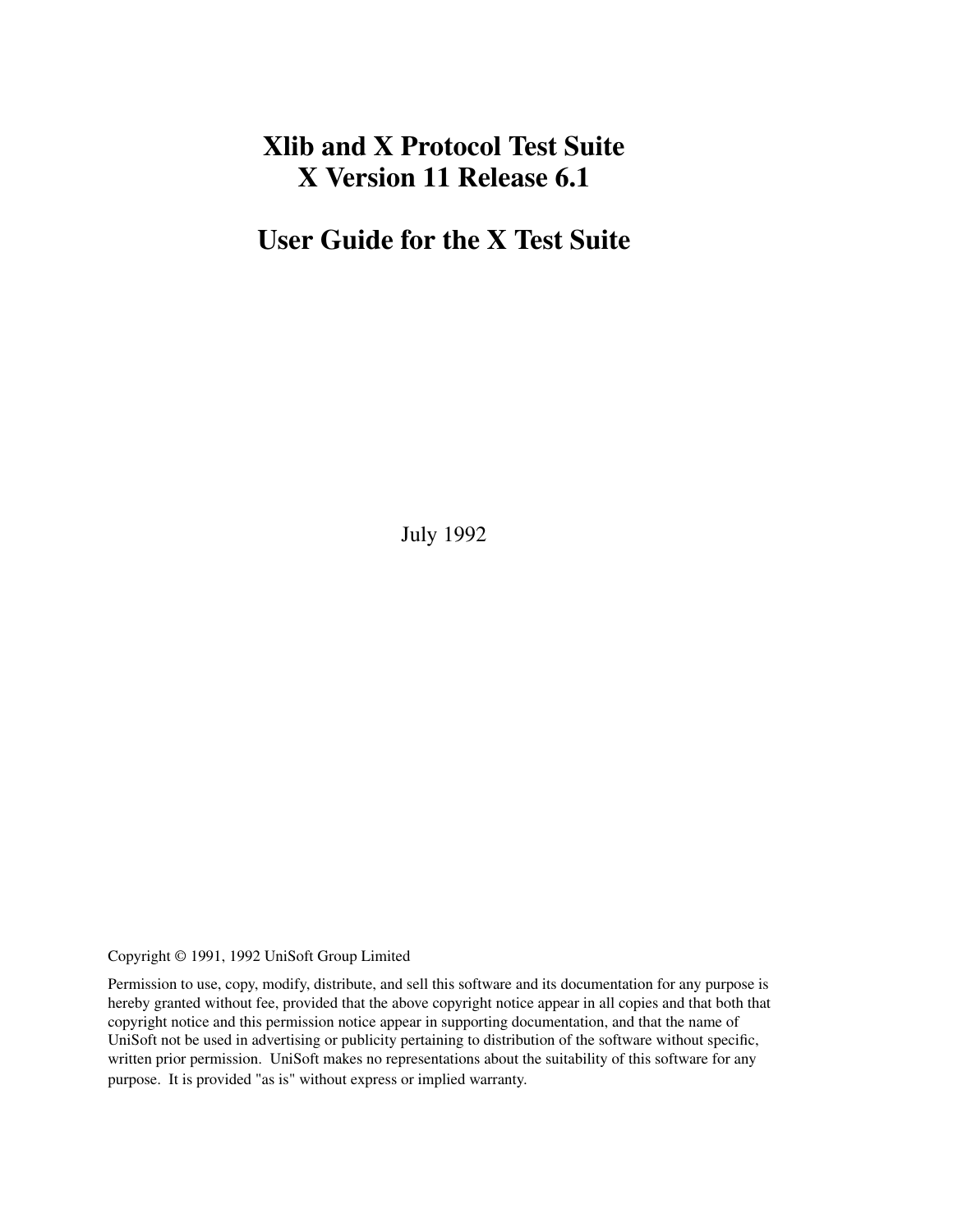# *1. Introduction*

This document is a guide to installing and running X Version 11 Release 6.1 of the X Test Suite. In order to do this, please work through all of the steps described in this guide in order. Information on the content, purpose and goals of the X Test Suite is found in a series of appendices, which follow the installation instructions.

Please read the "Release Notes for the X Test Suite", which describe particular features of this release.

Further information, which would be required by a programmer to modify or extend the X Test Suite, is contained in a separate document, "Programmers Guide for the X Test Suite".

Included in this release is a version of the "Test Environment Toolkit" (TET). This is required to build and execute the X Test Suite. The "Test Environment Toolkit" is a software tool developed by X/Open, UNIX International, and the Open Software Foundation. More details of the TET appear in appendix E.

The contents of this document cover the installation and use of the included version of the TET.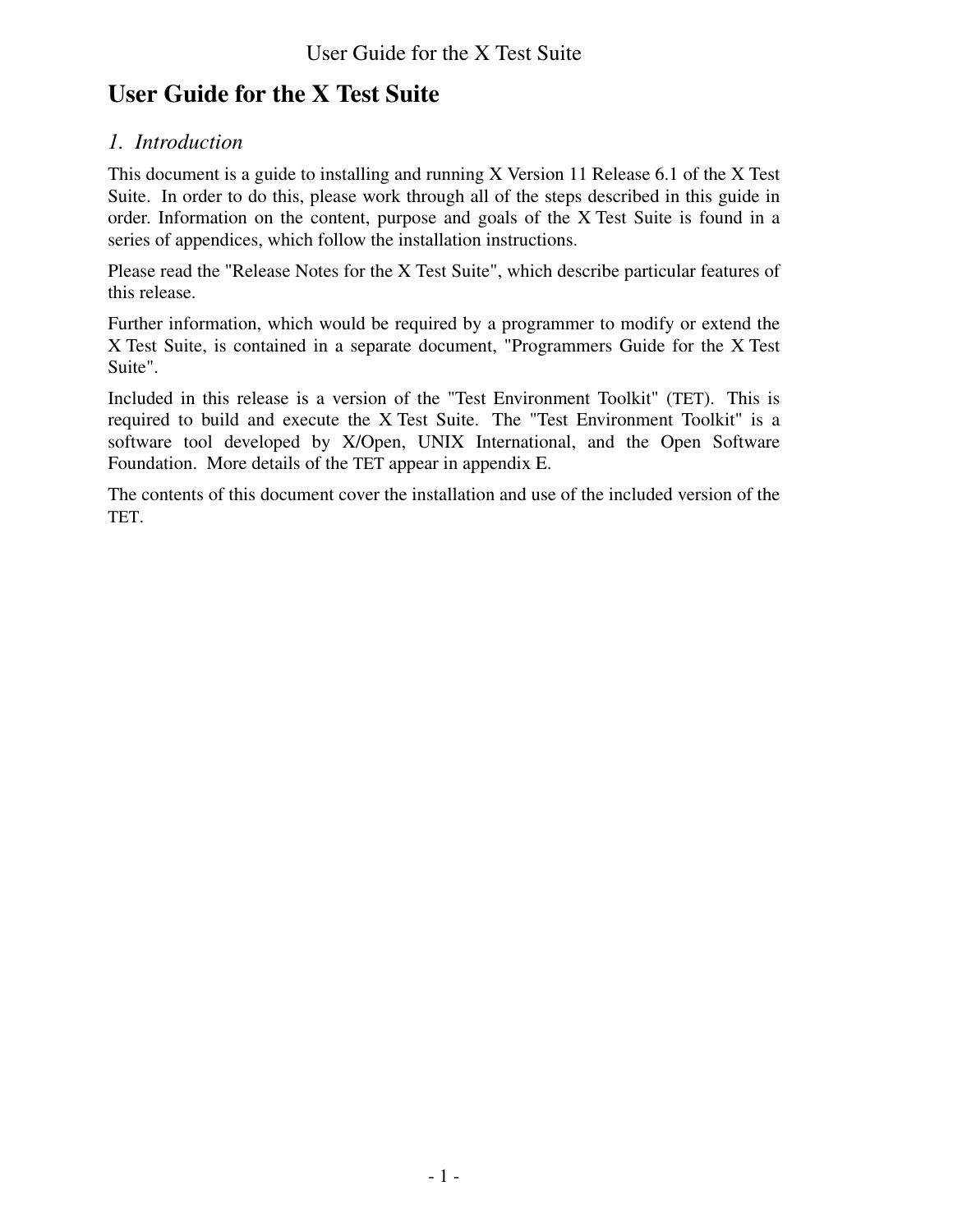# *2. Preparation*

This section of the User Guide describes how to check that the system on which you want to build the X Test Suite has the required utilities and sufficient disc space, how to check the version of the X Window System<sup>1</sup> you wish to test, and how to extract the software from the supplied distribution media.

# *2.1 Utilities*

The X Test Suite assumes that the following utilities are available on your system.

# *2.1.1 Bourne shell*

The configuration and building stages include example instructions which have only been tested using the Bourne shell.

The build configuration file sets the SHELL variable so that the Bourne shell will be used by make. No other settings for this variable have been tested.

# *2.1.2 make*

The building stages assume the existence of make.

## *2.1.3 awk*

The report writer rpt uses awk.

## *2.1.4 Compiler*

ACcompiler and link editor are required. The X Test Suite assumes that when these utilities execute successfully, they return a value of zero. The names of these utilities may be set in build configuration parameters.

## *2.1.5 Library archiver*

A library archiver and a means of ordering the libraries are required. The ordering software may be part of the library archiver, the ranlib utility, or the utilities lorder and tsort. The names of these utilities may be set in build configuration parameters.

# *2.1.6 File utilities*

The X Test Suite uses utilities to copy, move, remove and link files during the build stages. The names of these utilities may be set in build configuration parameters.

## *2.2 Checking your version of the X Window System*

If your version of the X Window System supports the XTEST extension, you will be able to perform tests for some assertions which are otherwise untestable. The XTEST extension has been produced by MIT since the initial release of X11R5, based on a specification<sup>2</sup> produced by UniSoft. The extension provides access to the X server to enable testing of the following areas of the X Window System:

<sup>1.</sup> The X Window System is a trademark of the Massachusetts Institute of Technology. X Window System Version 11 Release 4 is abbreviated to X11R4 in this document. X Window System Version 11 Release 5 is abbreviated to X11R5 in this document.

<sup>2.</sup> Drake, K.J., "Some Proposals for a Minimal X11 Testing Extension." *UniSoft Ltd. June 1991*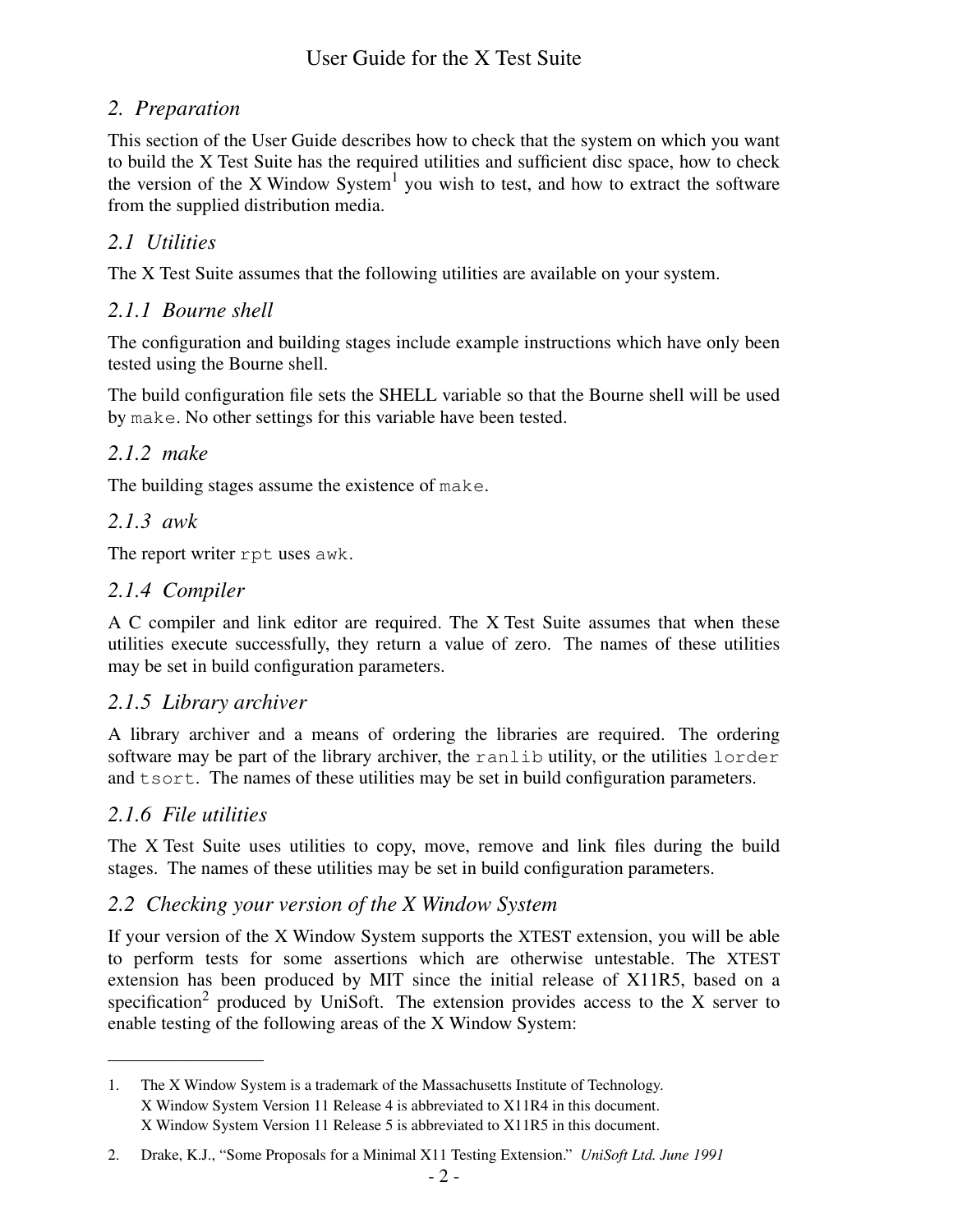- Those which rely on the simulation of device events.
- Those requiring access to opaque client side data structures.
- Those requiring information on the cursor attribute of windows.

Before you configure the X Test Suite, you should determine whether your version of the X Window System includes the XTEST extension, and, if so, whether you wish to configure and build the X Test Suite to enable these features to be tested.

There are two things to check:

- 1. Check whether your X server supports the XTEST extension. This can be done by printing the list of extensions available in your X server using the X utility xdpyinfo. Note - the name of the extension should be printed exactly as in this User Guide - there are other testing extensions for X which are not compatible with the XTEST extension.
- 2. Check whether you have the required libraries to link the test suite clients so as to access the XTEST extension. All test suite clients must be linked with Xlib, which is normally named libX11.a. If you want to access the XTEST extension, you will need two further libraries. These are the XTEST library (normally named libXtst.a) and the X extension library (normally named libXext.a).

## *2.3 Installing the X Test Suite*

Change to the directory in which you wish to install the distribution. Set an environment variable TET\_ROOT to the full path name of that directory.

Load the software from the media supplied into that directory. The precise commands you should use depend on the format of the media supplied to you, the utilities available on your system, the options supported by the utilities, and the names of the tape devices on your system. See the Release Notes for more information about installation.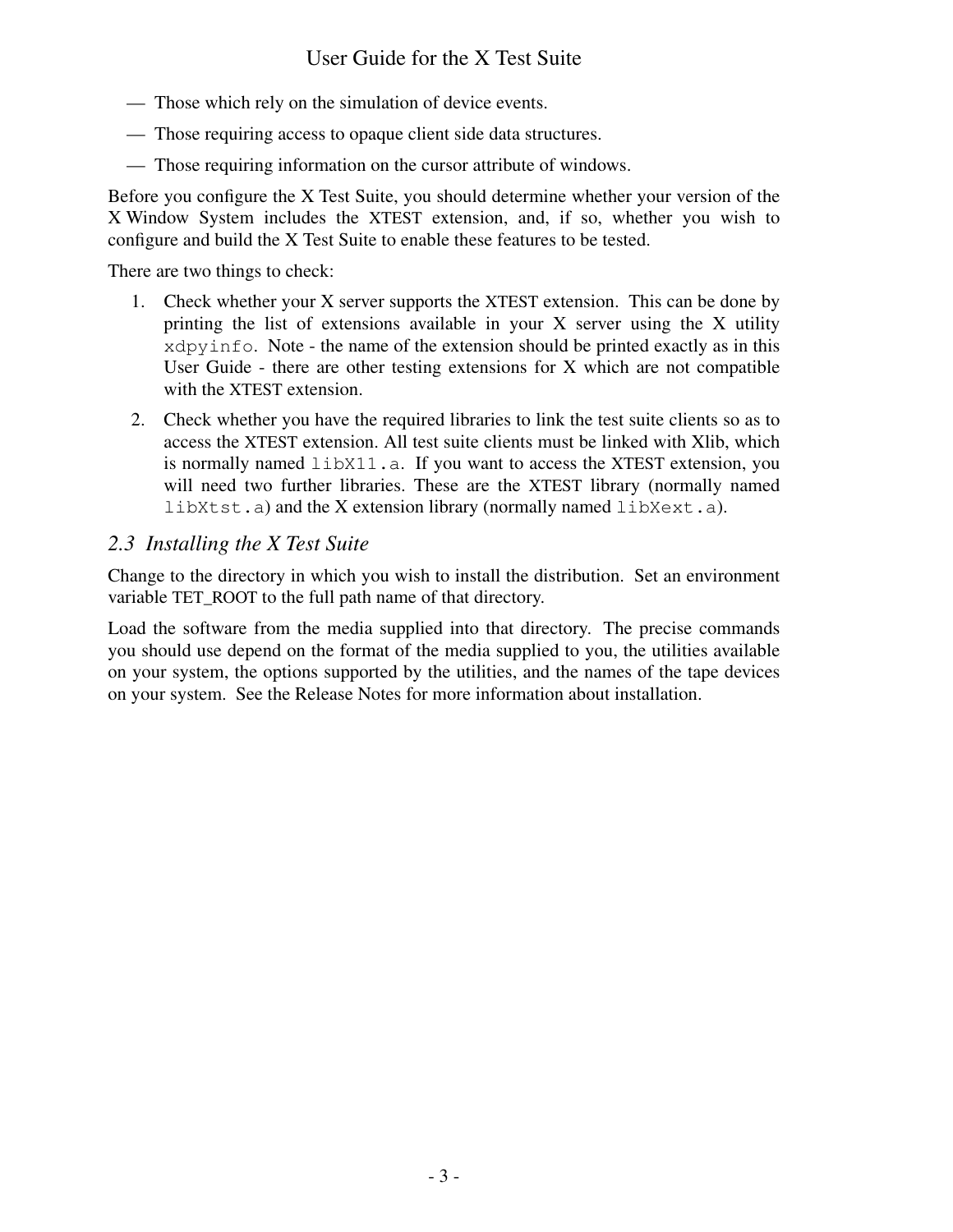# *3. Configuring the X Test Suite*

This section contains instructions on all the procedures you should go through in order to configure the X Test Suite, before attempting to build it.

There is a description of the TET build tool in section 3.1, and the relationship between the TET build scheme and the Imake scheme in section 3.2.

Sections 3.3 and 3.4 contain details of build and clean configuration parameters, which you should edit to reflect the configuration of the target platform on which the X Test Suite is to be built.

Section 3.5 contains details of source files and include files which contain system dependent data which cannot be specified via the build configuration parameters. You should check these files before configuration and if necessary edit them to be suitable for your system.

# *3.1 The TET build tool*

The TET provides a scheme to execute a build tool, which builds the tests in the X Test Suite. The execution of the build tool in the TET is controlled by a small number of TET configuration parameters, contained in a build configuration file. These are described in section 3.3.1.

A build tool has been developed and is provided as part of the X Test Suite. This is a shell script named pmake, which is supplied in the directory \$TET\_ROOT/xtest/bin. The shell script pmake is an interface to the make system command, and when invoked from the TET it builds a test using the rules provided in a Makefile.

Each Makefile in the X Test Suite is written portably, using symbolic names to describe commands and parameters which may vary from system to system. The values of these symbolic names are all obtained by pmake from additional parameters in the build configuration file which are described in sections 3.3.2-3.3.7.

The pmake utility may be invoked directly from the shell, as well as via the TET, to build individual parts of the X Test Suite. This is described further in subsequent sections of this guide.

There is also a clean tool pclean which is an interface to the system make clean system command. This uses parameters in a clean configuration file.

# *3.2 Relationship between TET build scheme and Imake*

The TET is designed to provide a simple and self contained interface to configure and build tests. The X Test Suite can be configured and built with no specialised knowledge of the X Window System beyond that contained in the X Test Suite documentation, and using a limited set of commonly available system commands. The only information required to configure and build the X Test Suite is the location of the X Window System Xlib and include files.

The X Window System itself includes a configuration scheme which is known as Imake. This uses a utility imake supplied as part of the X Window System to create Makefiles from portable description files called Imakefiles.

If you are familiar with the Imake scheme, and have used it to configure and build the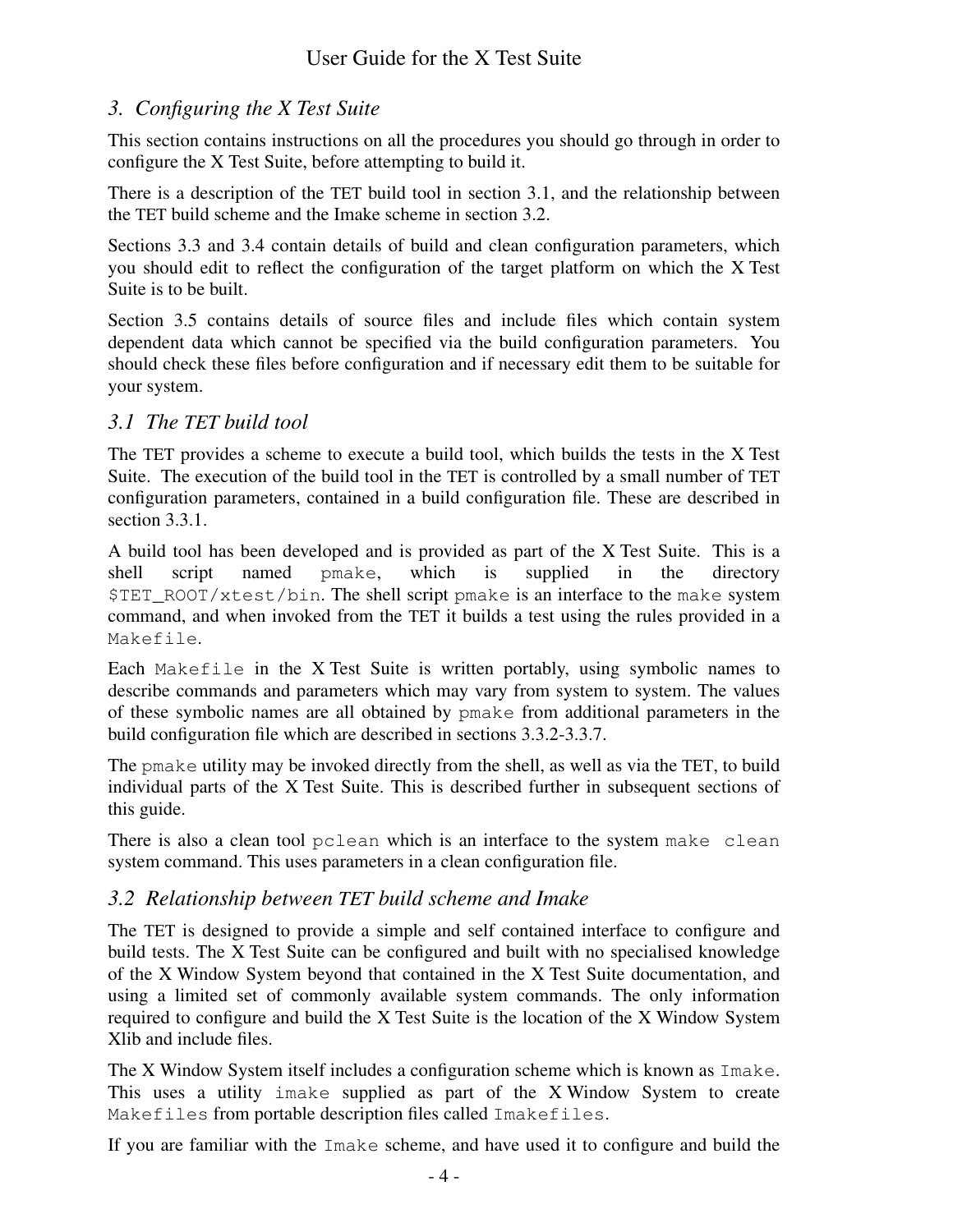X Window System on the platform being used to build the X Test Suite, you may be able to set a limited number of the TET build configuration variables described in section 3.3 to the same value you used for an Imake variable. Where this is possible, the name of the corresponding Imake variable is cross referenced.

#### *3.3 Build configuration parameters*

All build configuration parameters are contained in a configuration file that forms part of the TET. This file should be edited to reflect the configuration of the target machine. The file

\$TET\_ROOT/xtest/tetbuild.cfg

contains all the parameters that are needed to build the X Test Suite. The parameters are grouped in seven sections within the configuration file.

### *3.3.1 Configuration Parameters defined by the TET*

None of these parameters require changing. They are already set to defaults which are correct for the X Test Suite.

#### TET\_BUILD\_TOOL

The name of the program that the TET will execute in build mode.

You should use the pmake command that is supplied in the directory \$TET\_ROOT/xtest/bin.

Eg: TET\_BUILD\_TOOL=pmake

#### TET\_BUILD\_FILE

Any flags required by the build tool. This parameter should be empty.

Eg: TET\_BUILD\_FILE=

#### TET\_CLEAN\_TOOL

The name of the program that the TET will execute in clean mode.

You should use the pclean command that is supplied in the directory \$TET\_ROOT/xtest/bin.

Eg: TET CLEAN TOOL=pclean

#### TET\_CLEAN\_FILE

Any flags required by the clean tool. This parameter should be empty.

Eg: TET\_CLEAN\_FILE=

#### TET\_OUTPUT\_CAPTURE

This flag is used by the TET to enable the output from the build tool to be saved and copied into the journal file. This line should not be altered.

### *3.3.2 Configuration for system commands*

In this section the names of system commands are specified.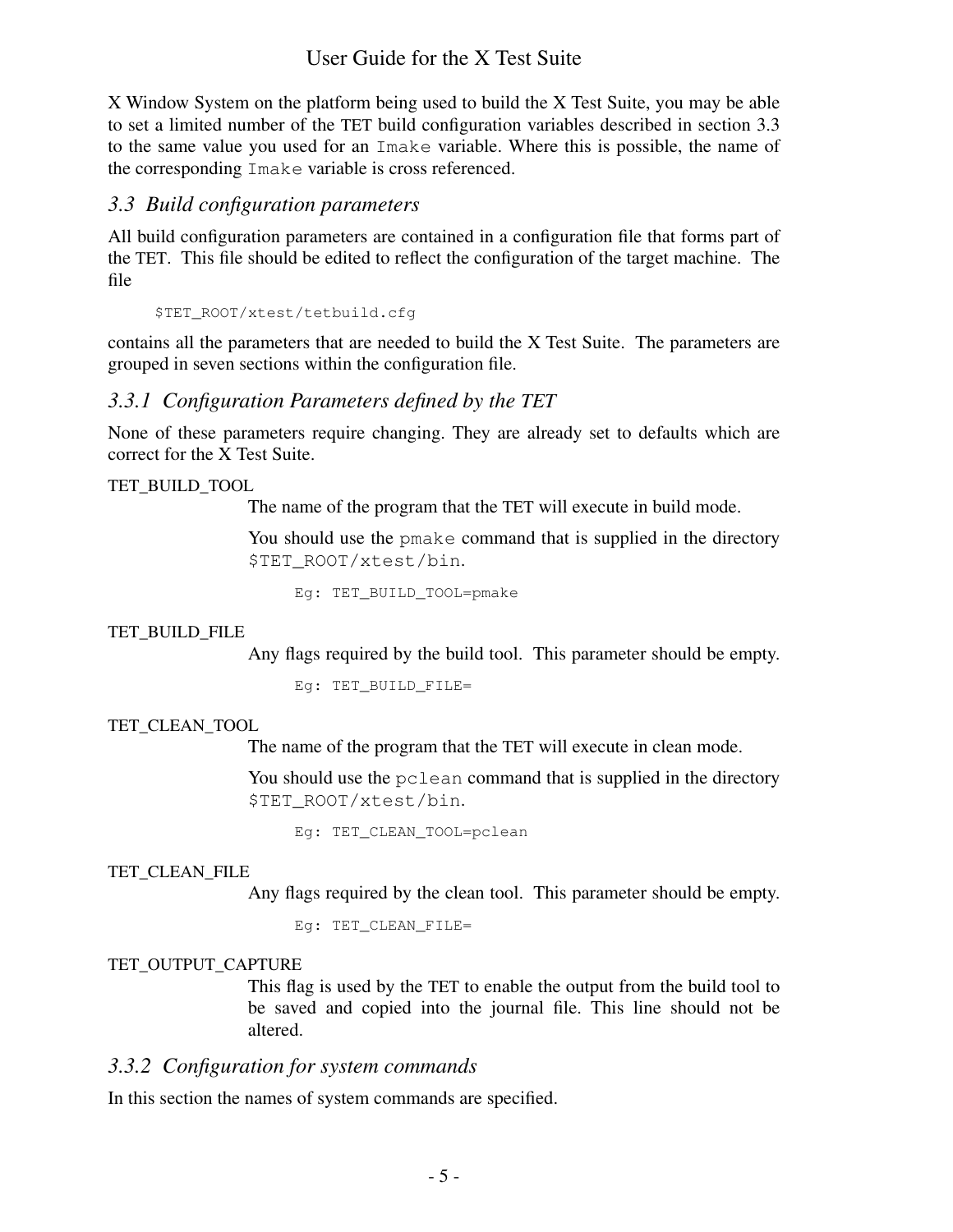| <b>SHELL</b>     | The following line should cause the Bourne shell to be used by make.<br>Eq: SHELL=/bin/sh                                                                                                                   |
|------------------|-------------------------------------------------------------------------------------------------------------------------------------------------------------------------------------------------------------|
| <sub>CC</sub>    | A command to invoke the C compiler.                                                                                                                                                                         |
|                  | $Eg: CC=CC$                                                                                                                                                                                                 |
|                  | Imake variable: CcCmd                                                                                                                                                                                       |
| <b>RM</b>        | A command to remove a file without interactive help.                                                                                                                                                        |
|                  | Eg: $RM=rm-f$                                                                                                                                                                                               |
|                  | Imake variable: RmCmd                                                                                                                                                                                       |
| AR               | A command to generate a library archive.                                                                                                                                                                    |
|                  | Eg: AR=ar crv                                                                                                                                                                                               |
|                  | Imake variable: ArCmd                                                                                                                                                                                       |
| LD               | A command to link object files.                                                                                                                                                                             |
|                  | Eg: LD=1d                                                                                                                                                                                                   |
|                  | Imake variable: LdCmd                                                                                                                                                                                       |
| LN               | A command to make hard links.                                                                                                                                                                               |
|                  | $Eg: LN=ln$                                                                                                                                                                                                 |
|                  | NB: This does not correspond to the Imake variable: LnCmd                                                                                                                                                   |
| <b>RANLIB</b>    | If the system supports a command to order library archives into<br>random access libraries, then set the parameter to that command.<br>Otherwise it should be set to echo (or a command that does nothing). |
|                  | Eg: RANLIB=ranlib                                                                                                                                                                                           |
|                  | Imake variable: RanlibCmd                                                                                                                                                                                   |
| <b>TSORT</b>     | Set to cat if AR was set to a command which inserts a symbol table<br>in the library archive, or if RANLIB was set to a command which<br>creates a random access library, otherwise set to tsort.           |
| <b>LORDER</b>    | Set to echo if AR was set to a command which inserts a symbol table<br>in the library archive, or if RANLIB was set to a command which<br>creates a random access library. otherwise set to lorder.         |
| <b>CP</b>        | A command to copy files.                                                                                                                                                                                    |
|                  | $Eg:CP=cp$                                                                                                                                                                                                  |
|                  | Imake variable: CpCmd                                                                                                                                                                                       |
| <b>CODEMAKER</b> | A utility to produce C source files from dot-m files. The supplied<br>utility mc should always be used. This line should not be altered.                                                                    |
|                  | Eg: CODEMAKER=mc                                                                                                                                                                                            |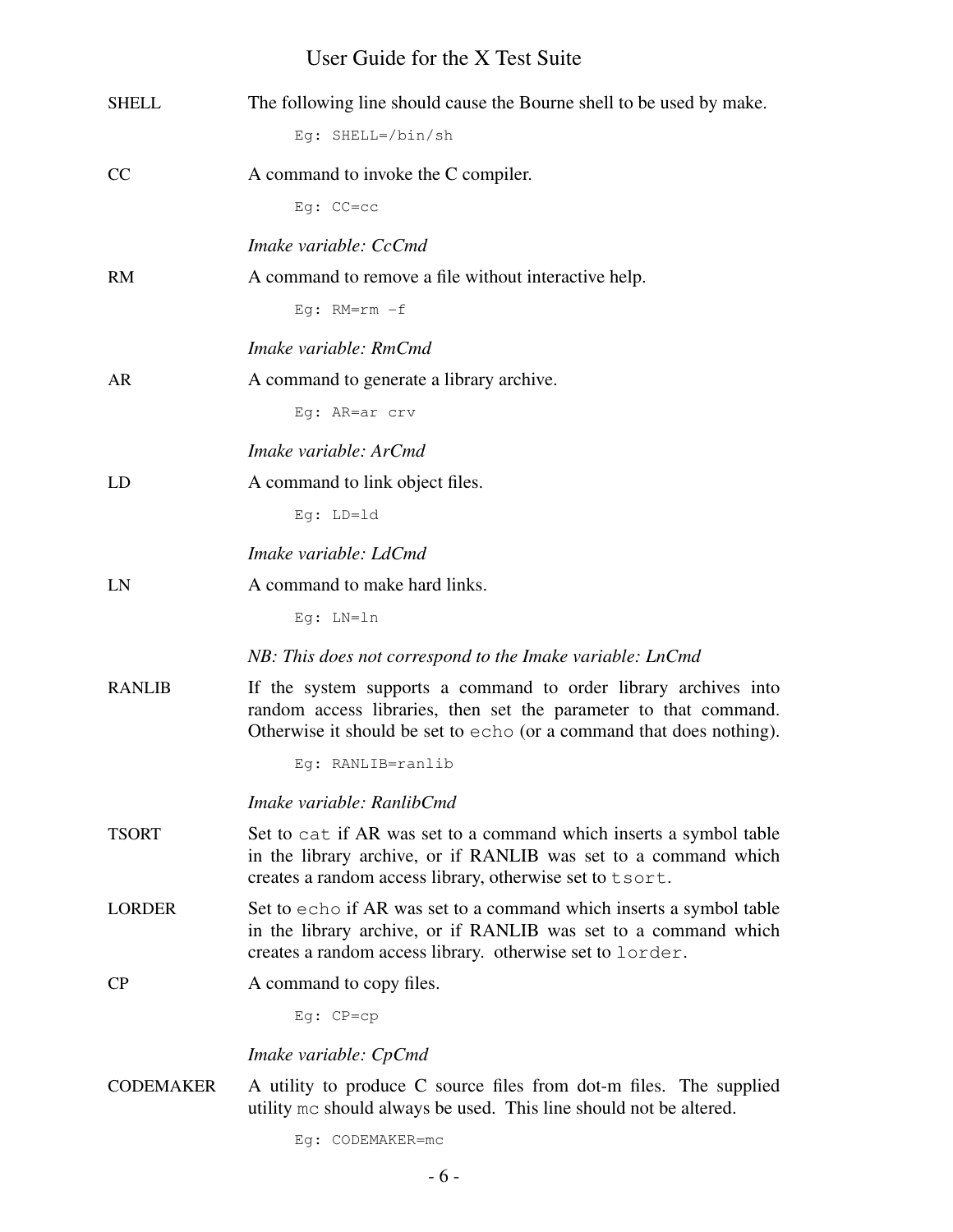## *3.3.3 Configuration for the TET*

This section contains the locations of various parts of the TET. Usually only the first four parameters will need changing, unless files have been moved from their default locations.

- TET\_ROOT The directory that contains all the files in the X Test Suite. This should be set to the path to which TET ROOT was set (see the section entitled "Installing the X Test Suite"). It must be written out as a full path without using any variable notation.
- TETBASE The directory that contains all the files in the TET system. This is used for convenience in defining the other directories. This should be set to \${TET\_ROOT}/tet.
- PORTINC An option that can be given to the C compiler that will cause it to search all directories that are required to allow portability to systems that do not support POSIX. Should be empty for POSIX systems. If compiling on a BSD system using the supplied compatibility library, then the following line should be used. (See section entitled "The portability library").

Eg: PORTINC=-I\${TET\_ROOT}/port/INC

PORTLIB A library containing POSIX.1 and C library functions that are not supplied by the system. This should be empty for a POSIX system. If compiling on a BSD system using the supplied compatibility library, then the following line should be used. (See section entitled "The portability library").

Eg: PORTLIB=\${TET\_ROOT}/port/libport.a

TETINCDIR The directory containing the TET headers.

Eg: TETINCDIR=\${TETBASE}/inc/posix\_c

TETLIB The directory containing the TET library.

Eg: TETLIB=\${TETBASE}/lib/posix\_c

TCM The Test Control Manager. This is part of the TET. It is an object file that is linked with each test.

Eg: TCM=\${TETLIB}/tcm.o

TCMCHILD The Test Control Manager. This is part of the TET. It is an object file that is linked with each program that is executed within a test by tet\_exec().

Eg: TCMCHILD=\${TETLIB}/tcmchild.o

APILIB The TET API library.

Eg: APILIB=\${TETLIB}/libapi.a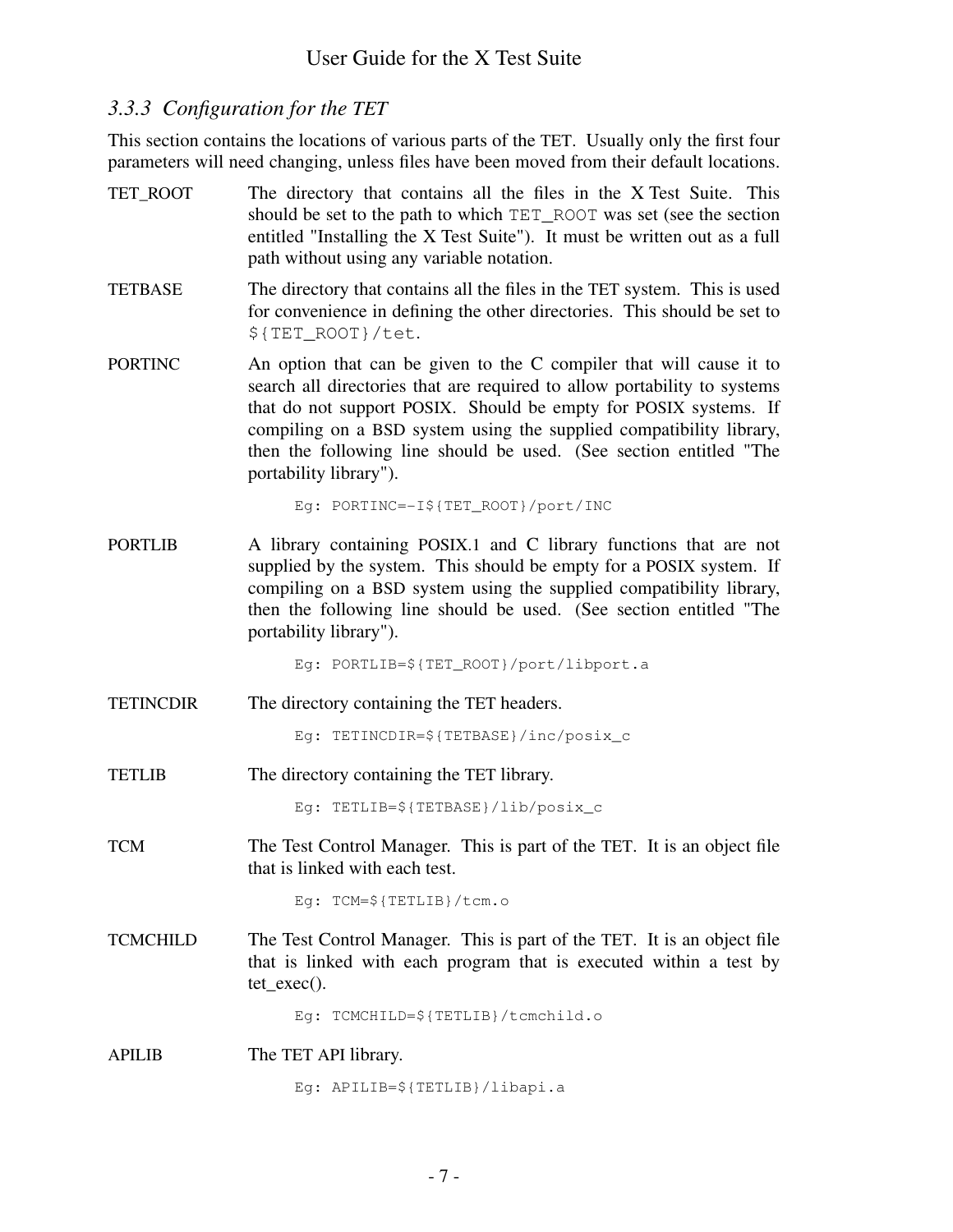### *3.3.4 Configuration parameters for the X Test Suite*

Only the first two of these parameters require changing unless directories have been moved from their default locations.

XTESTHOST The name of the host on which test suite clients are to be executed. This may be set to the value returned by a command which can be executed using the PATH you have set on your host, or may be set to a specific name. This is used to produce a resource file named .Xdefaults-\$(XTESTHOST) in the test execution directory. The resource file is created when building the test for XGetDefault. This parameter is only used in the Makefile of the test for XGetDefault.

> Eg. XTESTHOST='hostname' Eq. XTESTHOST= $'$ uname  $-n'$ Eg. XTESTHOST=triton

XTESTFONTDIR The directory in which to install the test fonts.

Eg: XTESTFONTDIR=/usr/lib/X11/fonts/xtest

XTESTROOT The directory that is the root of the X Test Suite.

Eg: XTESTROOT=\${TET\_ROOT}/xtest

XTESTLIBDIR The directory containing libraries for the X Test Suite.

Eg: XTESTLIBDIR=\${XTESTROOT}/lib

XTESTLIB The xtest library. This library contains subroutines that are common to many tests in the X Test Suite.

Eg: XTESTLIB=\${XTESTLIBDIR}/libxtest.a

XSTLIB The X Protocol test library. This library contains subroutines that are common to many tests in the X Protocol section of the X Test Suite.

Eg: XSTLIB=\${XTESTLIBDIR}/libXst.a

XTESTFONTLIB The fonts library. This library contains font descriptions that are common to many tests in the X Test Suite.

Eg: XTESTFONTLIB=\${XTESTLIBDIR}/libfont.a

XTESTINCDIR The xtest header file directory. This directory contains headers that are local to the X Test Suite.

Eg: XTESTINCDIR=\${XTESTROOT}/include

XTESTBIN The xtest binary file directory. This directory contains utility programs that are used by X Test Suite.

Eg: XTESTBIN=\${XTESTROOT}/bin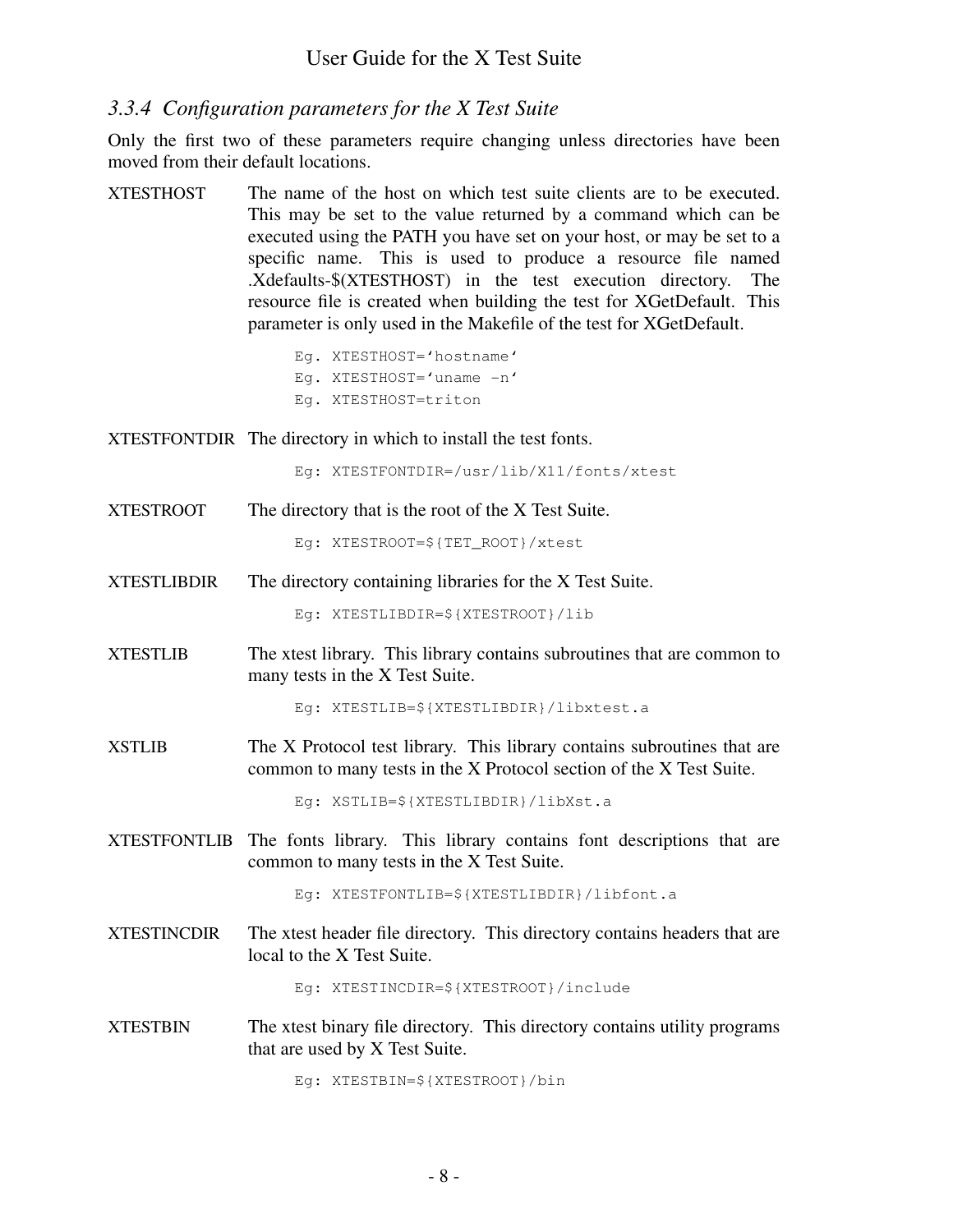## *3.3.5 System Parameters*

Location of system libraries and include files.

SYSLIBS Options to cause the C compiler to search any system libraries that are required for the X Test Suite that are not searched by default. This will probably include Xlib.

Eg: SYSLIBS=-lX11

If you wish to build the X Test Suite to make use of the XTEST extension, you will need to include the XTEST library and the X extension library (in that order).

Eg: SYSLIBS=-lXtst -lXext -lX11

*Imake variables: ExtraLibraries*

XP\_SYSLIBS Any system libraries that are needed, to link the X Protocol tests. This will include Xlib, since libXst.a (which is part of the test suite) will include at least one call to XOpenDisplay.

Eg: XP\_SYSLIBS=-lX11

*Imake variables: ExtraLibraries*

SYSINC Any commands that should be given to the C compiler to cause all relevant system include files to be included. This will probably include /usr/include/X11.

Eg: SYSINC=-I/usr/include/X11

## *3.3.6 C Compiler Directives*

Directives to the C compiler. Usually only the first four parameters will need changing. The remainder are internally used parameters, which are an amalgam of previously set parameters.

COPTS Options to the C compiler.

Eg: COPTS=-O

*Imake variables: DefaultCDebugFlags and DefaultCCOptions*

DEFINES Options required by the C compiler to set up any required defines. For example in strict ANSI Standard-C systems you will need to define \_POSIX\_SOURCE. Additionally on an X/Open conformant system it may be necessary to define \_XOPEN\_SOURCE.

Eg: DEFINES=-D\_POSIX\_SOURCE

If there is no symbol NSIG defined in the system header file signal.h, then this has to be supplied for use by the TET API. It should be the number of signal types on the system.

Eg: DEFINES=-D\_POSIX\_SOURCE -DNSIG=32

If you wish to build the X Test Suite to make use of the XTEST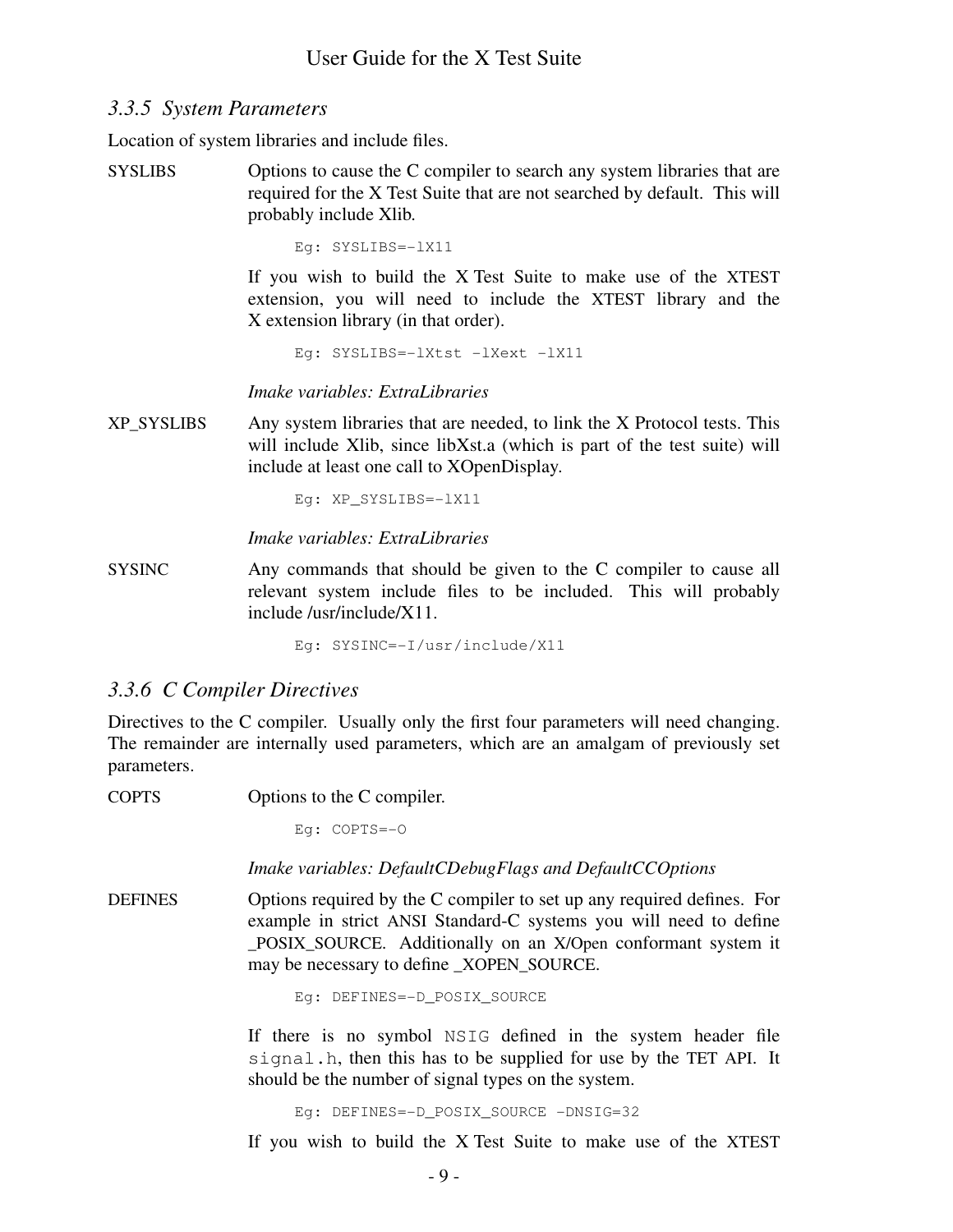extension, you will need to define XTESTEXTENSION. XTESTEXTENSION is only used when building the X Test Suite library.

```
Eg: DEFINES=-D_POSIX_SOURCE -DNSIG=32 -DXTESTEXTENSION
```
*Imake variables: StandardDefines*

XP\_DEFINES C compiler defines specific to the X Protocol tests. This can be set as DEFINES, but you can build support for additional connection methods beyond TCP/IP, using the following defines, if XP\_OPEN\_DIS is XlibNoXtst.c (R4/R5 XOpenDisplay emulation):

> $-DDNETCOMM - Connections can also use  $DECnet^3$ .$  $-DUNIXCONN -$  Connections can also use  $UNIX<sup>4</sup>$  domain sockets.

Refer to your documentation for building and installing Xlib on your platform.

If XP\_OPEN\_DIS is one of XlibXtst.c or XlibOpaque.c then none of the defines listed above will be required.

Eg: XP\_DEFINES=-D\_POSIX\_SOURCE -DUNIXCONN

*Imake variables: StandardDefines*

LINKOBJOPTS Options to give to the LD program to link object files together into one object file that can be further linked.

Eg: LINKOBJOPTS=-r

INCLUDES Options to cause C compiler to search the correct directories for headers. This should not need changing as it is just an amalgam of other parameters.

INCLUDES=-I. \${PORTINC} -I\${TETINCDIR} -I\${XTESTINCDIR} \${SYSINC}

CFLAGS Flags for the C compiler. This should not need changing as it is just an amalgam of other parameters. Note that CFLOCAL is not defined in the configuration file; it is available for use in makefiles, to define parameters that only apply to a particular case. (It intentionally uses parentheses rather than braces)

CFLAGS=\$(CFLOCAL) \$(COPTS) \$(INCLUDES) \$(DEFINES)

XP CFLAGS Flags for the C compiler. This parameter is used by the X Protocol tests in the X Test Suite. This should not need changing as it is just an amalgam of other parameters.

XP\_CFLAGS=\$(CFLOCAL) \$(COPTS) \$(INCLUDES) \$(XP\_DEFINES)

*<sup>4.</sup> DEC and DECnet are registered trademarks of Digital Equipment Corporation.*

*<sup>4.</sup> UNIX is a registered trademark of UNIX System Laboratories, Inc. in the U.S. and other countries.*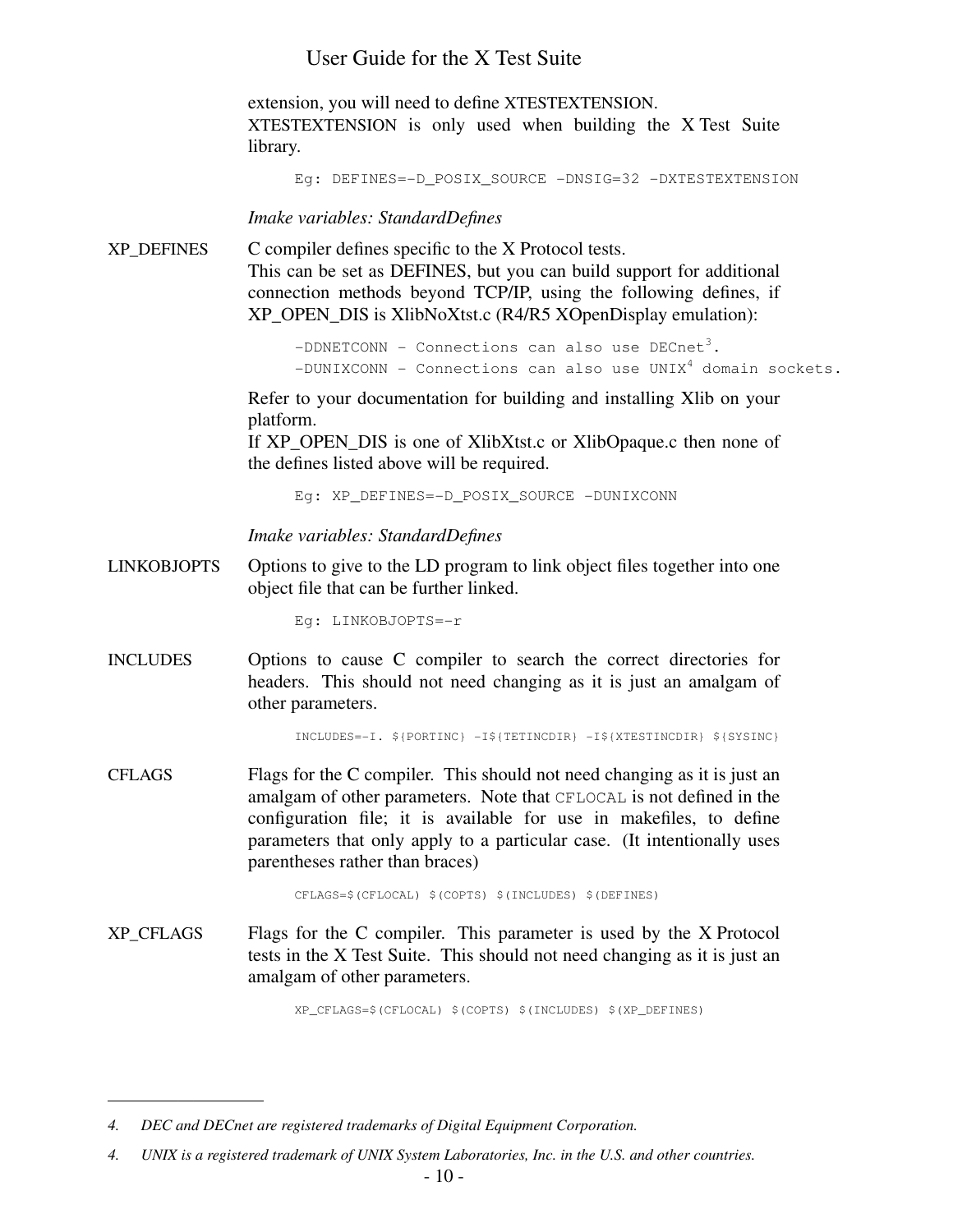LDFLAGS Flags used by the loader. This is needed on some systems to specify options used when object files are linked to produce an executable.

Eg. LDFLAGS=-ZP

LIBS List of libraries. This should not need changing as it is just an amalgam of other parameters.

LIBS=\${XTESTLIB} \${XTESTFONTLIB} \${APILIB} \${PORTLIB}

XP\_LIBS List of libraries. This parameter is used by the X Protocol tests in the X Test Suite. This should not need changing as it is just an amalgam of other parameters.

XP\_LIBS=\${XSTLIB} \${XTESTLIB} \${XTESTFONTLIB} \${APILIB} \${PORTLIB}

 $XP$  OPEN DIS A choice of which code to build in the X Protocol library to make an X server connection. This must be set to one of three possible values:

#### XlibXtst.c

Use this option only if your Xlib includes post R5 enhancements to \_XConnectDisplay ensuring maximum portable protocol test coverage. These enhancements include arguments to \_XConnectDisplay to return authorisation details on connection. If you use this option when your Xlib does not have these enhancements to \_XConnectDisplay, the results of running the X Protocol tests will be **undefined**.

XlibOpaque.c

You have a normal R4 Xlib or early R5 Xlib which you cannot patch to include the enhancements to \_XConnectDisplay, and you cannot emulate these by building XlibNoXtst.c, so only clientnative testing can be done portably, and no failure testing of XOpenDisplay can be done. This option uses XOpenDisplay to make the connection, from which the file descriptor is recovered for our own use. XCloseDisplay shuts down the connection.

XlibNoXtst.c

As for XlibOpaque.c but you can use the R4/R5 connection emulation supplied. (Note: R4/R5 independent) This will ensure maximum protocol test coverage but may not be portable to all platforms.

Reasons for not being able to build XlibNoXtst.c might include:

- i) different interfaces to connection setup and connection read/write;
- ii) different access control mechanisms.

Refer to your Xlib documentation for further details.

Eg. XP\_OPEN\_DIS=XlibOpaque.c

## *3.3.7 Pixel validation section*

This section defines a number of parameters that are used only when generating known good image files. These are not intended to be modified and need not be used when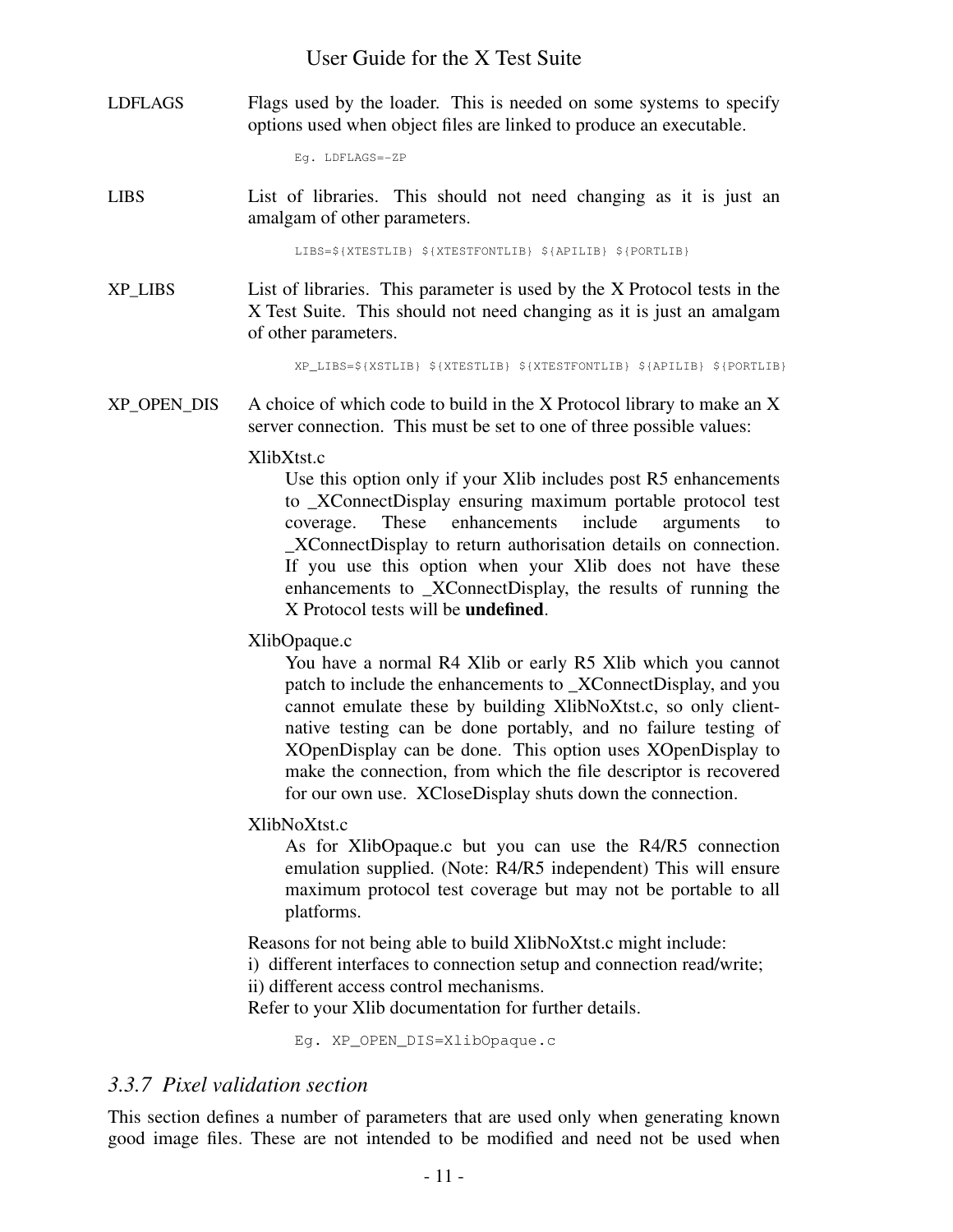running the test suite. They are only used in the development environment at UniSoft when generating known good image files.

## *3.4 Clean configuration parameters*

The TET provides a scheme to execute a clean tool, which removes previously built tests and object files.

All clean configuration parameters are contained in a configuration file that forms part of the TET. The file

\$TET\_ROOT/xtest/tetclean.cfg

contains all the parameters that are needed to clean the X Test Suite.

To save configuration effort, we have arranged that the build and clean configuration files may contain identical parameter settings. Both files are needed, since the TET requires both a default build and clean configuration file.

Copy the build configuration file into the clean configuration file:

```
cd $TET_ROOT/xtest
cp tetbuild.cfg tetclean.cfg
```
## *3.5 System dependent source files*

This section describes source files and include files provided in the X Test Suite which contain data, which you may need to edit to reflect the system under test.

## *3.5.1 Host address structures*

The file xthost.c in the directory \$TET\_ROOT/xtest/src/lib contains three items, which you may need to edit to reflect the system under test. These are all related to the mechanisms provided by the X server under test to add, get or remove hosts from the access control list. These are only used in the tests for those Xlib functions which use or modify the access control list.

The host access control functions use the XHostAddress structure. You should refer to the Xlib documentation for your system, to determine the allowed formats for host addresses in an XHostAddress structure. You may also find it helpful to refer to the X Window System Protocol documentation supplied with the X server under test. The section describing the ChangeHosts protocol request gives examples of host address formats supported by many  $X$  servers. The symbols FamilyInternet, FamilyDECnet, FamilyChaos and FamilyUname are defined on many systems in the include files X.h and Xstreams.h. The X server under test is not guaranteed to support these families, and may support families not listed here. You should find out which families are supported for the X server under test, by examining the header files supplied with your system, and consulting the documentation supplied with the X server.

Some default declarations are contained in the file, but there is no guarantee that they will work correctly on your system.

The three items are as follows:

1. You should ensure that there is a declaration for an array xthosts[] of at least 5 XHostAddress structures containing valid family,length,address triples.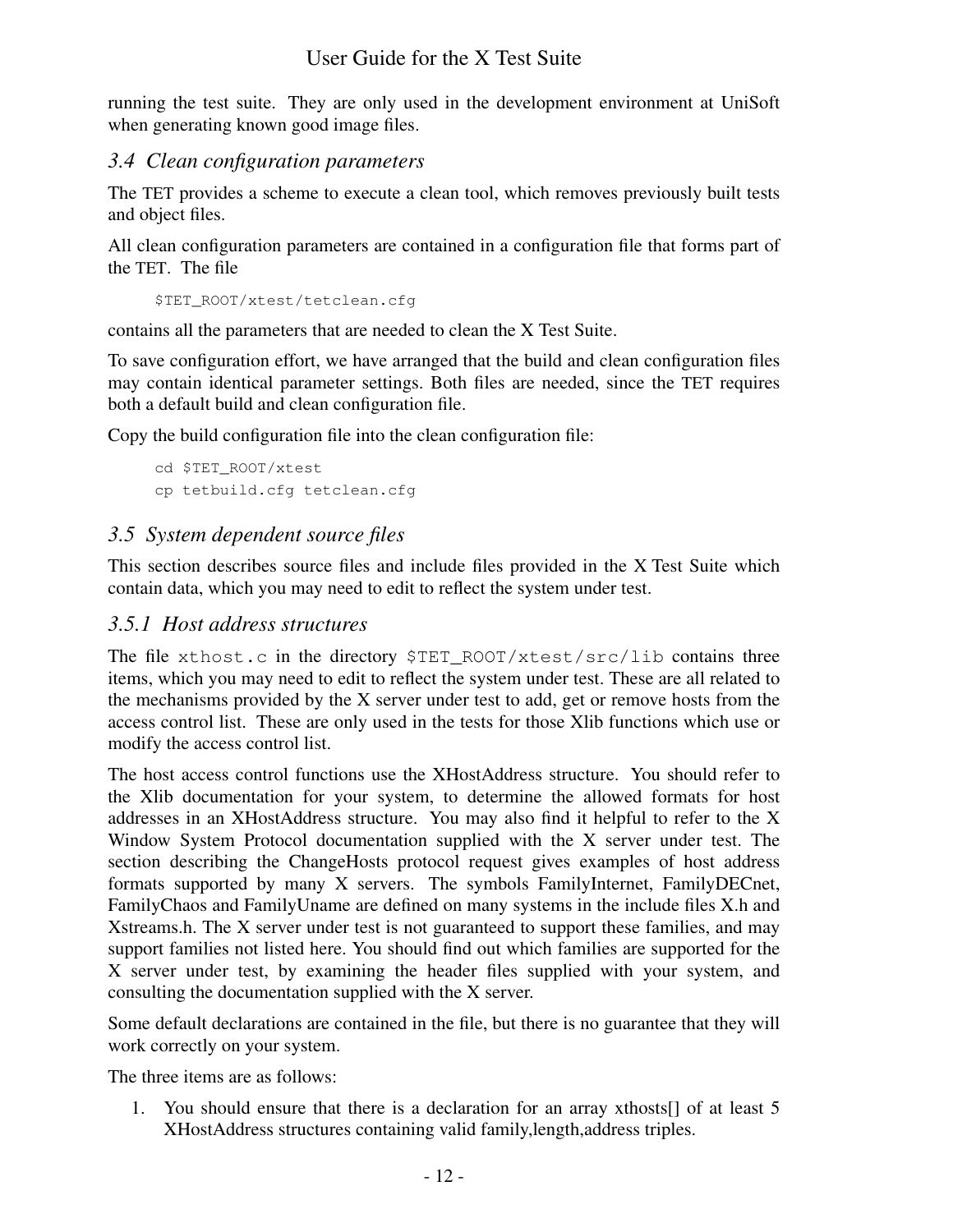- 2. You should ensure that there is a declaration for an array xtbadhosts[] of at least 5 XHostAddress structures containing invalid family,length,address triples. You should ensure that there is a declaration for an array xtbadhosts[] of at least 5 XHostAddress structures containing invalid family,length,address triples. If you cannot use the supplied examples, the simplest way to do this is to use an invalid family, which is not supported by the X server under test, in each structure of the array.
- 3. You should ensure that there is a declaration for a function samehost() that compares two XHostAddress structures and returns True if they are equivalent. (It is unlikely that the sample function will need modification - no systems requiring modification have yet been identified).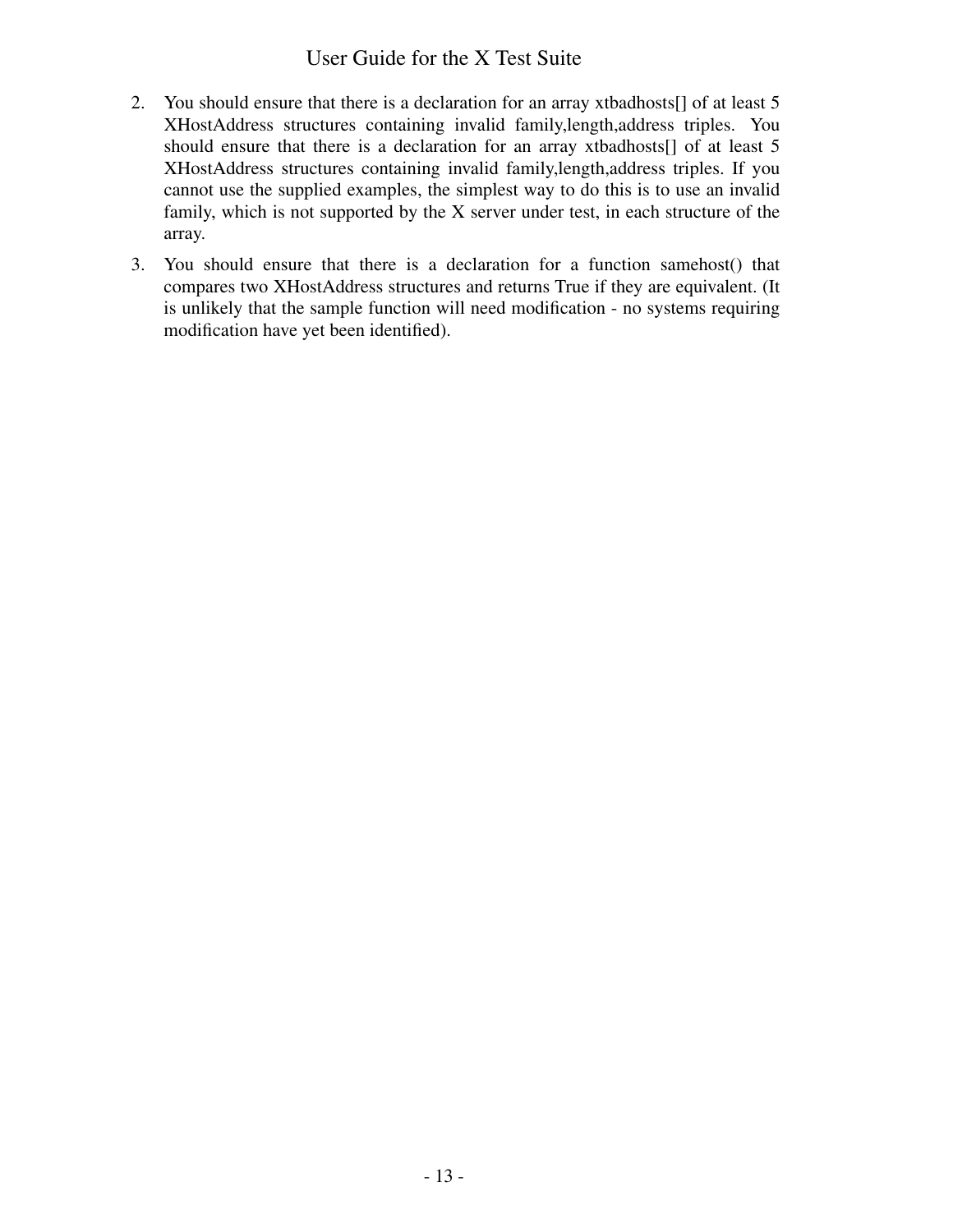## *4. Building the TET*

The X Test Suite runs under the Test Environment Toolkit (TET).

This section of the User Guide tells you how to build and install the supplied version of the TET.

The following instructions assume the use of a Bourne shell.

The PATH variable should have the directory \$TET\_ROOT/xtest/bin prepended to it.

```
PATH=$TET_ROOT/xtest/bin:$PATH
export PATH
```
# *4.1 The portability library*

The current version of the TET used by the X Test Suite is designed to run on a POSIX.1 system.

Since many systems running the X Window System currently run on BSD based systems a portability library that emulates the required routines using BSD facilities has been provided.

This library is not part of the TET itself.

The portability library source is kept in \$TET\_ROOT/port.

The portability library may be useful in porting the X Test Suite to other environments as described below. Please refer to the "Release Notes for the X Test Suite" for details of the target execution environments, and a list of systems to which it has already been ported.

## *4.1.1 Porting to a POSIX.1 system*

If your system conforms to POSIX.1 and has an ANSI Standard-C compiler then this library should not be built and so this section can be skipped. The exception is that putenv() may not exist on a POSIX.1<sup>5</sup> system, however it is in the SVID<sup>6</sup> and the  $XPG<sup>7</sup>$ , so in practice most non-BSD machines will have this function.

## *4.1.2 Porting to a BSD system*

If the system is a standard BSD one, then the portability library can be used as it is; build it as follows.

```
cd $TET_ROOT/port
pmake
```
## *4.1.3 Porting to other systems*

The portability library may be useful as a base for porting the TET to other non-POSIX systems, however the portability library is designed to run on a BSD system, and will not necessarily build without change on other systems.

*<sup>5.</sup> IEEE Std 1003.1-1990, Portable Operating System Interface for Computer Environments*

<sup>6.</sup> System V Interface Definition, Issue 1, AT&T, Spring 1985.

<sup>7.</sup> *X/Open Portability Guide Issue 3, Volume 2: XSI System Interface and Headers*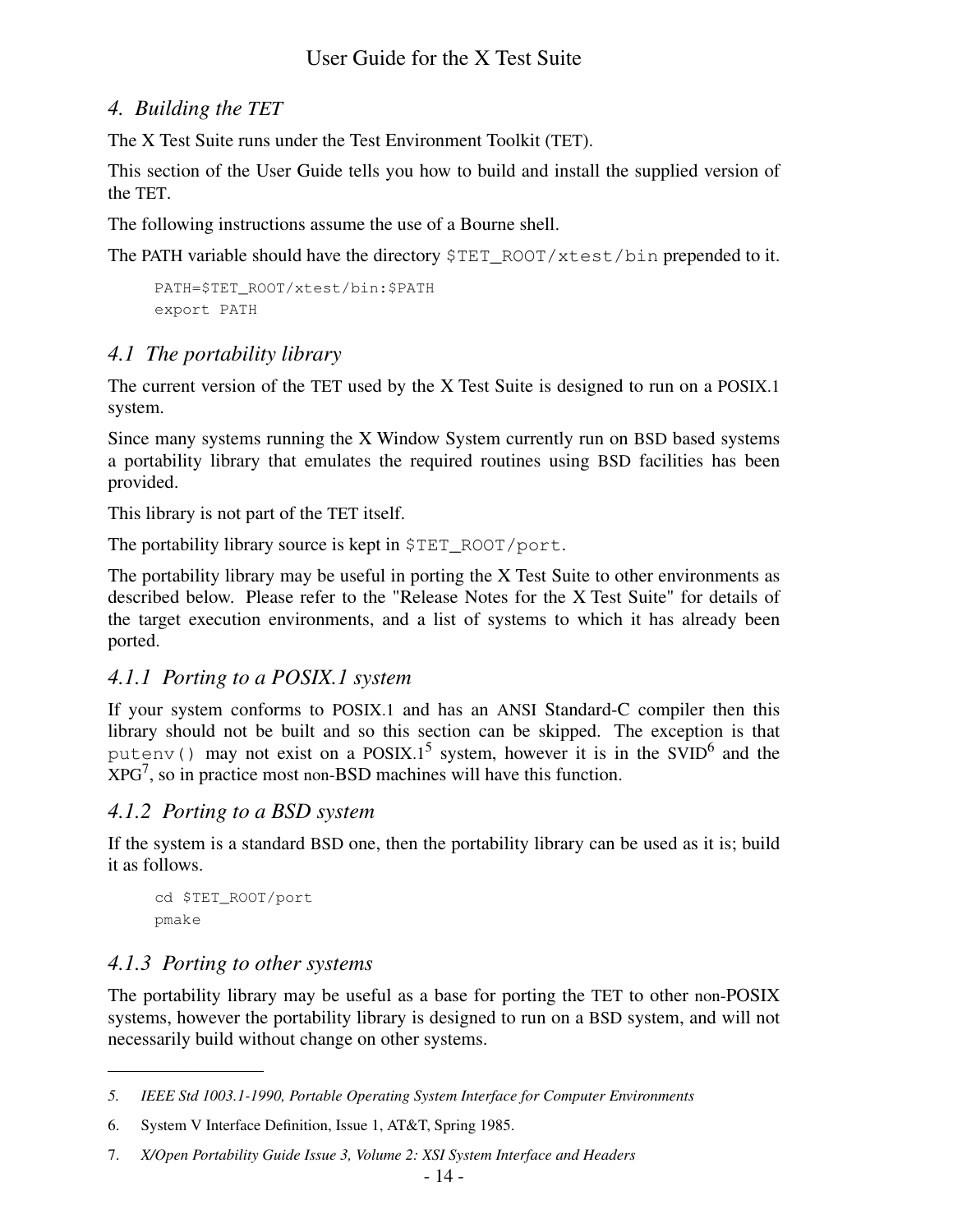The following routines are emulated for use under a BSD system, and these may be needed on other systems:

```
getcwd() getopt() putenv() sigaction()
sigaddset() sigdelset() sigemptyset() sigfillset()
sigismember() sigpending() sigprocmask() sigsuspend()
strchr() strcspn() strftime() strpbrk() strrchr()
strspn() strtok() toupper() upcase()
vsprintf() waitpid()
```
Only the features that are used by the X Test Suite are emulated. They are not meant to mimic completely the standard behaviour.

There is also an include directory \$TET\_ROOT/port/INC that contains header files that are required that are not found on a BSD system. These files contain only items that are needed for the X Test Suite, they are not designed to replace completely the standard ones.

To adapt the portability library to other systems, the following hints may be found useful:

- Examine the directory \$TET\_ROOT/port/INC. If the system already provides a standard conforming header file of the same name as one in the INC directory, then remove the version from the INC directory.
- The header files contain the bare minimum required to compile the X Test Suite, and use BSD features. It may be necessary to alter them to suit the local system. This applies particularly to signal.h.
- It may be necessary to add other header files.
- In the library Makefile remove any function that is already provided by the system in a standard conforming form.
- Examine the code of the remaining functions to make sure that they will work on the target system.

## *4.2 Building libraries and utilities*

There is a top level Makefile which can be used to automatically perform a number of the following steps. You should still check through the User Guide and perform the steps which need to be done manually. In particular you need to build and install the test fonts as described in the section entitled "Compiling and installing the test fonts".

The top level Makefile enables the following steps to be performed:

Building the TET:

- 1. The Test Case Controller (TCC)
- 2. The API library

Building the X test suite libraries and utilities:

- 1. Building the X test suite library
- 2. Building the X Protocol library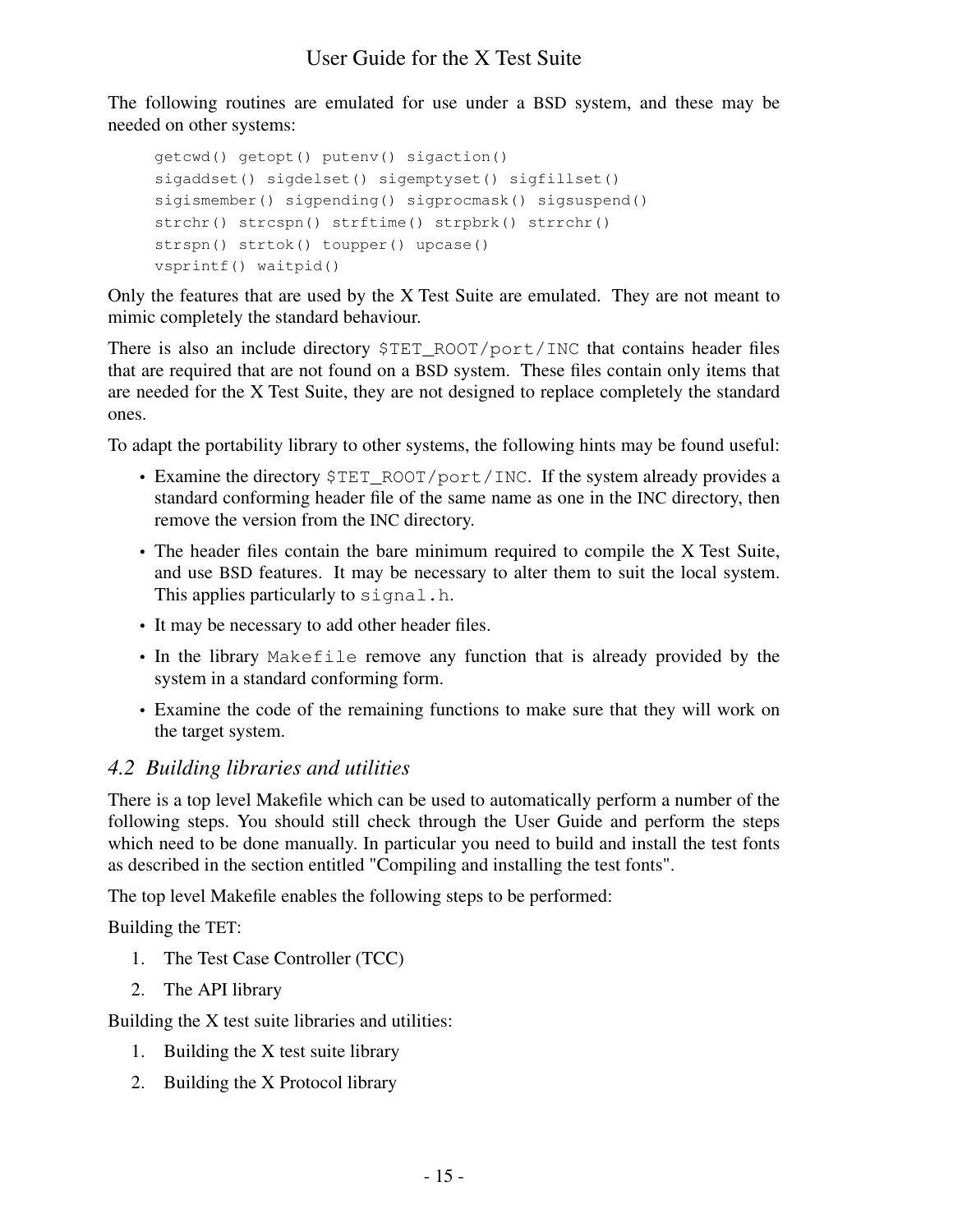- 3. Building the X test fonts library
- 4. Building the mc utility
- 5. Building the blowup utility

To use the top level Makefile, move to the top level directory:

cd \$TET\_ROOT

Make the utilities and libraries with the command:

make

# *4.3 The Test Case Controller (TCC)*

Move to the directory containing the TCC source.

```
cd $TET_ROOT/tet/src/posix_c/tools
```
Make the TCC with the command:

pmake install

Note: the supplied version of the TCC assumes that the *cp* utility on your system supports recursive copy using the option *-r*. There are two occurrences of *cp* in the file  $\epsilon \geq c$ . which use this option.

In the X Test Suite, recursive copying is not required.

If your system does not support this option, you can remove the use of this option in the source code before building the TCC. If you do this you may not be able to use the supplied TCC with other test suites.

Alternatively, you can provide a shell script in the directory \$TET\_ROOT/xtest/bin which copies files using *cp* but ignores any option *-r*.

## *4.4 The API library*

Move to the API library source directory.

```
cd $TET_ROOT/tet/src/posix_c/api
```
Run the command

pmake install

which should produce the files libapi.a and the Test Case Manager files tcm.o and tcmchild.o.

# *5. Building the X test suite libraries and utilities*

## *5.1 The X test suite library*

A library of common subroutines for the X Test Suite has source in  $STETROOT/xtest/src/lib.$  This is built automatically when building tests in the X Test Suite. Should it be required to build it separately for any reason run the command.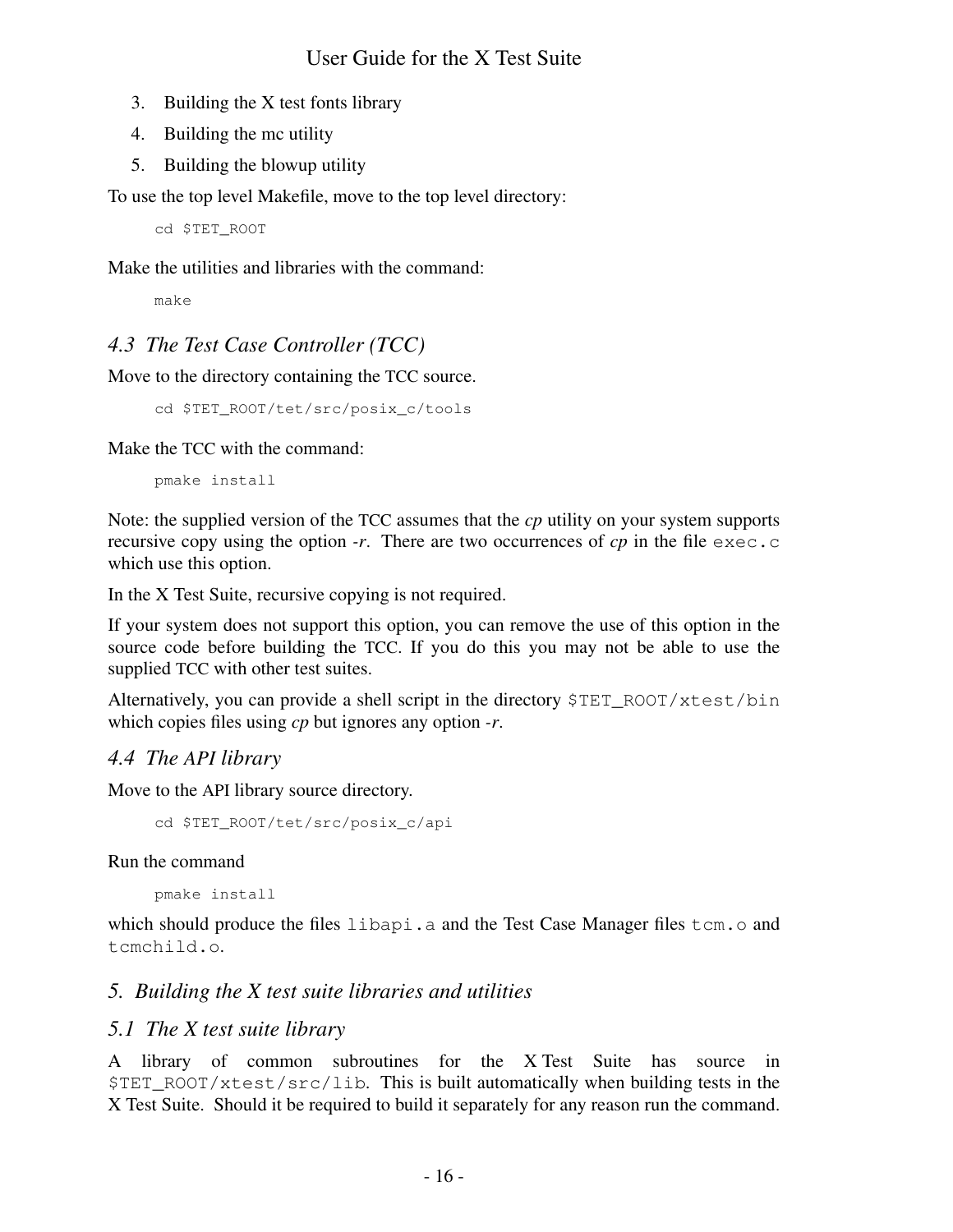```
cd $TET_ROOT/xtest/src/lib
pmake install
```
The list of source files in this library is described in the "Programmers Guide".

## *5.2 The X Protocol library*

A library of common subroutines for the X Protocol tests in the X Test Suite has source in \$TET\_ROOT/xtest/src/libproto. This is built automatically when building tests in the X Test Suite. Should it be required to build it separately for any reason run the command.

```
cd $TET_ROOT/xtest/src/libproto
pmake install
```
The list of source files in this library is described in the "Programmers Guide".

## *5.3 The X test fonts library*

A library of common subroutines defining the characteristics of the test fonts for the X Test Suite has source in \$TET\_ROOT/xtest/fonts. This is built automatically when building tests in the X Test Suite. Should it be required to build it separately for any reason run the command.

```
cd $TET_ROOT/xtest/fonts
pmake install
```
The list of source files in this library is described in the "Programmers Guide".

Note that the directory \$TET\_ROOT/xtest/fonts also contains the test fonts themselves in bdf format, which must be compiled and installed. Instructions for performing these steps are included in the next section entitled "Compiling and installing the test fonts".

## *5.4 Compiling and installing the test fonts*

The X Test Suite contains a series of test fonts which are used to test the correctness of the information returned by the graphics functions in the X Window System. This is done by comparing the information returned by those functions with the expected font characteristics which are compiled into the tests via the X test fonts library. The X test fonts library is described in an earlier section of this document.

There are seven test fonts whose descriptions are contained in the files

```
xtfont0.bdf xtfont1.bdf xtfont2.bdf
xtfont3.bdf xtfont4.bdf xtfont5.bdf
xtfont6.bdf
```
These files are located in the directory \$TET\_ROOT/xtest/fonts.

The manner in which fonts should be compiled and installed for any particular X server is system dependent, and you should refer to the instructions supplied with your release of the X Window System for details of how to do this.

Some sample instructions are given here which may be useful on many systems. These may not be appropriate for your system, or they may need adaptation to work properly on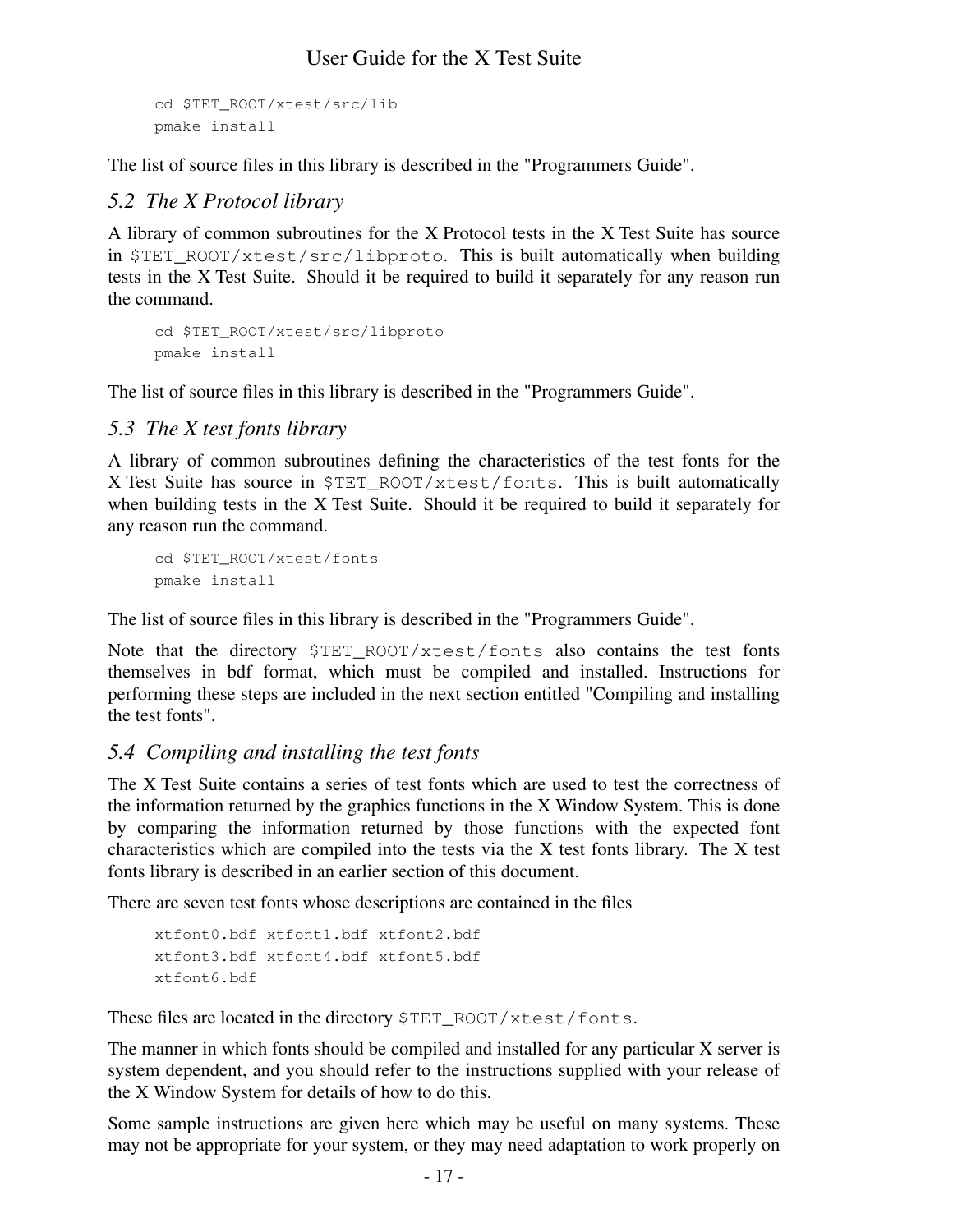your system and so are provided only as a guide.

1. Move to the directory \$TET\_ROOT/xtest/fonts.

```
cd $TET_ROOT/xtest/fonts
```
2. Compile the seven bdf files into snf, pcf, or fb format, as appropriate for your system.

```
pmake comp_snf
pmake comp_pcf
pmake comp_dxpcf
pmake comp_fb
```
or

or

or

3. Copy the compiled fonts into the server font directory (the XTESTFONTDIR configuration parameter).

```
pmake install_snf
or
     pmake install_pcf
or
     pmake install_dxpcf
or
     pmake install_fb
```
## *5.5 Building the* mc *utility*

The mc utility is used to generate test set source files and Makefiles from a template file, known as a dot-m file. The file naming scheme is described further in appendix B. The file formats are described further in the "Programmers Guide".

The Makefiles and test set source files will be created using mc whenever test sets are built, if the dot-m file is found to be newer than the source file or Makefile, or if these files do not exist.

Build mc and install in the xtest bin directory as follows.

```
cd $TET_ROOT/xtest/src/bin/mc
pmake install
cd $TET_ROOT/xtest/src/bin/mc/tmpl
pmake install
```
## *5.6 Building the blowup utility*

The blowup utility is required for examining any incorrect image files generated by the X server during a test run. Instructions for running the blowup program are given in the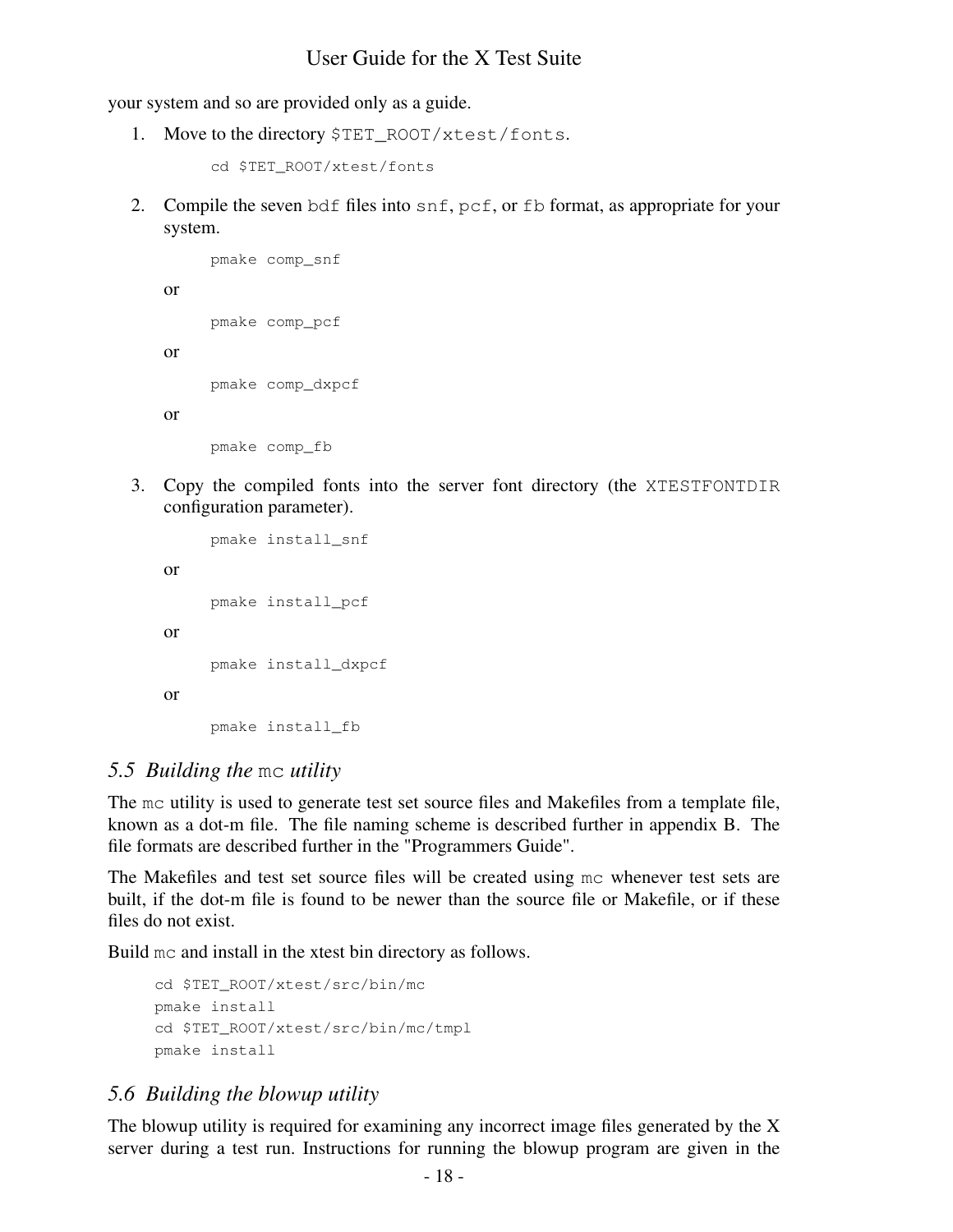section entitled "Examining image files".

Build blowup and install in the xtest bin directory as follows.

```
cd $TET_ROOT/xtest/src/pixval/blowup
pmake install
```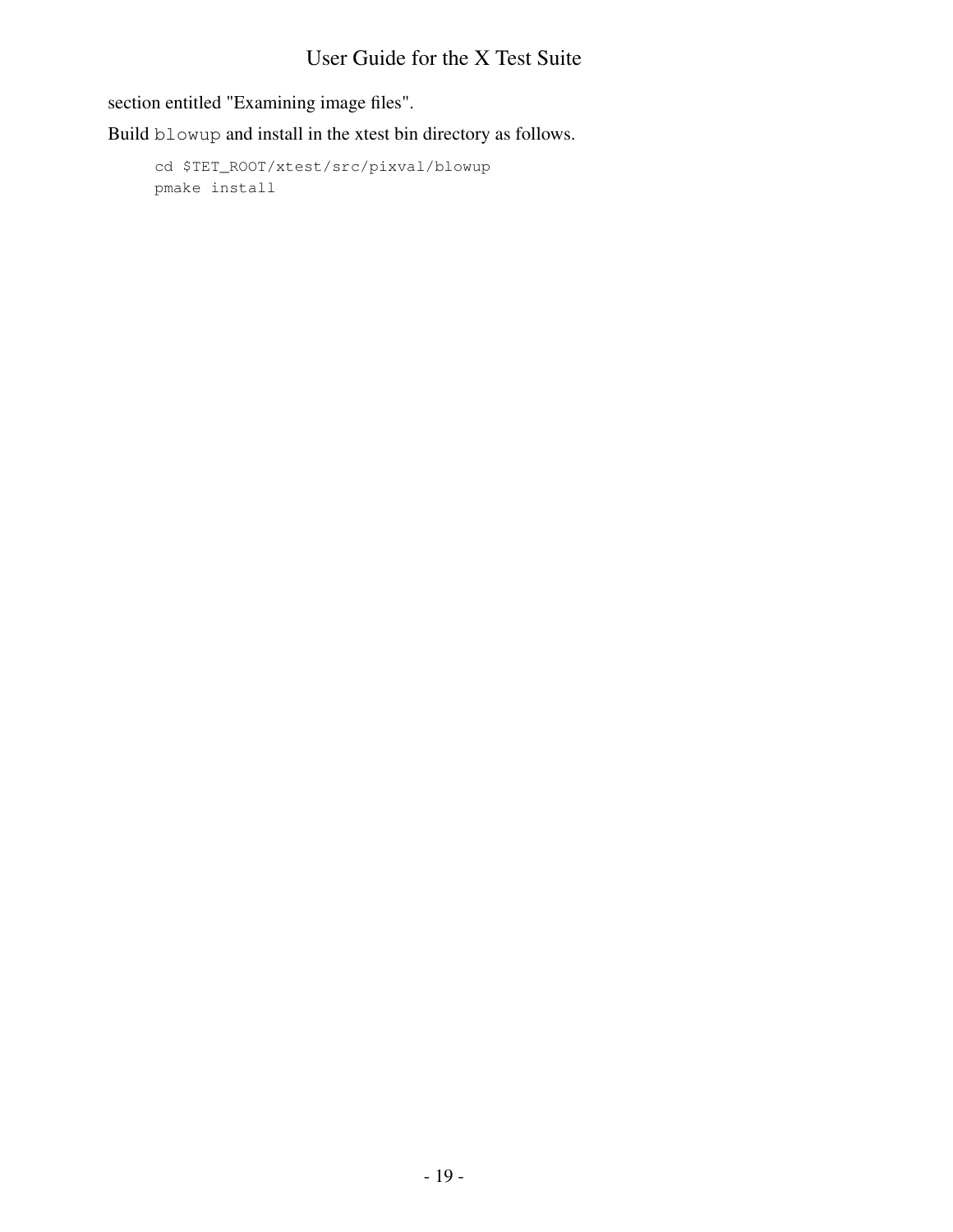## *6. Building the tests*

# *6.1 Building tests using the TET*

The entire X Test Suite can be built by using the build mode of the TCC. In this mode, the build configuration parameters in the file  $\S$ TET\_ROOT/xtest/tetbuild.cfg are used to build each test set in the X Test Suite separately.

```
cd $TET_ROOT/xtest
tcc -b [ -s scenario_file ] [ -j journal_file ] [ -y string ] xtest all
```
-b

This invokes the TCC in build mode. (If you have just finished building the TCC from the csh, you will probably have to rehash to get tcc in your path.)

-s scenario\_file

This option builds the test sets in the named scenario file. The default is a file named tet\_scen in the directory \$TET\_ROOT/xtest. For more details refer to the section entitled "Building modified scenarios using the TET".

-j journal\_file

This option sends the output of the build to the named journal file. The default is a file named journal in a newly created sub-directory of \$TET\_ROOT/xtest/results. Sub-directories are created with sequential four digit numbers, with the TCC flags (in this case "b") appended. The TCC will exit if the specified journal file already exists, thus the journal file should be renamed or removed before attempting to execute the TCC.

-y string

This option only builds tests which include the specified string in the scenario file line. This may be used to build specific sections or individual test sets.

xtest

This is the name of the test suite. It determines the directory under \$TET\_ROOT where the test suite is to be found.

all

This is the scenario name in the default scenario file \$TET\_ROOT/xtest/tet\_scen. For more details refer to the section entitled "Building modified scenarios using the TET"

This will execute the TET build tool in the TET configuration variable TET\_BUILD\_TOOL (which is normally pmake), in each test set directory of the X Test Suite.

The journal file should be examined to verify that the build process succeeded. The report writer rpt cannot interpret the contents of a journal file produced during the build process.

Note: If the TCC terminates due to receipt of a signal which cannot be caught, the TCC may leave lock files in the test source directories. Subsequent attempts to restart the TCC may give error messages saying that a lock file was encountered. At this point TCC may suspend the build. It may be necessary to find and remove files or directories named tet\_lock before continuing.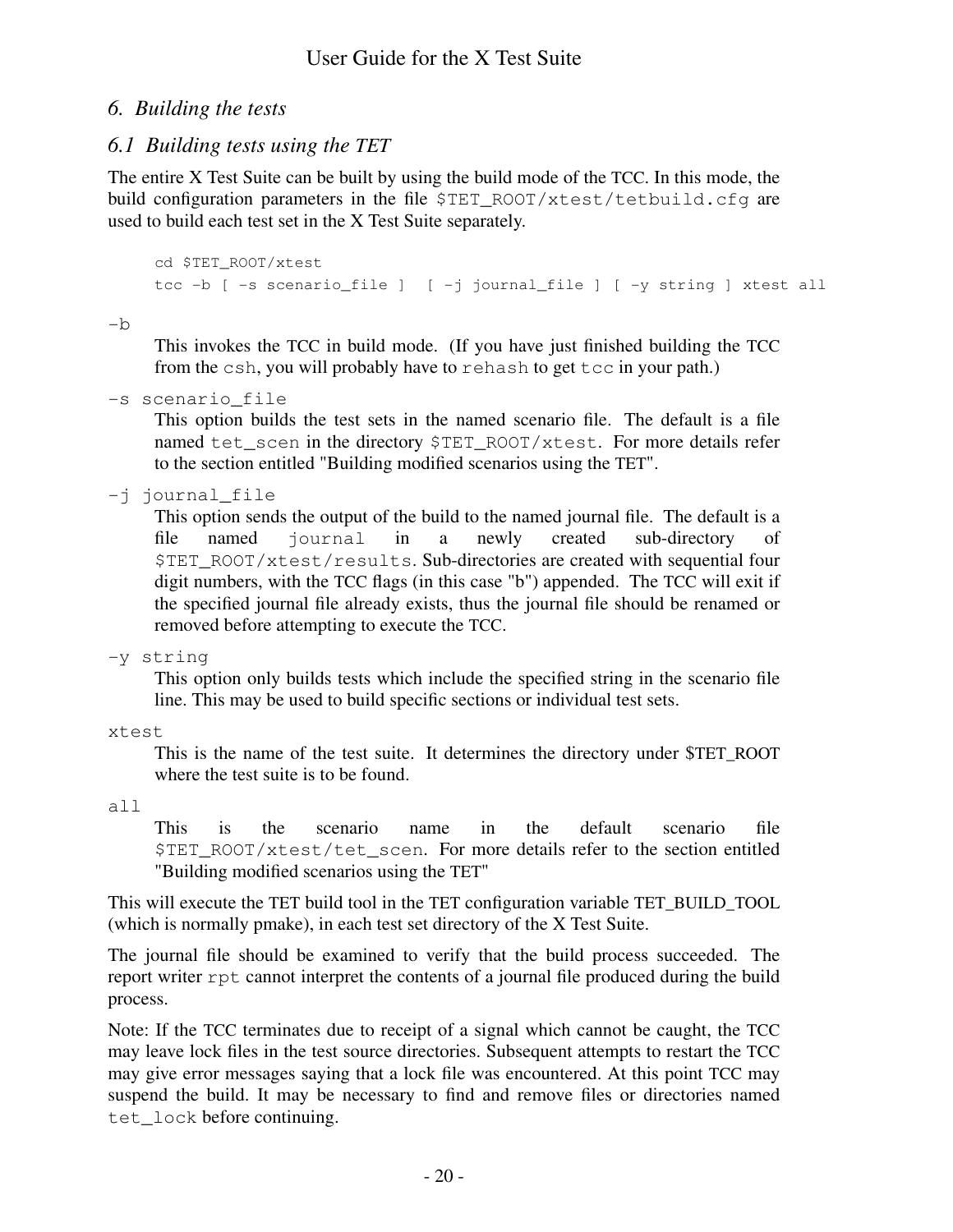# *6.1.1 Signal handling in the TET*

An interrupt signal (caused for example by typing the system interrupt character on the controlling terminal) will cause the TCC to abort the currently executing test case. The journal file output records the fact that the test case was interrupted.

Any other signal which can be caught by the TCC causes it to terminate. By default, the system suspend character will also cause the TCC to terminate. If you wish to be able to suspend the TCC, you can add the relevant signals to the parameter SIG\_LEAVE in the Makefile for the TCC. Signals in this list will not be caught, but will cause their default action. This is explained further in the Test Environment Tookit Release Notes.

# *6.2 Building, executing and cleaning tests using the TET*

Each test in the X Test Suite may be built, executed and cleaned before the next test set in the scenario. This mode of use has the advantage that the entire X Test Suite may be executed, without necessarily building all the test sets in advance. This mode of use has the disadvantage that you will need to rebuild a test set before rerunning, which will take considerably longer than when it is built in advance.

To do this, skip to the section entitled "Executing the X Test Suite", and refer to the instructions in the sub-section entitled "Building, executing and cleaning tests using the TET"

# *6.3 Building modified scenarios using the TET*

# *6.3.1 Format of the scenario file*

The TET uses a scenario file to determine which test sets to build. The file \$TET\_ROOT/xtest/tet\_scen is the default scenario file. The format is basically a scenario name starting in column one, followed by list of test sets to be built (each starting beyond column one). Only one scenario named "all" is provided in the default scenario file.

The names of the test sets are given relative to the directory \$TET\_ROOT/xtest, and must commence with a leading slash.

## *6.3.2 Modifying the scenario file*

The file \$TET\_ROOT/xtest/tet\_scen may be modified by removing lines corresponding to test sets which are not wanted. These will then simply not be built by the TCC. Alternatively, unwanted lines may be commented out by placing # in column one of a line.

It is recommended that the supplied scenario file should be saved if it is modified.

## *6.3.3 Creating new scenario files*

A new scenario file may be created in the directory  $\text{FET ROOT/xtest}$ . The TCC will use this scenario file instead of the file \$TET\_ROOT/xtest/tet\_scen if it is passed via the -s option. For example

```
cd $TET_ROOT/xtest
tcc -b -s scenario_file [ -j journal_file ] [ -y string ] xtest all
```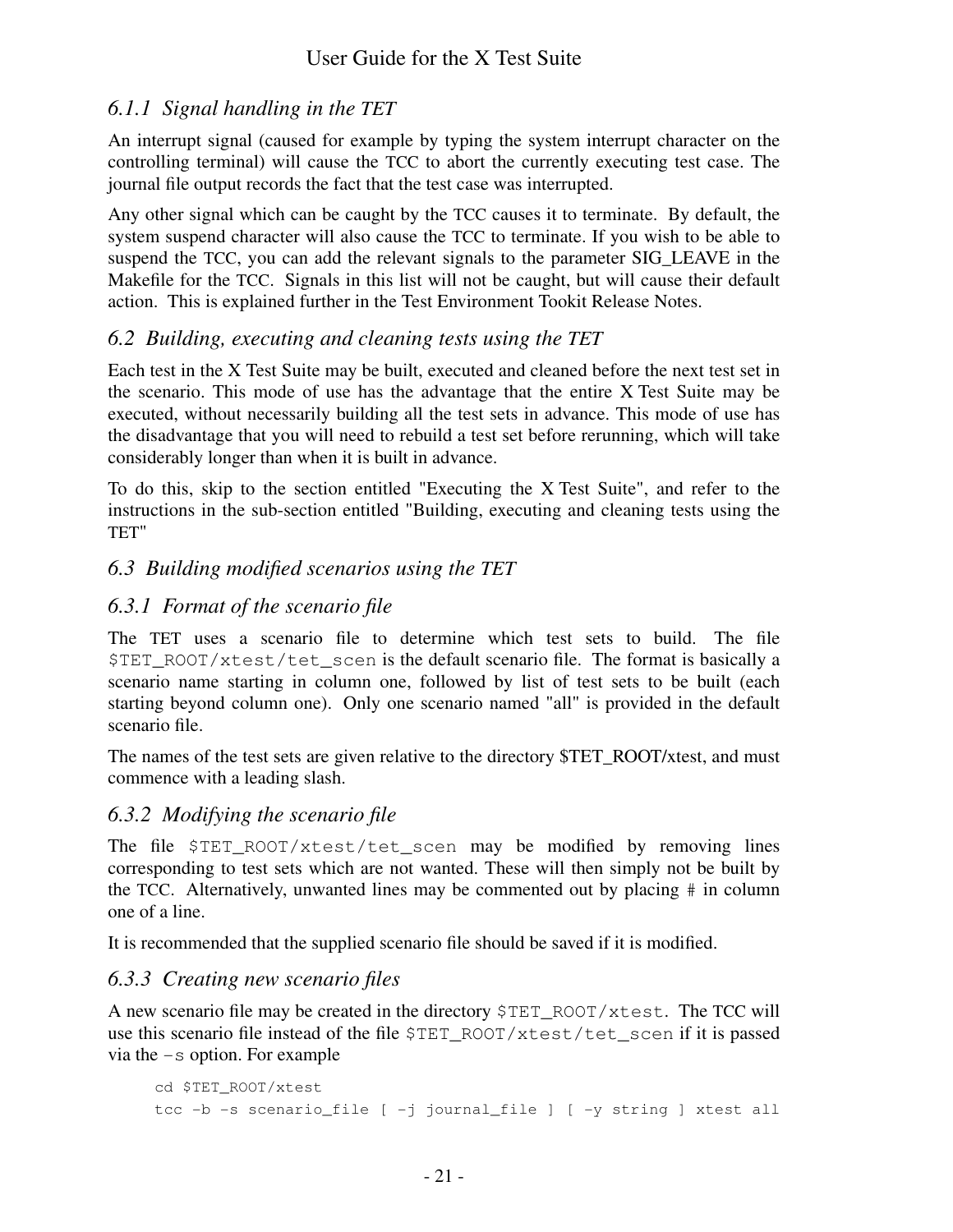# *6.4 Building tests without using the TET*

See section 11, entitled "Building, executing and reporting tests without using the TET".

# *6.5 Building tests in space-saving format*

It is possible to build the tests in the X Test Suite such that all the executable files in one section are links to a single executable file. This normally allows a considerable reduction in the disc space requirements for the X Test Suite when fully built.

Note that the names of the files built in space-saving format are different to the names of the separate executable files built using the instructions in previous sections. There is nothing to prevent both sets of executables being built (although there is no value in this, and unnecessary disc space will be consumed).

# *6.5.1 Building tests in space-saving format using the TET*

Before reading this section, read the section entitled "Building the tests using the TET". This gives an explanation of the build mode of the TET, and the structure of scenario files.

A scenario named linkbuild is provided in a scenario file named link\_scen in the directory \$TET\_ROOT/xtest. This enables the TCC to build the space-saving executable files and create all the required links for each test set in each section of the X Test Suite. The -y option allows a particular space-saving executable for a single section to be built.

Execute the command:

```
cd $TET_ROOT/xtest
tcc -b -s link_scen [ -j journal_file ] [ -y string ] xtest linkbuild
```
This command will execute the TET build tool in the TET configuration variable TET BUILD TOOL (which is normally pmake), in the top level directory of each section of the test suite.

# *6.5.2 Building tests in space-saving format without using the TET*

This section describes how to build the space-saving executable files for a particular section of the X Test Suite directly without using the TET.

This can be simply done by calling pmake in the required directory. For example, to build all the space-saving executable files for section 5 of the X Test Suite, execute the command:

```
cd $TET_ROOT/xtest/tset/CH05
pmake
```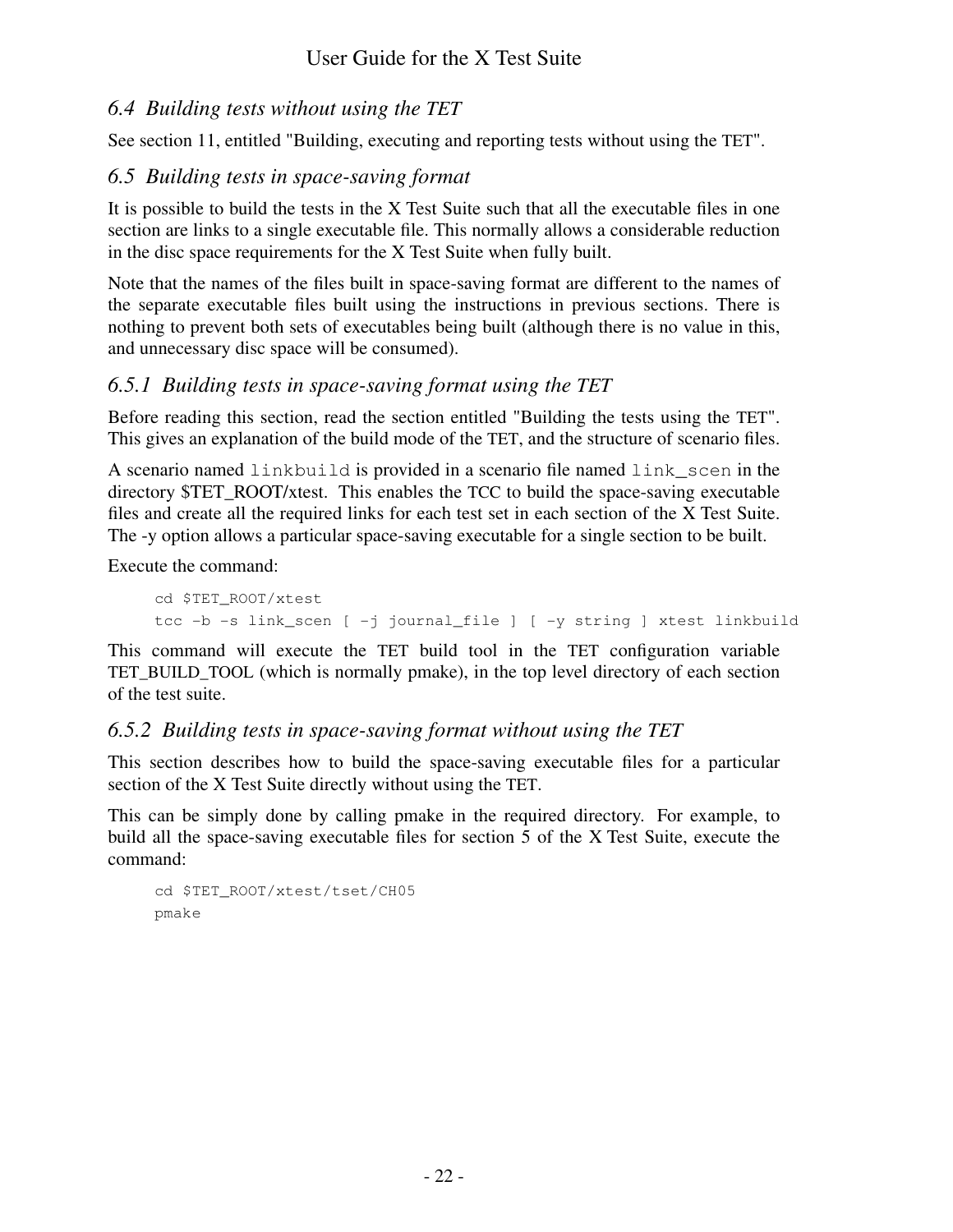# *7. Executing the X Test Suite*

Once you have built the X Test Suite as described in the previous sections, work through the following sections to execute the tests.

## *7.1 Setting up your X server*

The first step is to ensure that the X server to be tested is correctly set up.

# *7.1.1 Formal verification testing*

A number of the tests within the X Test Suite can only give reliable results if there is no window manager and no other clients making connections to the X server. Thus, when conducting formal verification tests, there should be no window manager and no other clients connected to the X server.

It is recommended that you close down and restart your X server before a formal verification test run, in order to ensure that results produced are repeatable and are not affected by earlier tests, although this is not strictly necessary.

You should switch off the screen saver if possible before starting formal verification tests. This is because some X servers implement the screen saver in a way which interferes with windows created by test suite clients, which may cause misleading results. If the screen saver cannot be switched off, the time interval should be set so large as to prevent interference with the tests.

You should also ensure that access control is disabled for the server under test, so that the test suite can make connections to the server. Also (if the X server allows this) you should ensure that clients on the host system (as specified in the build configuration parameter XTESTHOST) can modify the access control list. Some X servers support the -ac option which disables host-based access control mechanisms. If this option is supported, you should use it.

# *7.1.2 Informal testing and debugging*

Although no guarantee can be made that the tests within the X Test Suite will give correct results if there are window managers and other clients connected to the X server, it is still possible to run many tests satisfactorily.

This section gives some guidelines which may be helpful in running tests with a window manager present, and still deriving correct results. The guidelines have been derived from the experience gained during the development of the tests.

Using these guidelines in connection with the instructions in section 11, entitled "Building, executing and reporting tests without using the TET", gives a rapid means to investigate the results of particular tests in detail.

- 1. Set XT\_DEBUG\_OVERRIDE\_REDIRECT=Yes in your execution configuration file. This is described in more detail in the next section.
- 2. Do not raise any windows on top of those created by running tests.
- 3. Avoid having any windows at position (0,0). Note that some window managers such as  $tvtwm$  create their own "root" window at position  $(0,0)$ . This mainly affects tests for section 8 of the X11R4 Xlib specifications.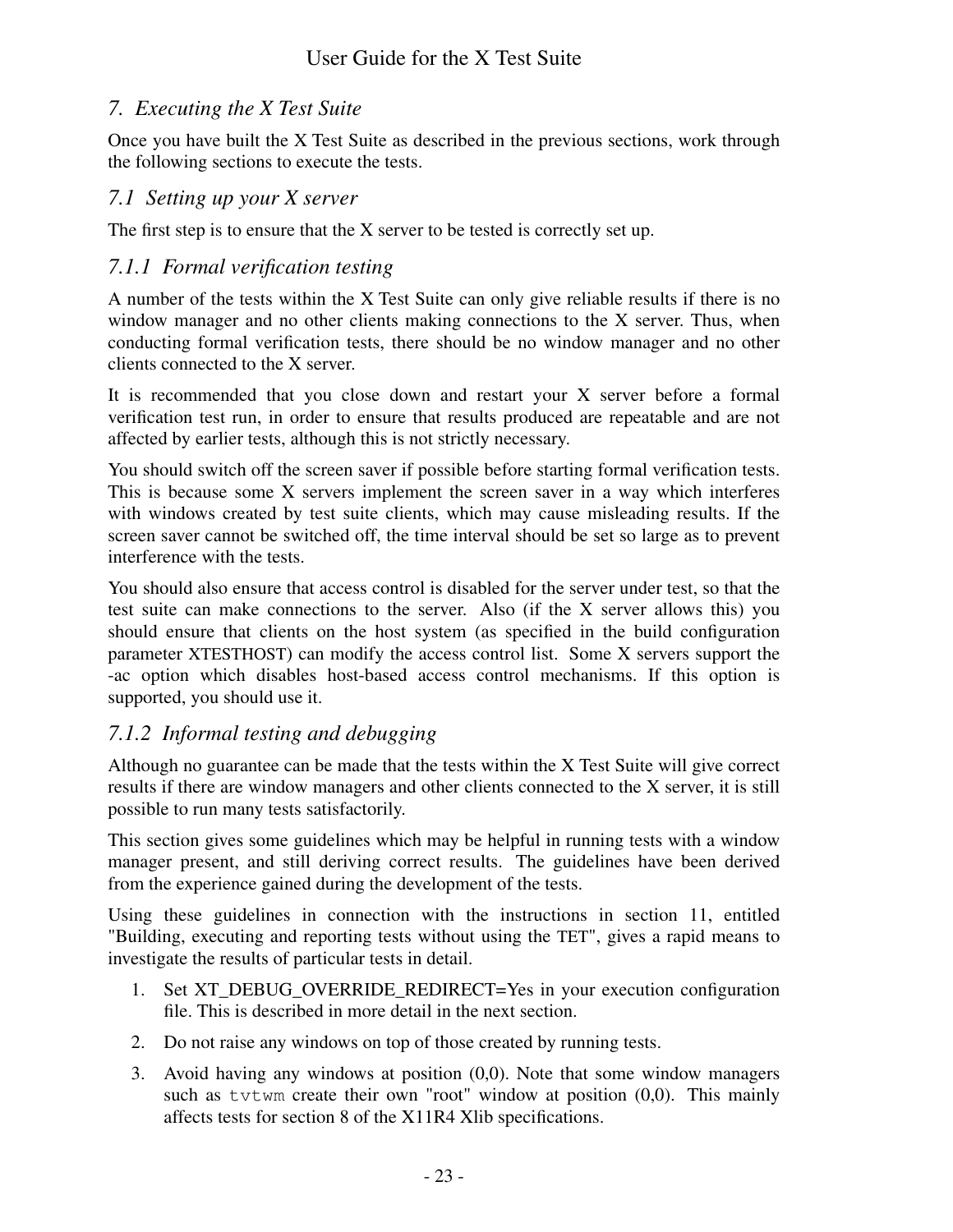4. Be prepared to lose the input focus when tests are running and don't forcibly restore it. This mainly affects tests for section 8 of the X11R4 Xlib specifications.

## *7.2 Execute configuration parameters*

The next step is to set up the execution configuration file.

All execution configuration parameters are contained in a configuration file that forms part of the TET. This file should be edited to reflect the configuration of the X server to be tested and the underlying operating system on which Xlib is implemented. The file

\$TET\_ROOT/xtest/tetexec.cfg

contains all the parameters that are needed to execute the X Test Suite. The parameters are grouped in eight sections within the configuration file.

Numeric execution parameters may be specified in decimal, octal, or hexadecimal. Octal values must be a sequence of octal digits preceded by 0. Hexadecimal values must be a sequence of hexadecimal digits preceded by 0x or 0X.

## *7.2.1 Configuration parameters defined by the TET*

### TET\_EXEC\_IN\_PLACE

Setting this variable to False indicates that files will be executed in a temporary execution directory. Use of a temporary execution directory for each test enables parallel execution of the test suite against multiple servers.

Setting this variable to True will give you improved performance if you are not attempting parallel execution of the test suite against multiple servers.

Eg: TET EXEC IN PLACE=False

### TET SAVE FILES

This indicates which files generated during execution of tests are to be saved for later examination. This line should not be altered.

Eg. TET\_SAVE\_FILES=Err\*.err,\*.sav

## *7.2.2 Configuration Parameters for the X Test Suite*

The following parameters are used in many places in the X Test Suite. These should be set to match the X server to be tested and the underlying operating system on which Xlib is implemented.

### XT\_DISPLAY

This should be set to a display string that can be passed to XOpenDisplay, to access the display under test. It must include a screen; all testing is done for a particular screen.

Eg: XT\_DISPLAY=:0.0

### XT\_ALT\_SCREEN

If the display supports more than one screen, this parameter should be set to the number of a screen that is different from that incorporated in the XT\_DISPLAY variable.

Set to the string UNSUPPORTED if only one screen is available.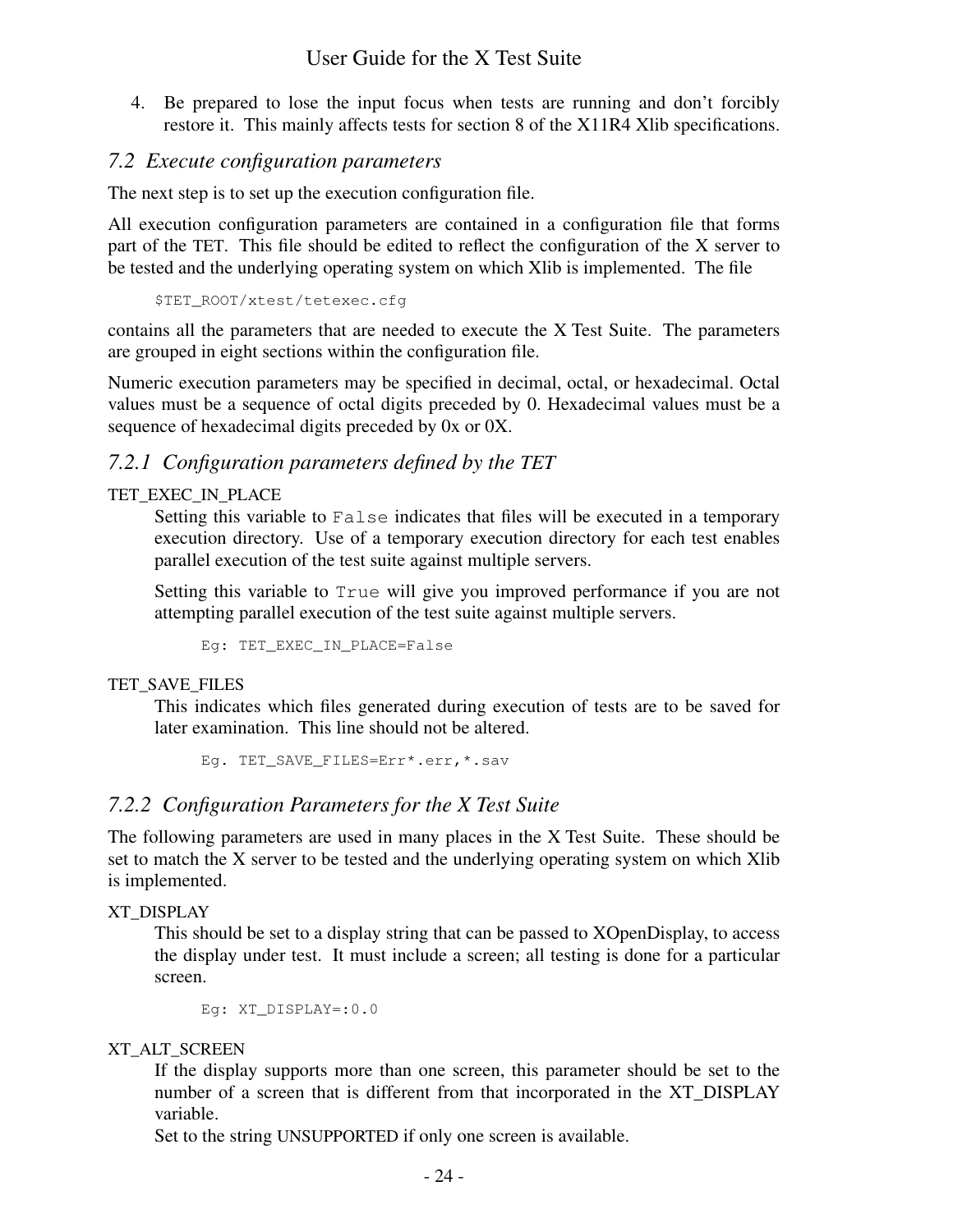Note that this should be a screen number, not a display string that can be passed to XOpenDisplay.

Eg: XT\_ALT\_SCREEN=1

### XT\_FONTPATH

This should be set to a comma separated list that is a valid font path for the X server. It should include at least the components of the default font path for the X server, enabling the cursor font to be accessed. One of the components must be the directory in which the test fonts were installed (see the section entitled "Compiling and installing the test fonts").

This parameter will be used to set the font path for specific test purposes which access the test fonts. The font path is restored on completion of the specific test purposes.

Eg: XT\_FONTPATH=/usr/lib/X11/fonts/xtest/,/usr/lib/X11/fonts/misc/

### XT\_SPEEDFACTOR

This is a speedfactor which should be set to reflect the relative delay in response of the underlying operating system and X server combined. Co-operating processes which must synchronize allow a time delay in proportion to this speedfactor, to account for scheduling delays in the underlying operating system and X server. This should be set to a number greater than or equal to one. There should be no need to change the default unless the round trip time to the X server can be very long ( $>15$  seconds); in this case set this parameter to a value larger than the maximum round trip time divided by 3.

Eg: XT\_SPEEDFACTOR=5

### XT\_RESET\_DELAY

Specifies a delay time in seconds. Set this to be a time which is greater than or equal to the maximum time required by your server to reset when the last client is closed. The test suite pauses for this time whenever a connection is about to be opened and the server may be resetting. The server may be resetting when the test case is entered (in startup()) as a result of closing the last connection in the previous test case. The server also resets in a few places in the test for XCloseDisplay().

Eg. XT\_RESET\_DELAY=1

#### XT\_EXTENSIONS

Specifies whether you wish to test the extended assertions which require the XTEST extension. Set this to Yes if the XTEST extension is available on your system, and you have configured the test suite to use the XTEST extension, and you want to execute these tests, otherwise set to No.

Eg. XT\_EXTENSIONS=No

## *7.2.3 Configuration parameters for specific tests*

The following parameters are used to control one or more specific test purposes in the X Test Suite. These should be set to appropriate values for the X server to be tested.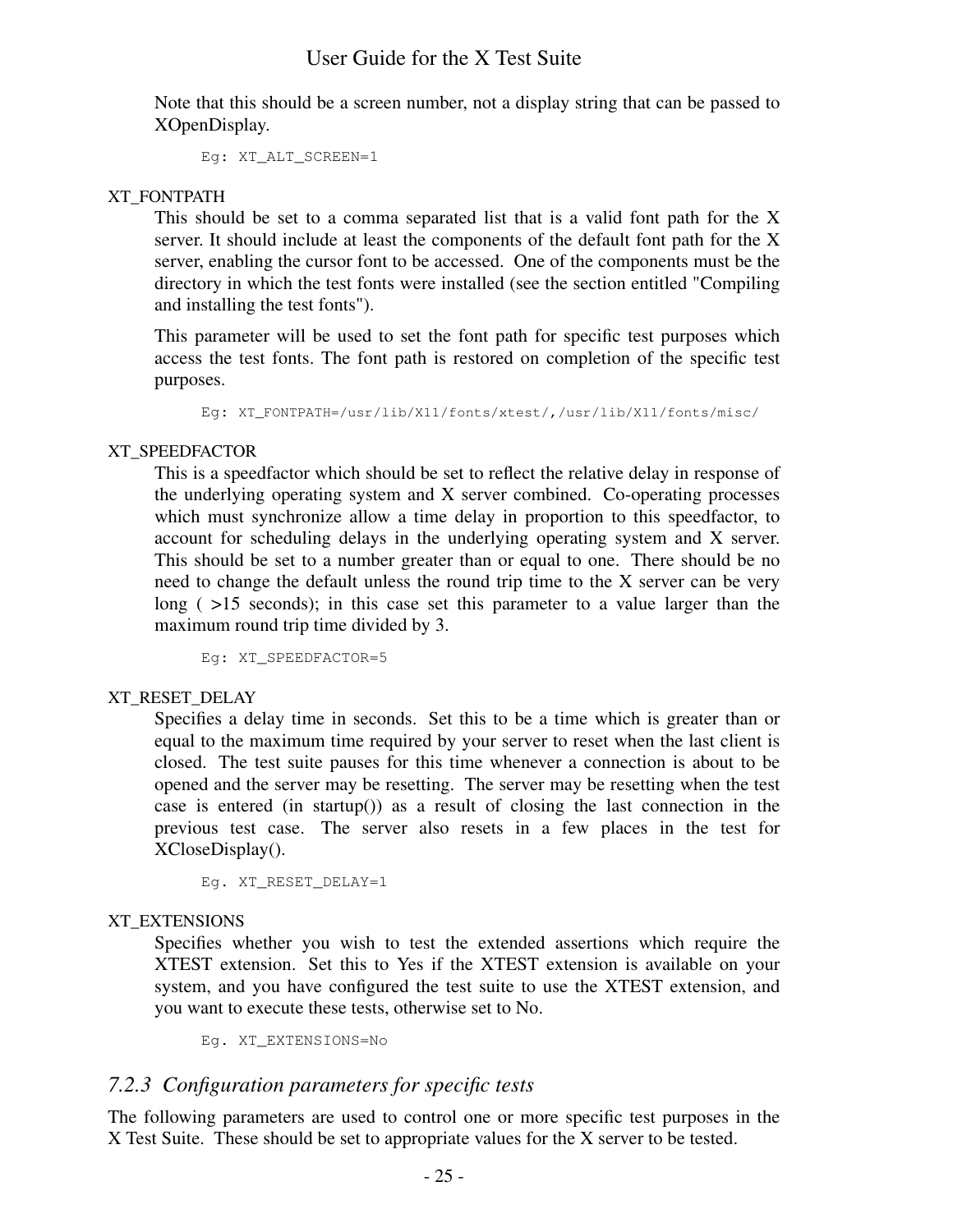These parameters may cause temporary changes in the settings of the X server under test (such as the font path). Settings are restored on completion of the specific test purposes.

#### XT\_VISUAL\_CLASSES

A space separated list of the visual classes that are supported for the screen given by XT\_DISPLAY. Each visual class is followed by a list of depths at which the class is supported (enclosed by brackets and separated by commas with no spaces). Visual classes and depths that are supported only by other screens should not be included.

Note that this parameter is only used to check the correctness of the values returned by XMatchVisualInfo and XGetVisualInfo. Other tests which loop over visuals obtain the values by calling these functions.

```
Eg. XT_VISUAL_CLASSES=StaticGray(8) GrayScale(8) StaticColor(8)
                       PseudoColor(8) TrueColor(8) DirectColor(8)
(This must be typed as one line.)
```
#### XT\_FONTCURSOR\_GOOD

This specifies the number of a glyph in the default cursor font known to exist. XT FONTCURSOR GOOD+2 should also be a glyph in the default cursor font. Neither of these should be the same as the X server's default cursor.

Eg: XT\_FONTCURSOR\_GOOD=2

#### XT\_FONTCURSOR\_BAD

This specifies the number of a glyph in the default cursor font known not to exist. If no such value exists, set to UNSUPPORTED.

Eg: XT\_FONTCURSOR\_BAD=9999

#### XT\_FONTPATH\_GOOD

This should be set to a comma separated list that is a valid font path for the X server. It should be different from XT\_FONTPATH. It need not contain the test fonts.

Eg: XT\_FONTPATH\_GOOD=/usr/lib/X11/fonts/100dpi/,/usr/lib/X11/fonts/75dpi/

#### XT\_FONTPATH\_BAD

This should be set to a comma separated list that is an invalid font path for the X server. If you cannot determine a suitable value, set to UNSUPPORTED. There is no default value - by default, tests which use this parameter will be reported as UNSUPPORTED.

Eg: XT\_FONTPATH\_BAD=/jfkdsjfksl

#### XT\_BAD\_FONT\_NAME

This should be set to a non-existent font name.

XT\_BAD\_FONT\_NAME=non-existent-font-name

#### XT\_GOOD\_COLORNAME

This should be set to the name of a colour which exists in the colour database for the X server.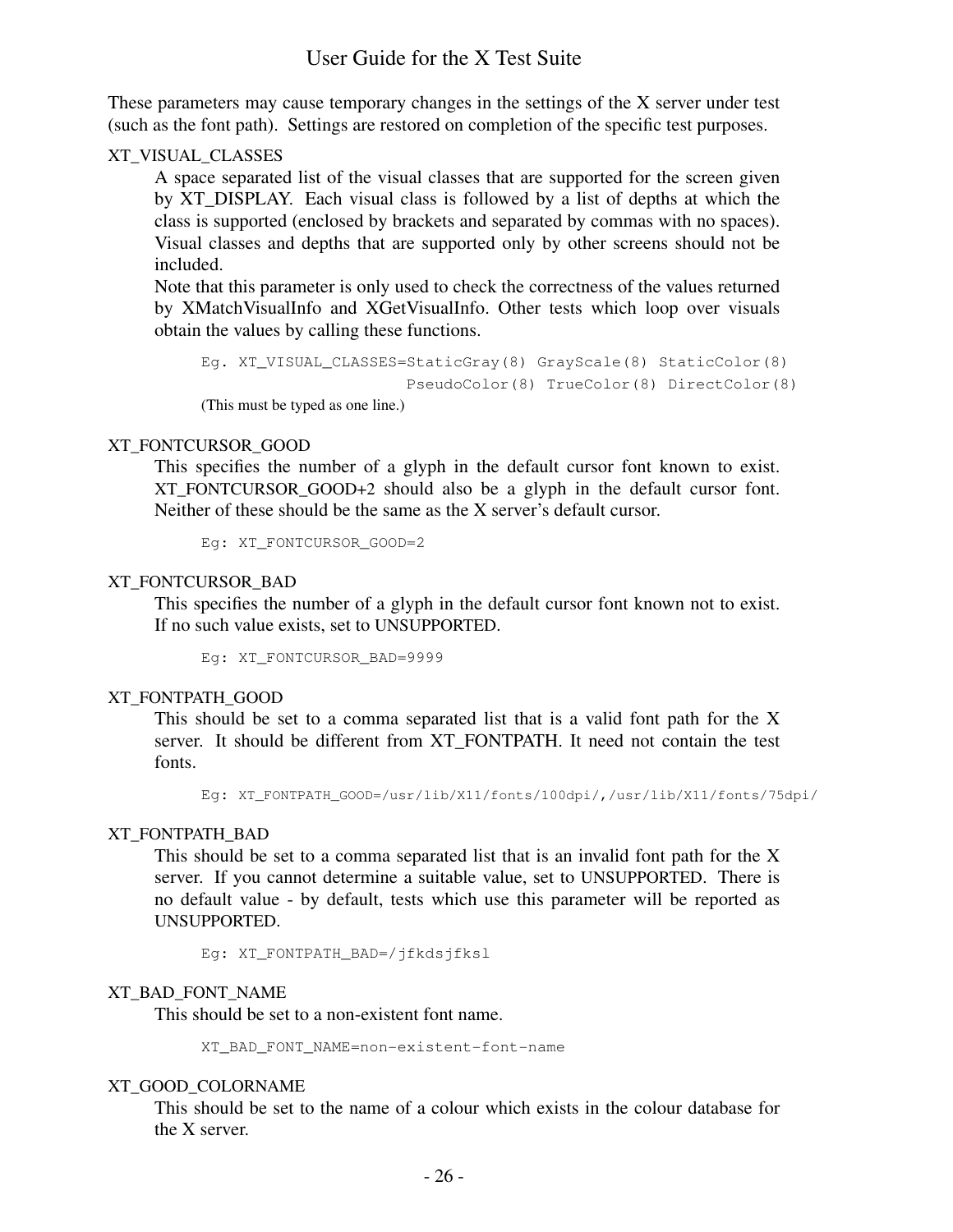Eg: XT\_GOOD\_COLORNAME=red

#### XT\_BAD\_COLORNAME

This should be set to the name of a colour which does not exist in the colour database for the X server.

Eg: XT\_BAD\_COLORNAME=nosuchcolour

#### XT\_DISPLAYMOTIONBUFFERSIZE

This should be set to a non-zero value (the value returned by XDisplayMotionBufferSize) if the X server supports a more complete history of pointer motion than that provided by event notification, or zero otherwise. The more complete history is made available via the Xlib functions XDisplayMotionBufferSize and XGetMotionEvents.

Eg: XT\_DISPLAYMOTIONBUFFERSIZE=256

### *7.2.4 Configuration parameters for Display functions*

The following parameters are used to control one or more test purposes for Xlib Display functions which are in section 2 of the X11R4 Xlib specifications. These should be set to match the display specified in the XT\_DISPLAY parameter.

Some of these parameters are specific to the particular screen of the display under test. This is also specified in the XT\_DISPLAY parameter.

Settings to these parameters will not cause any change in the settings of the X server under test.

Suitable values for most of these parameters can be obtained from the output of the X11 utility xdpyinfo.

XT\_SCREEN\_COUNT

This parameter should be set to the number of screens available on the display as returned by XScreenCount.

```
Eg: XT_SCREEN_COUNT=2
```
#### XT\_PIXMAP\_DEPTHS

A space separated list of depths supported by the specified screen of the display that can be used for pixmaps.

```
Eq: XT_PIXMAP_DEPTHS=1 8
```
#### XT\_BLACK\_PIXEL

This parameter should be set to the black pixel value of the specified screen of the display.

Eg: XT\_BLACK\_PIXEL=1

XT\_WHITE\_PIXEL

This parameter should be set to the white pixel value of the specified screen of the display.

Eg: XT\_WHITE\_PIXEL=0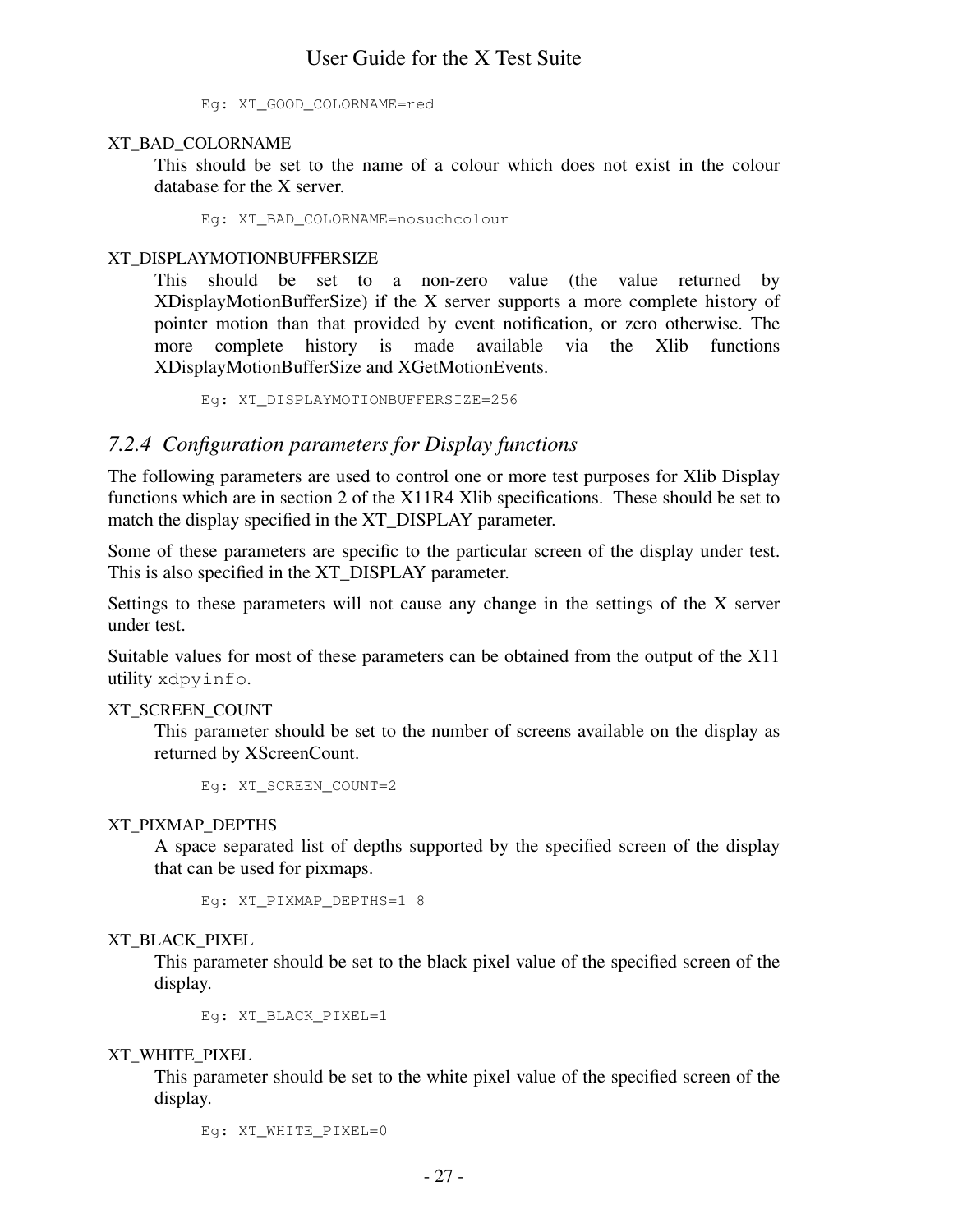#### XT\_HEIGHT\_MM

This parameter should be set to the height in millimeters of the specified screen of the display.

Eg: XT\_HEIGHT\_MM=254

#### XT\_WIDTH\_MM

This parameter should be set to the width in millimeters of the specified screen of the display.

Eg: XT\_WIDTH\_MM=325

#### XT\_PROTOCOL\_VERSION

This should be set to the major version number (11) of the X protocol as returned by XProtocolVersion.

Eg. XT\_PROTOCOL\_VERSION=11

#### XT\_PROTOCOL\_REVISION

This should be set to the minor protocol revision number as returned by XProtocolRevision.

Eg. XT\_PROTOCOL\_REVISION=0

#### XT\_SERVER\_VENDOR

This should be set to the X server vendor string as returned by XServerVendor.

Eg: XT\_SERVER\_VENDOR=MIT X Consortium

#### XT\_VENDOR\_RELEASE

This should be set to the X server vendor's release number as returned by XVendorRelease.

Eg. XT\_VENDOR\_RELEASE=5000

#### XT\_DOES\_SAVE\_UNDERS

Set this to Yes if the specified screen of the display supports save unders (indicated by XDoesSaveUnders returning True) otherwise set to No.

Eg. XT\_DOES\_SAVE\_UNDERS=Yes

#### XT\_DOES\_BACKING\_STORE

Set this to the following value:

0-the specified screen supports backing store NotUseful

1-the specified screen supports backing store WhenMapped

2-the specified screen supports backing store Always

The way the specified screen supports backing store is indicated by the return value of XDoesBackingStore.

Eg. XT\_DOES\_BACKING\_STORE=2

#### *7.2.5 Configuration parameters for connection tests*

The following parameters are used to control one or more test purposes for XOpenDisplay, XCloseDisplay and XConnectionNumber. These should be set to match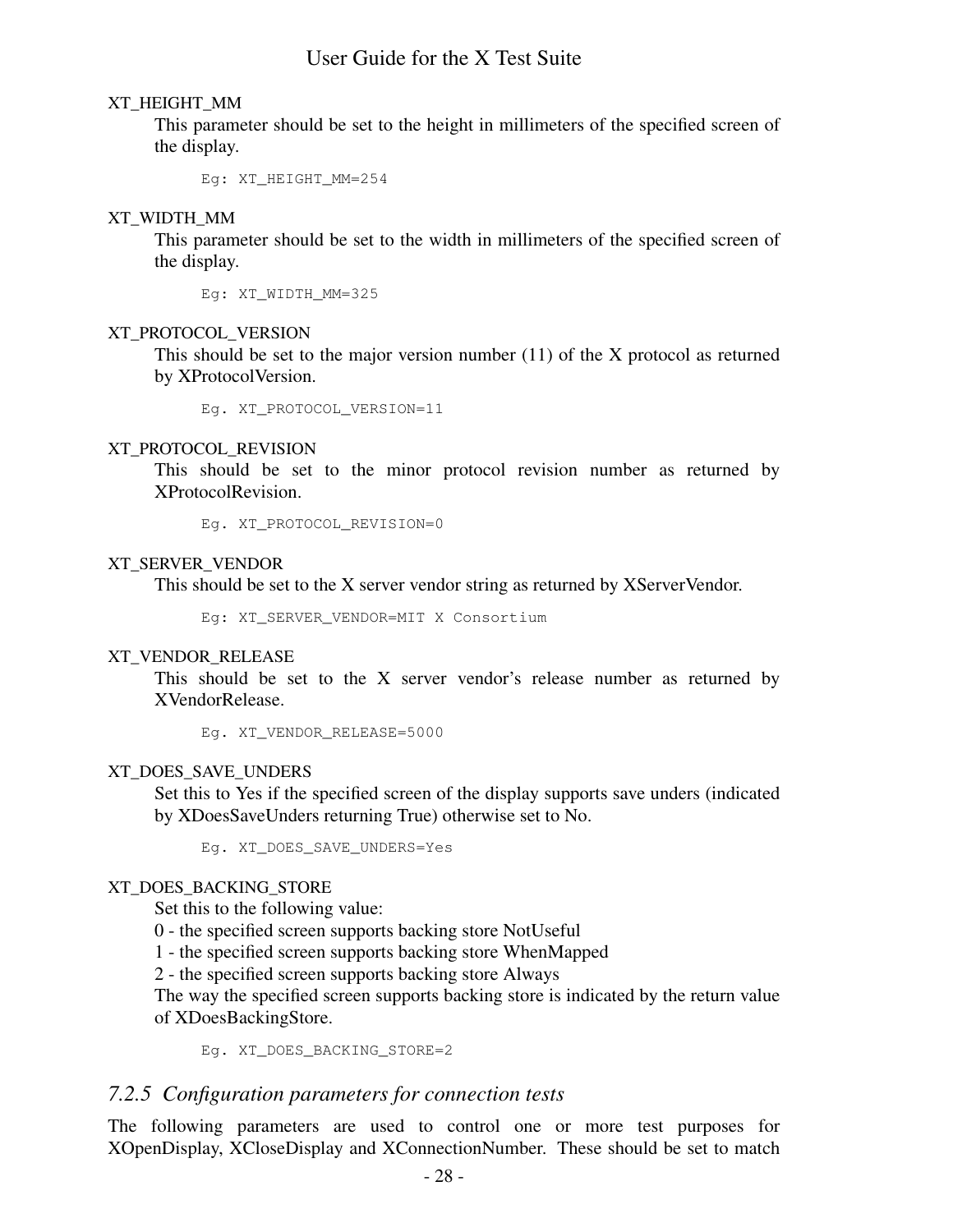the display specified in the XT\_DISPLAY parameter and the characteristics of the underlying operating system.

Settings to these parameters will not cause any change in the settings of the X server under test.

These parameters are not used when making connections to the X server in other tests.

XT\_POSIX\_SYSTEM

This may be set to Yes to indicate that the underlying operating system is a POSIX system. If this parameter is set to Yes, some extended assertions which describe implementation dependent functionality will be tested assuming POSIX concepts.

Eg. XT\_POSIX\_SYSTEM=Yes

#### XT\_DECNET

Set this to Yes if clients can connect to the X server under test using DECnet. This will be used (on a POSIX system) in the tests for XOpenDisplay.

Eg. XT\_DECNET=No

#### XT\_TCP

Set this to Yes if clients can connect to the X server under test using TCP streams. This will be used (on a POSIX system) in the tests for XOpenDisplay.

Eg. XT\_TCP=Yes

#### XT\_DISPLAYHOST

Set this to the hostname of the machine on which the display is physically attached. This will be used instead of XT\_DISPLAY (on a POSIX system) in the tests for XOpenDisplay which specifically test the hostname component of the display name.

Note that this may not be the same as the machine on which the test suite clients execute (XTESTHOST).

Eg. XT\_DISPLAYHOST=xdisplay.lcs.mit.edu

#### XT\_LOCAL

Set this to Yes if clients can connect to a local X server without passing a hostname to XOpenDisplay. This will be used (on a POSIX system) in the tests for XOpenDisplay. This is usually the case when the X server under test is running on the same platform as the X Test Suite. When a hostname is omitted, the Xlib implementation of XOpenDisplay can use the fastest available transport mechanism to make local connections.

Eg. XT\_LOCAL=No

## *7.2.6 Configuration Parameters which do not affect test results*

There are a number of execution configuration parameters which can be used to reduce the size of the journal file, or dump out more information from the test suite. They will not alter the behaviour of the tests or the test results.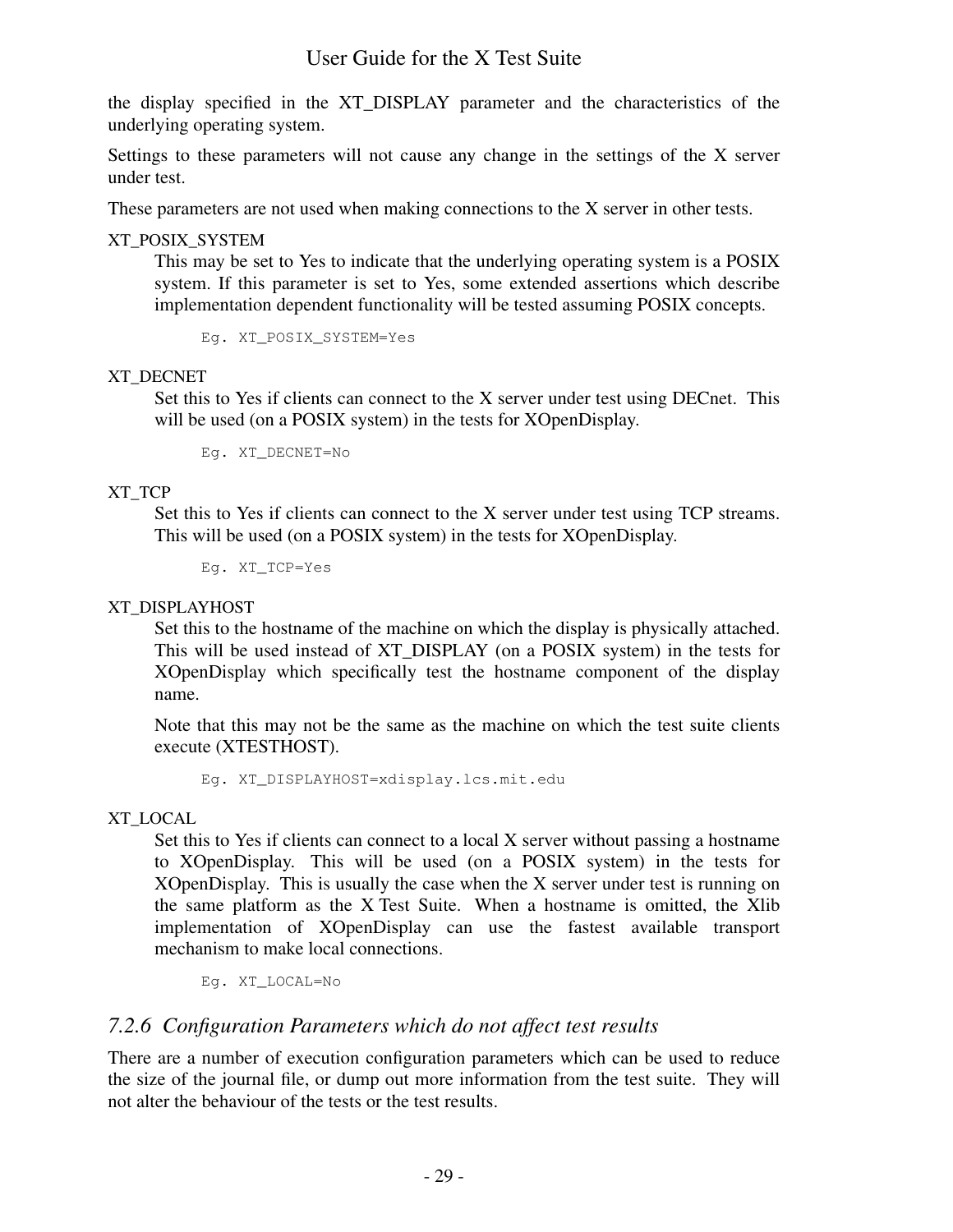#### XT\_SAVE\_SERVER\_IMAGE

When set to Yes, the image produced by the server that is compared with the known good image is dumped to a file with suffix ".sav" .

Eg: XT\_SAVE\_SERVER\_IMAGE=Yes

#### XT\_OPTION\_NO\_CHECK

This may be set to Yes to suppress the journal file records containing CHECK keywords. Refer to appendix D for information on the contents of these messages.

Eg: XT\_OPTION\_NO\_CHECK=Yes

#### XT\_OPTION\_NO\_TRACE

This may be set to Yes to suppress the journal file records containing TRACE keywords. Refer to appendix D for information on the contents of these messages.

Eg: XT\_OPTION\_NO\_TRACE=Yes

### *7.2.7 Configuration Parameters for debugging tests*

There are a number of execution configuration parameters which should not be set when performing verification test runs. These are intended for debugging purposes. These parameters may affect the behaviour of some test purposes if they are set to assist debugging.

#### XT\_DEBUG

This may be set to a debugging level. A higher level produces more debugging output. Output is only produced by the test suite at levels 1, 2 and 3. Setting this variable to 0 produces no debug output, and 3 gives everything possible (setting this variable to 3 can give an enormous volume of output so you should not do this when running large numbers of test sets).

Eg: XT\_DEBUG=0

#### XT\_DEBUG\_OVERRIDE\_REDIRECT

When set to  $Y \in S$ , windows are created with override redirect set. This enables tests to be run more easily with a window manager running on the same screen. This should not be set to Yes for verification tests.

Eg: XT\_DEBUG\_OVERRIDE\_REDIRECT=No

#### XT\_DEBUG\_PAUSE\_AFTER

When set to Yes, the test pauses after each call to the Xlib function being tested, until Carriage Return is entered. This is useful to enable the results of graphics operations to be observed. This should not be set to Yes for verification tests.

Eg: XT\_DEBUG\_PAUSE\_AFTER=No

#### XT\_DEBUG\_PIXMAP\_ONLY

When set to Yes, tests which would normally loop over both windows and pixmaps are restricted to loop over just pixmaps. This is useful for speeding up the execution of the test set. This should not be set to Yes for verification tests.

If XT\_DEBUG\_WINDOW\_ONLY is also set to Yes, some tests will report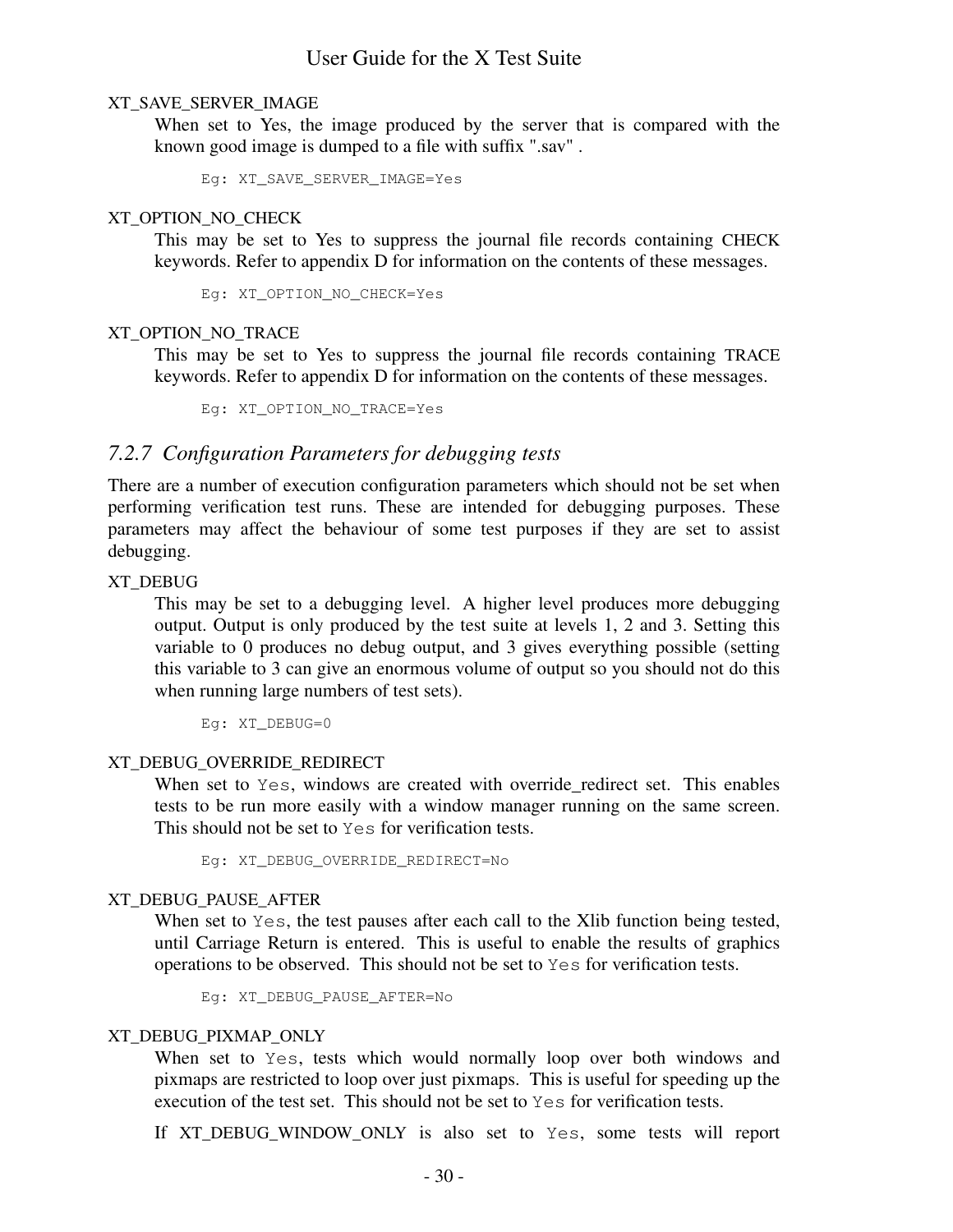UNRESOLVED due to the fact that nothing has been tested.

Eg: XT\_DEBUG\_PIXMAP\_ONLY=No

#### XT\_DEBUG\_WINDOW\_ONLY

When set to Yes, tests which would normally loop over both windows and pixmaps are restricted to loop over just windows. This is useful for speeding up the execution of the test set. This should not be set to Yes for verification tests.

If XT\_DEBUG\_PIXMAP\_ONLY is also set to Yes, some tests will report UNRESOLVED due to the fact that nothing has been tested.

Eg: XT\_DEBUG\_WINDOW\_ONLY=No

#### XT\_DEBUG\_DEFAULT\_DEPTHS

When set to Yes, tests which would normally loop over multiple depths are restricted to test just the first visual returned by XGetVisualInfo and/or the first pixmap depth returned by XListDepths (depending on whether XT\_DEBUG\_PIXMAP\_ONLY or XT\_DEBUG\_WINDOW\_ONLY is also set). This is useful for speeding up the execution of the test set. This should not be set to Yes for verification tests.

Note that the first visual returned by XGetVisualInfo may not be the default visual for the screen.

Eg: XT\_DEBUG\_DEFAULT\_DEPTHS=No

#### XT\_DEBUG\_VISUAL\_IDS

When set to a non-empty string, tests which would normally loop over multiple depths are restricted to test just the visuals ID's listed. Note that visual ID's for visuals on more than one screen may be entered, but those used will depend on whether the test being executed uses visuals on the default screen or alternate screen. The visuals ID's should be entered in decimal, octal or hexadecimal and separated with commas and with no intervening spaces. This should not be set to a non-empty string for verification tests.

Eg. XT\_DEBUG\_VISUAL\_IDS=0x22,0x24,0x27

### XT\_DEBUG\_NO\_PIXCHECK

When set to Yes, tests which would normally perform pixmap verification omit this (all other processing is performed in those tests as normal). Pixmap verification is a scheme which compares the image produced by the X server with a known good image file which is part of the X Test Suite (this is described further in the section entitled "Examining Image Files"). This should not be set to Yes for verification tests.

Eg: XT\_DEBUG\_NO\_PIXCHECK=No

### XT\_DEBUG\_BYTE\_SEX

When set to NATIVE, REVERSE, MSB or LSB, the X Protocol tests will only be executed with the specified byte sex. When set to BOTH, the X Protocol tests make connections to the X server using both the native and reversed byte sex.

Note: The parameter should always be set to NATIVE when the build configuration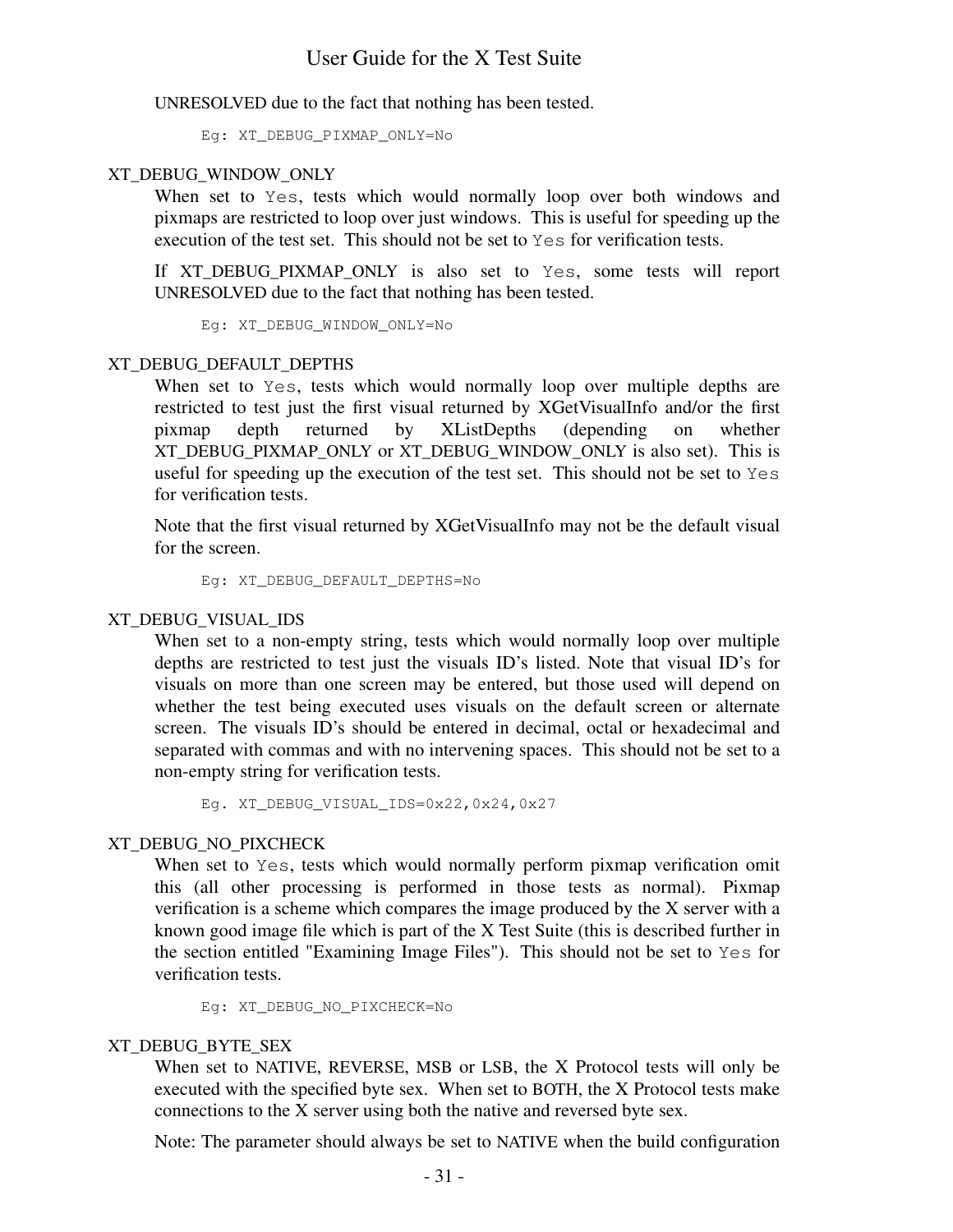parameter XP\_OPEN\_DIS was set to XlibOpaque.c

Eg: XT\_DEBUG\_BYTE\_SEX=NATIVE

### XT\_DEBUG\_VISUAL\_CHECK

When set to a non-zero value, the X Protocol tests will pause for the specified time interval (in seconds), to enable a visual check to be performed on the displayed screen contents.

Eg: XT\_DEBUG\_VISUAL\_CHECK=5

## *7.2.8 Configuration Parameters used only during test development*

This section defines a number of parameters that are used only when generating known good image files. These are not intended to be modified and need not be used when running the test suite. They are only used in the development environment at UniSoft when generating known good image files.

### XT\_FONTDIR

The directory in which the xtest fonts are located (before being installed). This must be set such that appending a string gives a valid file name. This is normally set to \$TET\_ROOT/xtest/fonts/.

Eg: XT\_FONTDIR=/usr/mit/testsuite/xtest/fonts/

## *7.3 Executing tests using the TET*

The X Test Suite is executed by invoking the execute mode of the Test Case Controller.

```
cd $TET_ROOT/xtest
tcc -e [ -s scenario_file ] [ -j journal_file ] [ -x config_file ]
                                                [ -y string ] xtest all
```
 $-e$ 

This invokes the TCC in execute mode.

-s scenario\_file

This option executes the test sets in the named scenario file. The default is a file named tet scen in the directory \$TET\_ROOT/xtest. For more details refer to the section entitled "Executing modified scenarios using the TET".

-j journal\_file

This option sends the test results to the named journal file. The default is a file named journal in a newly created sub-directory of \$TET\_ROOT/xtest/results. Sub-directories are created with sequential four digit numbers, with the TCC flags (in this case "e") appended. The TCC will exit if the specified journal file already exists, thus the journal file should be renamed or removed before attempting to execute the TCC.

-x config\_file

This is an option to run the test suite using the information in a modified execution configuration file named config\_file. The default is tetexec.cfg.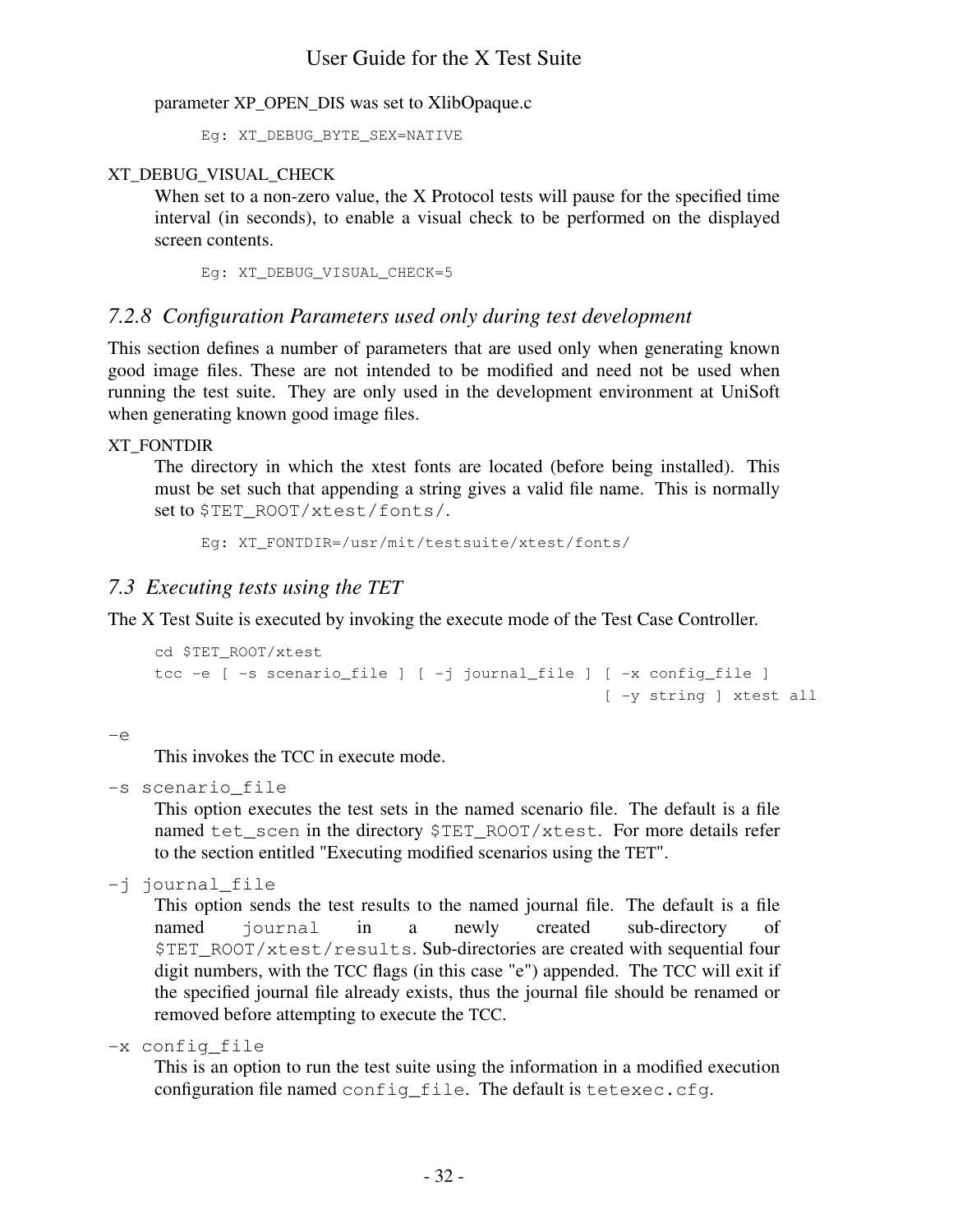-y string

This option only executes tests which include the specified string in the scenario file line. This may be used to execute specific sections or individual test sets.

xtest

This is the name of the test suite. It determines the directory under \$TET\_ROOT where the test suite is to be found.

all

This is the scenario name in the default scenario file \$TET\_ROOT/xtest/tet\_scen. For more details refer to the section entitled "Executing modified scenarios using the TET".

A journal file will be produced. More information on the contents of the journal file is given in appendix C.

Note: If the TCC terminates due to receipt of a signal which cannot be caught, the TCC may leave lock files in the test source directories. Subsequent attempts to restart the TCC may give error messages saying that a lock file was encountered. At this point TCC may suspend the build. It may be necessary to find and remove files or directories named tet lock before continuing.

## *7.4 Building, executing and cleaning tests using the TET*

Each test in the X Test Suite may be built, executed and cleaned before the next test set in the scenario. This mode of use has the advantage that the entire X Test Suite may be executed without necessarily building all the test sets in advance, thus ensuring disc space is conserved throughout. This mode of use has the disadvantage that you will need to rebuild a test set before rerunning, which will take considerably longer than if it is built in advance.

The X Test Suite is built, executed and cleaned by simultaneously invoking the build, execute and clean modes of the Test Case Controller.

```
cd $TET_ROOT/xtest
tcc -bec [ -s scenario_file ] [ -j journal_file ] [ -x config_file ]
                                                  [ -y string ] xtest all
```
-b This invokes the TCC in build mode.

- -e This invokes the TCC in execute mode.
- $-c$  This invokes the TCC in clean mode.

The other options are as described in the earlier section entitled "Executing tests using the TET".

A journal file will be produced. This contains for each test set in order the results of the build, followed by the test results, followed by the results of the clean. More information on the contents of the journal file is given in appendix C.

The default journal file is named journal in a newly created sub-directory of \$TET\_ROOT/xtest/results. Sub-directories are created with sequential four digit numbers, with the TCC flags (in this case "bec") appended.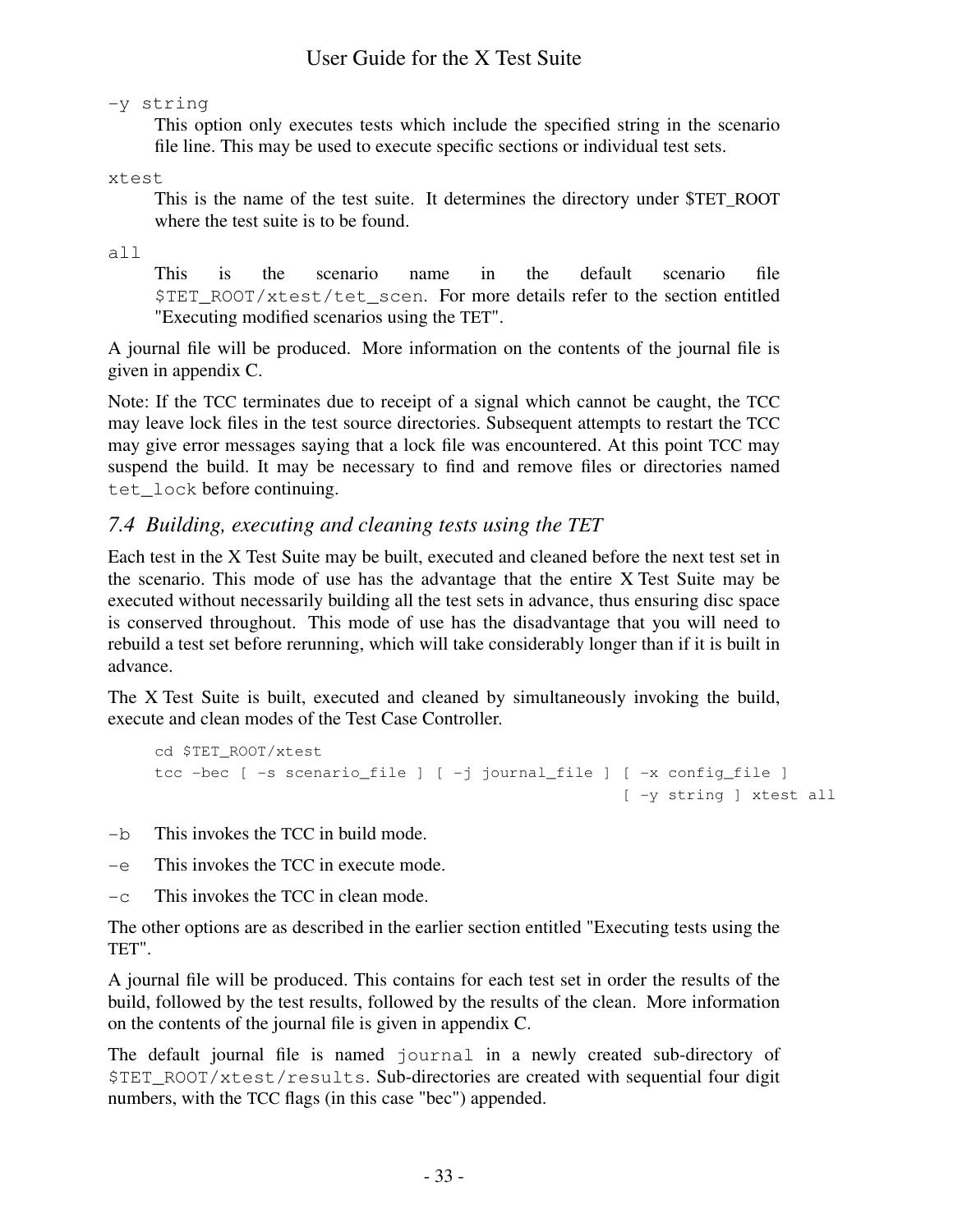# *7.5 Executing modified scenarios using the TET*

## *7.5.1 Format of the scenario file*

The TET uses a scenario file to determine which test sets to execute. The file \$TET\_ROOT/xtest/tet\_scen is the default scenario file. The format is basically a scenario name starting in column one, followed by list of test sets to be executed (each starting beyond column one). Only one scenario named "all" is provided in the default scenario file.

The names of the test sets are given relative to the directory \$TET\_ROOT/xtest, and must commence with a leading slash.

# *7.5.2 Modifying the scenario file*

The file  $STETROOT/xtest/tet$  scen may be modified by removing lines corresponding to test sets which are not wanted. These will then simply not be executed by the TCC. Alternatively, unwanted lines may be commented out by placing # at the start of the line.

If you wish to execute just a subset of the test purposes in a test set, refer to the section below entitled "Executing individual test purposes using the TET".

It is recommended that the supplied scenario file should be saved if it is modified.

# *7.5.3 Creating new scenario files*

A new scenario file may be created in the directory \$TET\_ROOT/xtest. The TCC will use this scenario file instead of the file \$TET\_ROOT/xtest/tet\_scen if it is passed via the -s option. For example

```
cd $TET_ROOT/xtest
tcc -e -s scenario_file [ -j journal_file ] [ -x config_file ]
                                            [ -y string ] xtest all
```
# *7.6 Executing individual test purposes using the TET*

Each assertion in the X Test Suite has separate test code which is known as a test purpose. We have arranged that each test purpose is also a separately invocable component, and that the invocable component number is identical to the test purpose number.

The expression within the braces at the end of a line within a scenario file is an invocable component list (or IC list). The default invocable component list  $a11$  causes the TCC to execute all invocable components in a test set.

By altering the invocable component list for a test set, particular invocable components of interest can be executed.

The invocable component list consists of one or more elements separated by commas. Each element is either an invocable component number, or a range of invocable component numbers separated by a dash.

This is useful for quickly executing a particular test purpose of interest for example:

```
/tset/CH05/stclpmsk/Test{3}
```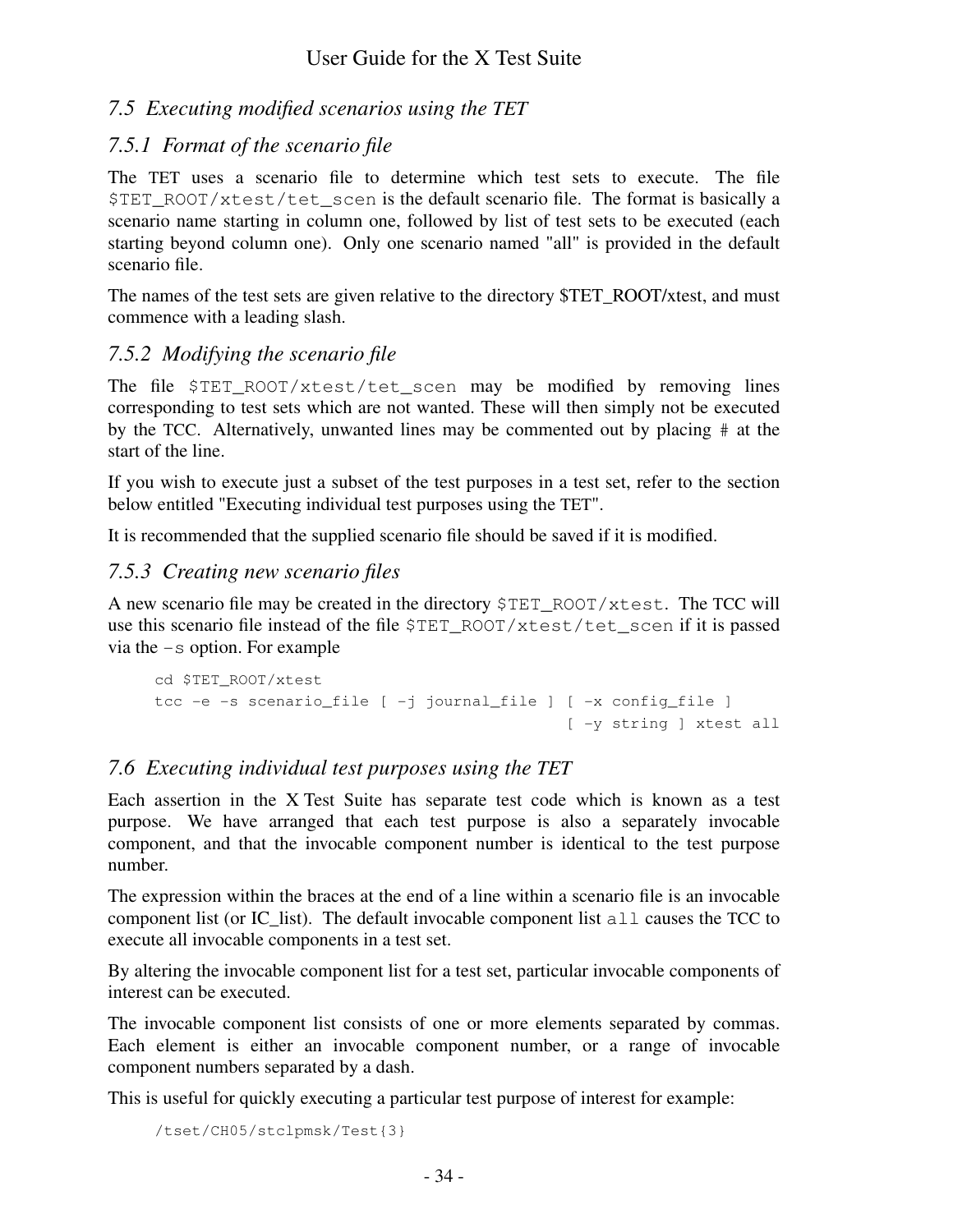This is also useful for executing all test purposes except one known to cause a system error. This may be useful if a particular test purpose causes your X server to exit (at present the TET provides no high level control facilities to conditionally cancel later test sets). For example:

```
/tset/CH05/stclpmsk/Test{1-2,4-6}
```
Note that the placement of windows used by the test suite may differ when an earlier test purpose is not executed. It is intended that test purposes produce the same results regardless of window placement.

## *7.7 Executing tests without using the TET*

See section 11, entitled "Building, executing and reporting tests without using the TET".

## *7.8 Executing tests in space-saving format using the TET*

Before reading this section, read the section entitled "Building tests in space-saving format". When you have built all the sections of the test suite in space-saving format, you can execute all the tests in the test suite using the instructions in this section.

A scenario named linkexec is provided in a scenario file named link\_scen in the directory \$TET\_ROOT/xtest. This enables the TCC to execute the space-saving executable files which have been built.

Execute the command:

```
cd $TET_ROOT/xtest
tcc -e -s link_scen [ -j journal_file ] [ -x config_file ]
                                        [ -y string ] xtest linkexec
```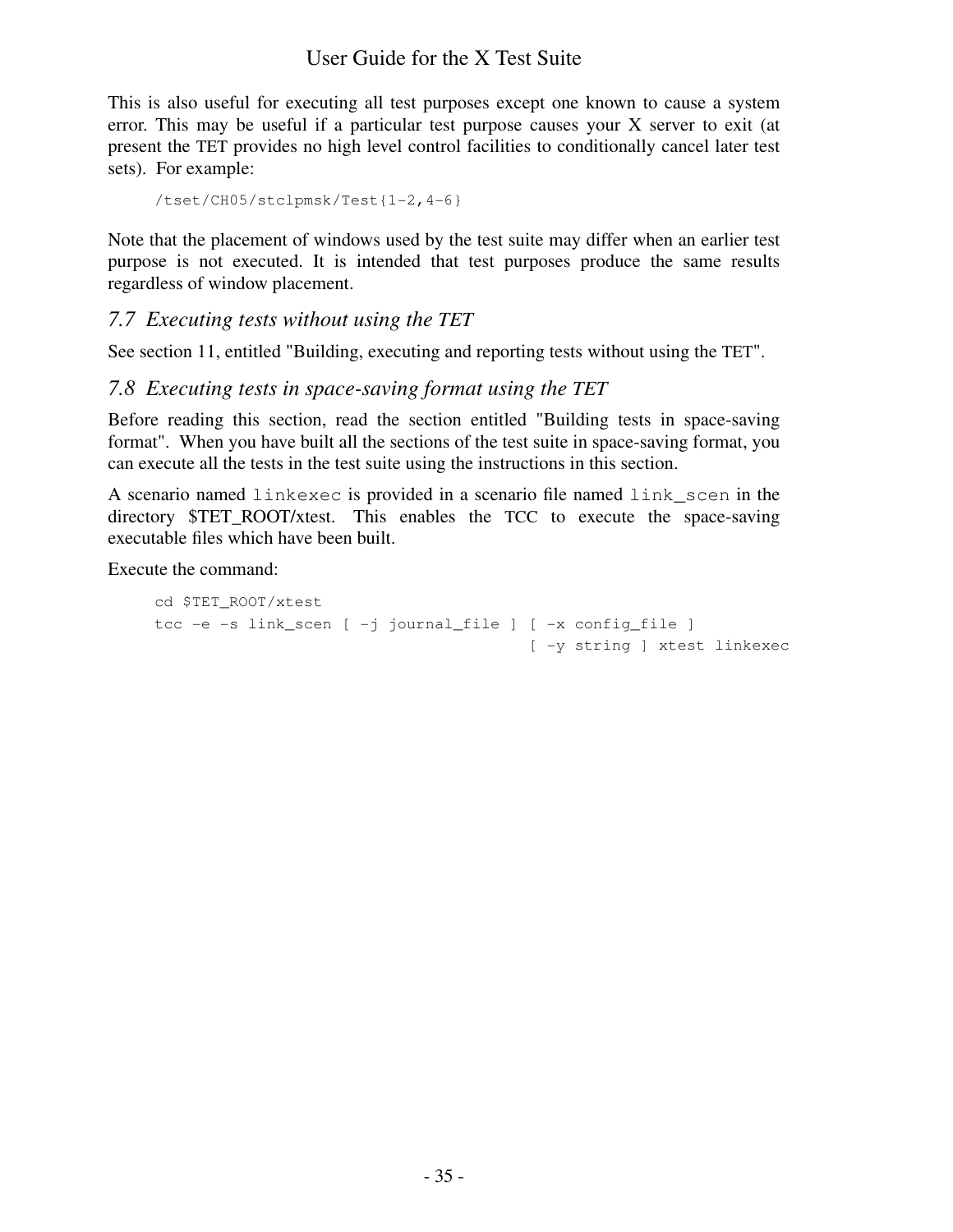## *8. Report writer*

A basic report writer rpt is included with the X Test Suite. It extracts and formats the main information from a TET journal file produced by executing the TCC in execute mode, or build-execute-clean mode. It does not format the TET journal file produced by the TCC in build only or clean only mode. The main features of the TET journal file produced by the TCC in execute or build-execute-clean mode are described in appendix C.

Execute the report writer as follows:

rpt [ -t ] [ -d ] [ -p ] [ -s ] [ -f file ]

With only the -f argument, rpt lists the results of each test purpose for all test sets that appear in the journal file file. The default is the file named journal in the highest numbered subdirectory of the \$TET\_ROOT/xtest/results directory that has an 'e' suffix.

The reason for any test result code which is other than PASS is printed out. This is done by copying the test information messages of type REPORT. For further details, see appendix D.

A warning message is printed if a test information message of type REPORT is given in a test purpose which produced a test result code PASS.

The results for each test set are followed by a summary of the number of test purposes in the test set which produced each result code type.

There is no overall summary list of results for all test sets in the journal file.

-t

Test information messages of type TRACE in the test purposes specified are printed. For further details, see appendix D.

-d

Test information messages of type TRACE or DEBUG in the test purposes specified are printed. For further details, see appendix D.

-p

Output is restricted to omit reporting on test purposes that resolve to PASS, UNSUPPORTED, UNTESTED or NOTINUSE — thereby reporting only tests showing possible errors.

-s

The result summaries after the end of each test set are omitted.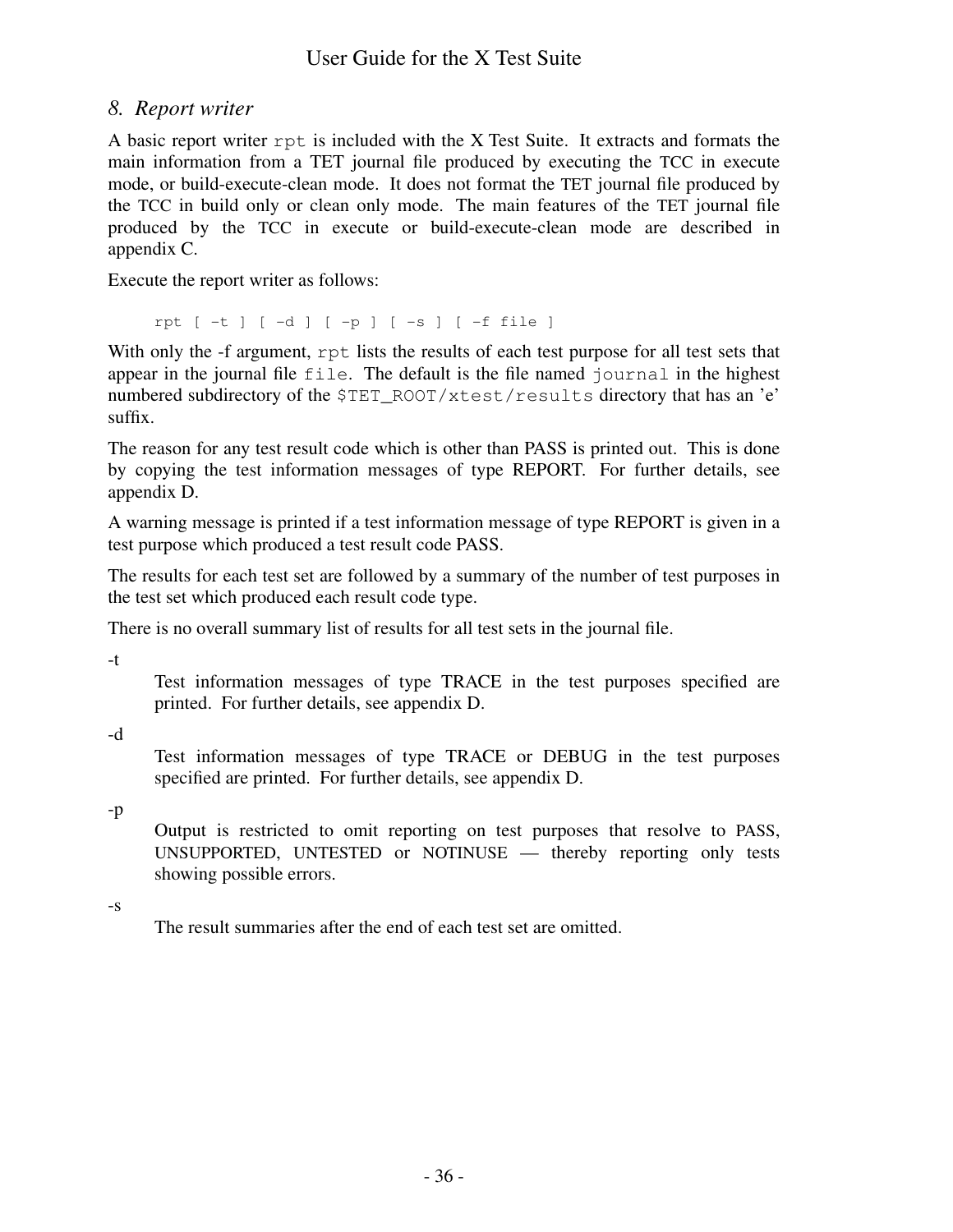# *9. Examining image files*

# *9.1 Generating pixmap error files*

During the test run, discrepancies may be encountered between the image displayed by the server and the known good image. The known good image may have been obtained from a known good image file supplied with the release, or it may have been determined analytically.

Should a discrepancy be encountered, the test purpose will give a result code of FAIL. The failure reason message will name a pixmap error file in which is contained both the known good image and the server image.

A debug option has been provided, which skips any verification of the image produced by the server with known good image files. This is done by setting the execution configuration parameter XT\_DEBUG\_NO\_PIXCHECK to Yes.

## *9.2 Pixmap error file naming scheme*

Each invocation of the TCC creates a sub-directory in \$TET\_ROOT/xtest/results. Sub-directories are created with sequential four digit numbers, with the TCC flags ("e" or "bec") appended. The default TET journal is a file named journal created in this directory.

Pixmap error files are stored in a directory tree created within the newly created results sub-directory. So, for example, when the line

/tset/CH06/drwln

is executed in a scenario file, pixmap error files might be produced in a directory named \$TET\_ROOT/xtest/results/0001bec/tset/CH06/drwln.

The creation of a new results directory tree for each execution of the TCC enables results to be obtained in parallel against multiple X servers.

Pixmap error files are named Errnnnn.err, where nnnn is a four digit number. This number does not correspond to the number of the test purpose which caused the error.

Note - when tests are executed without using the TCC the error files are produced in the current directory.

## *9.3 Known good image file naming scheme*

All the required known good image files for the test programs in the X Test Suite (as supplied) have been created in advance. The known good image files for each test program are supplied in the X Test Suite in the test set directory in which the dot-m file is supplied. They are named annn.dat, where nnn is the number of the test purpose for which the known good image file was generated.

More details of the contents of this release are in appendix A.

## *9.4 Using blowup to view image files*

The contents of the two images in a pixmap error file may be compared by using the blowup utility.

Also, a known good image file may be viewed directly.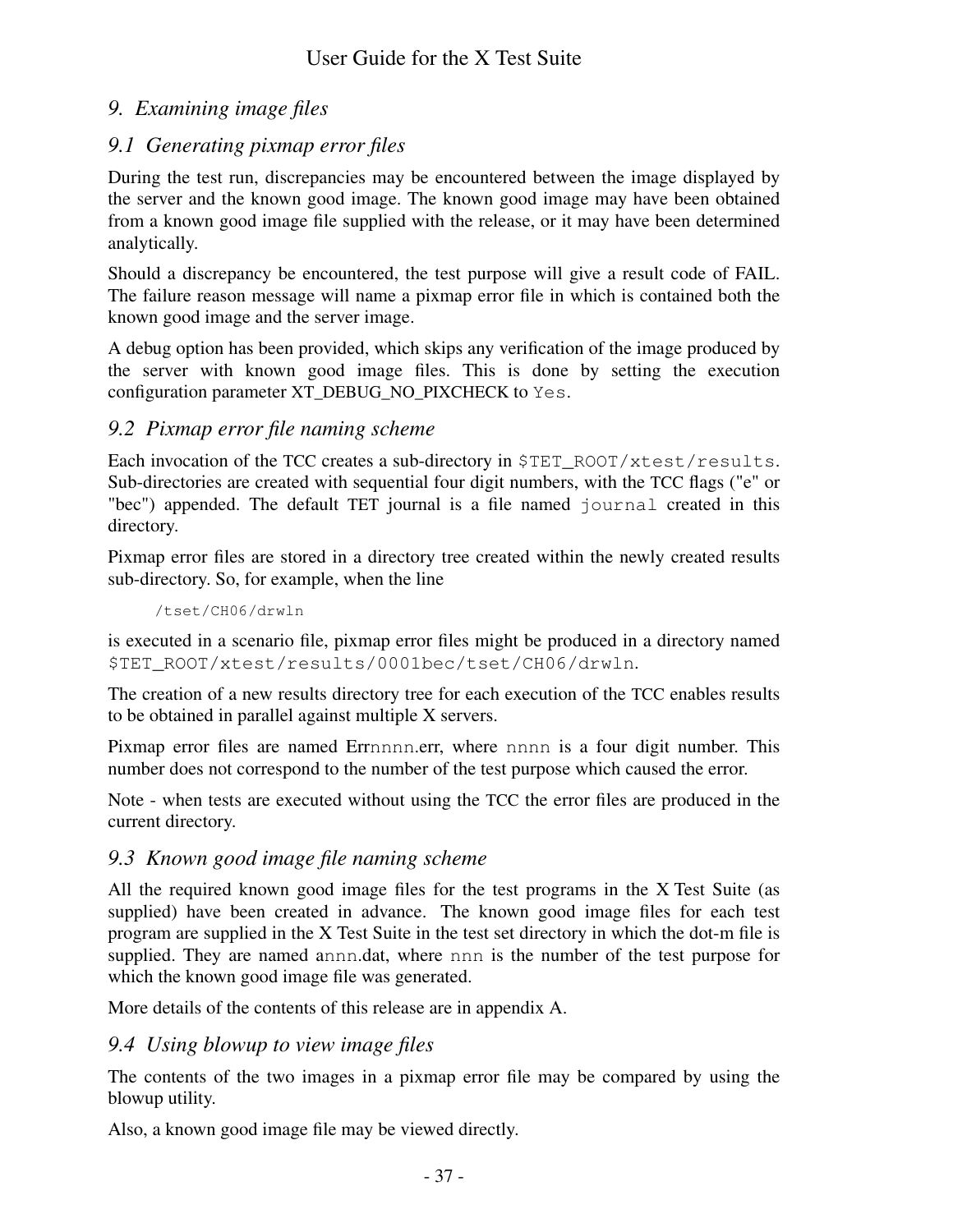The file formats of the error file and the known good image file are the same. The blowup utility detects which file type is being viewed by means of file name. For this reason, do not rename the pixmap error or known good image files.

## *9.4.1 Blowup command*

The blowup utility may be used to view one or more pixmap error files or known good image files as follows:

blowup [-z zoom\_factor] [-f font] [-d display] [-colour] file(s)

-z zoom\_factor

This option sets the magnification factor in all the blowup windows.

-f font

This option ensures that font is used rather than the default font. The default font is 6x10.

### -d display

This option uses the display named display for the display windows.

-colour

On a colour display, this option will display different pixel values in different colours corresponding to that server's colour table. No attempt is made to preserve colours between different servers.

## *9.4.2 Blowup windows*

Two windows are created. The first is called Comparison, and the second is called Blowup. The Blowup window shows a magnified version of a portion of the Comparison window, which is indicated in the Comparison window by a rectangle. A user interface menu is shown in the Blowup window.

The title of the Comparison window will change to "Server Data", then to "Pixval Data" and then back to "Comparison" when the "B/G/Both" option on the menu is used.

## *9.4.3 Selection of a viewing region*

This may be done in one of three ways:

- 1. Click in the Comparison window.
- 2. Click in a square in the Blowup window. This becomes the new centre square in that window.
- 3. Choose the "next error" option on the menu. The next pixel at which there is a discrepancy will become the new centre square in the Blowup window.

## *9.4.4 Information displayed*

The value stored in the centre pixel and its coordinates are shown as the top items in the menu. Under some circumstances, the expected pixel value will be shown to the right of the actual value.

## *9.4.5 Display of errors*

When the "B/G/Both" option is set to Both, and the title of the Comparison window is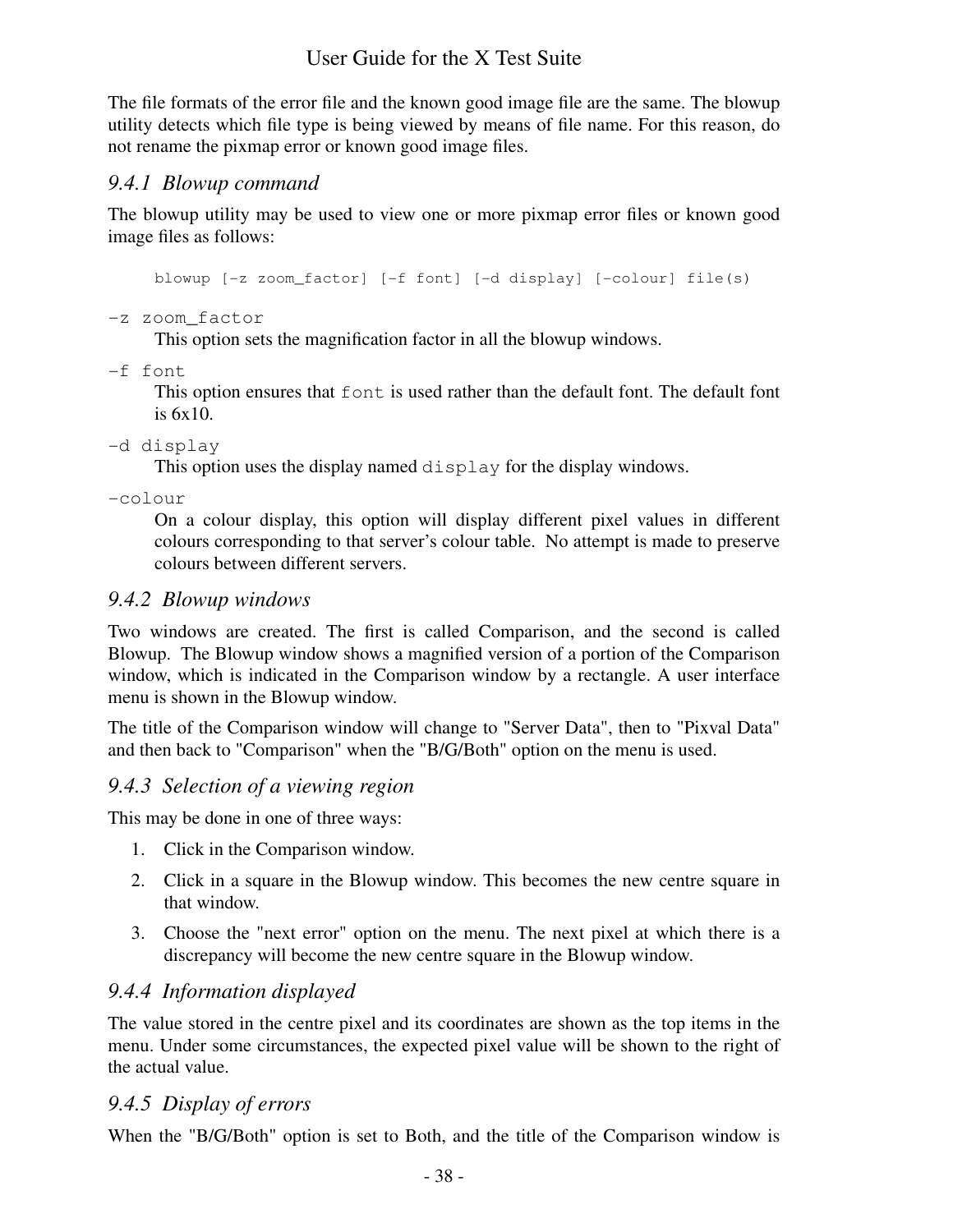Comparison, errors are displayed in two ways: one for each window.

- In the Comparison window pixels set to non-zero in the "good image" but set incorrectly in the "server data" are shown as a cross  $(X)$ .
- In the blowup window these are shown as a white square with a cross  $(X)$  through it.
- In the Comparison window pixels set to zero in the "good image" but set incorrectly in the "server data" are shown as shaded squares.

In the blowup window these are shown as a black square with a white cross through it.

The reason that we have proposed the two different methods of displaying errors is as follows. One normally has a higher magnification in the Blowup window and the use of a cross (X) through incorrect pixels is good, and simple to remember at this level of zoom. In the Comparison window this style of display does not work well at the lower magnification levels; all the crosses merge to a blur so it is hard to see what type of error is being displayed.

### *9.4.6 Commands (via menu in the Blowup window)*

All of the commands are invoked by clicking the left mouse button when the corresponding menu item is highlighted (inverted). The available commands are, from top to bottom:

#### B/G/Both

Show Bad (Server Data), Good (Pixval Data) or Both (Comparison). Clicking in this advances around the cycle

```
Bad ---> Good -> Both
−-----<------<----/
```
The Comparison window's name changes to reflect the current state.

If a known good image file is being displayed then only the Good option is available. A pixmap error file is required for this command to be useful.

color/mono

Use colour/monochrome in the Blowup window.

next error

Advance centre pixel point to be next pixel at which there is a discrepancy.

sub-zoom +

Zoom in (make bigger by zoomfactor) on the Blowup window

sub-zoom -

Zoom out (make smaller by zoomfactor) on the Blowup window

quit

Quit from the blowup utility.

#### big-zoom +

Zoom in (make bigger by zoomfactor) on the Comparison window

big-zoom -

Zoom out (make smaller by zoomfactor) on the Comparison window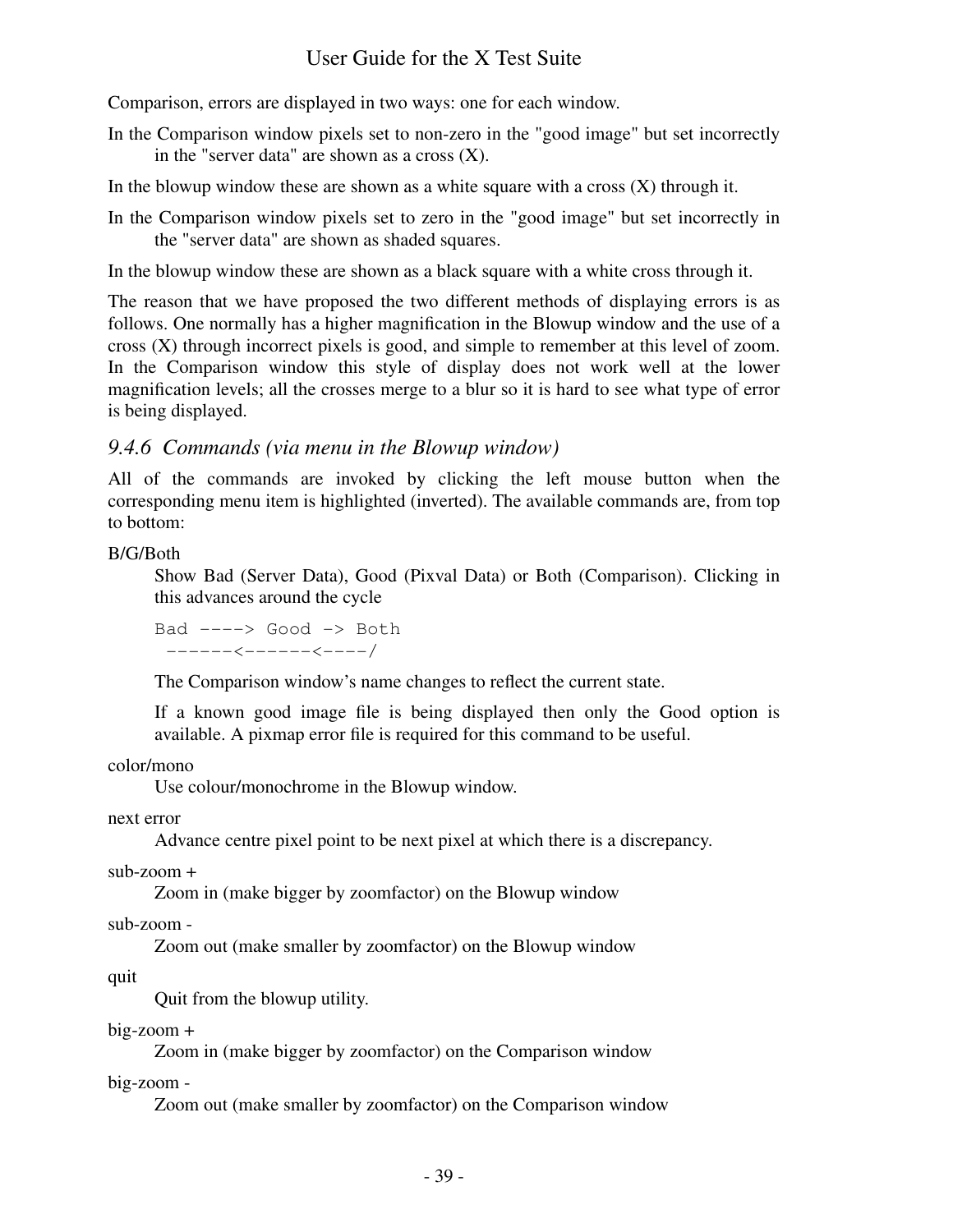#### next

View next file in the list. The Blowup window will be removed and a new one created for each file. The size, and zoom factor, of the Comparison window will be preserved across files.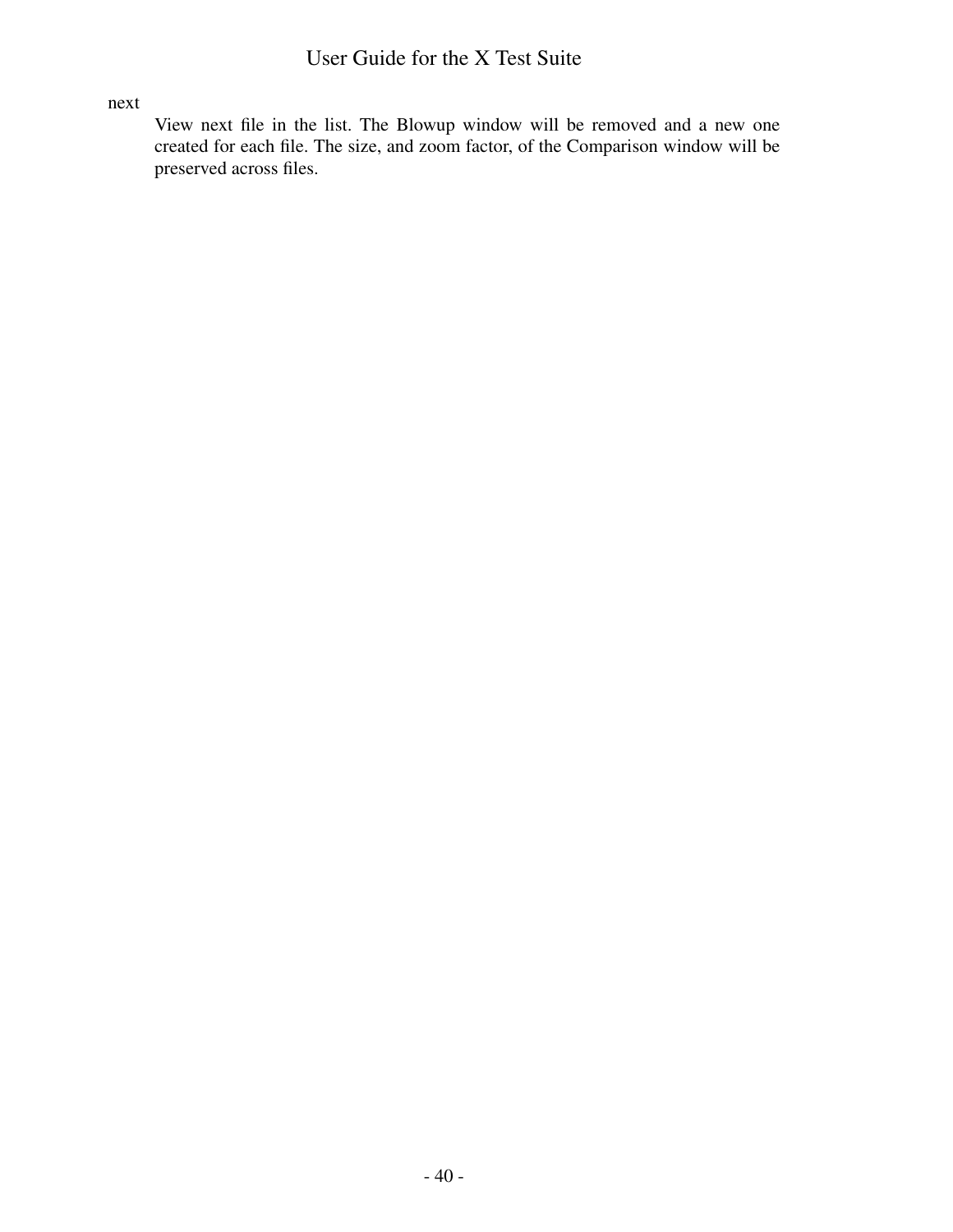## *10. Cleaning the tests*

## *10.1 Cleaning tests using the TET*

The entire X Test Suite can be cleaned by using the clean mode of the TCC. In this mode, the clean configuration parameters in the file  $\S$ TET\_ROOT/xtest/tetclean.cfg are used to clean each test set in the X Test Suite separately. Previously built test set executables and object files are removed.

```
cd $TET_ROOT/xtest
tcc -c [ -s scenario_file ] [ -j journal_file ] [ -y string ] xtest all
```
 $-c$ 

This invokes the TCC in clean mode.

-s scenario\_file

This option cleans the test sets in the named scenario file. The default is a file named tet\_scen in the directory \$TET\_ROOT/xtest. For more details refer to the section entitled "Cleaning modified scenarios using the TET".

-j journal\_file

This option sends the output of the clean to the named journal file. The default is a file named journal in a newly created sub-directory of \$TET\_ROOT/xtest/results. Sub-directories are created with sequential four digit numbers, with the TCC flags (in this case "c") appended. The TCC will exit if the specified journal file already exists, thus the journal file should be renamed or removed before attempting to execute the TCC.

-y string

This option only cleans tests which include the specified string in the scenario file line. This may be used to clean specific sections or individual test sets.

xtest

This is the name of the test suite. It determines the directory under \$TET\_ROOT where the test suite is to be found.

all

This is the scenario name in the default scenario file \$TET\_ROOT/xtest/tet\_scen. For more details refer to the section entitled "Cleaning modified scenarios using the TET".

This will execute the TET clean tool in the TET configuration variable TET\_CLEAN\_TOOL (which is normally pclean), in each test set directory of the X Test Suite.

The journal file should be examined to verify that the clean process succeeded. The report writer rpt cannot interpret the contents of a journal file produced during the clean process.

Note: If the TCC terminates due to receipt of a signal which cannot be caught, the TCC may leave lock files in the test source directories. Subsequent attempts to restart the TCC may give error messages saying that a lock file was encountered. At this point TCC may suspend the build. It may be necessary to find and remove files or directories named tet\_lock before continuing.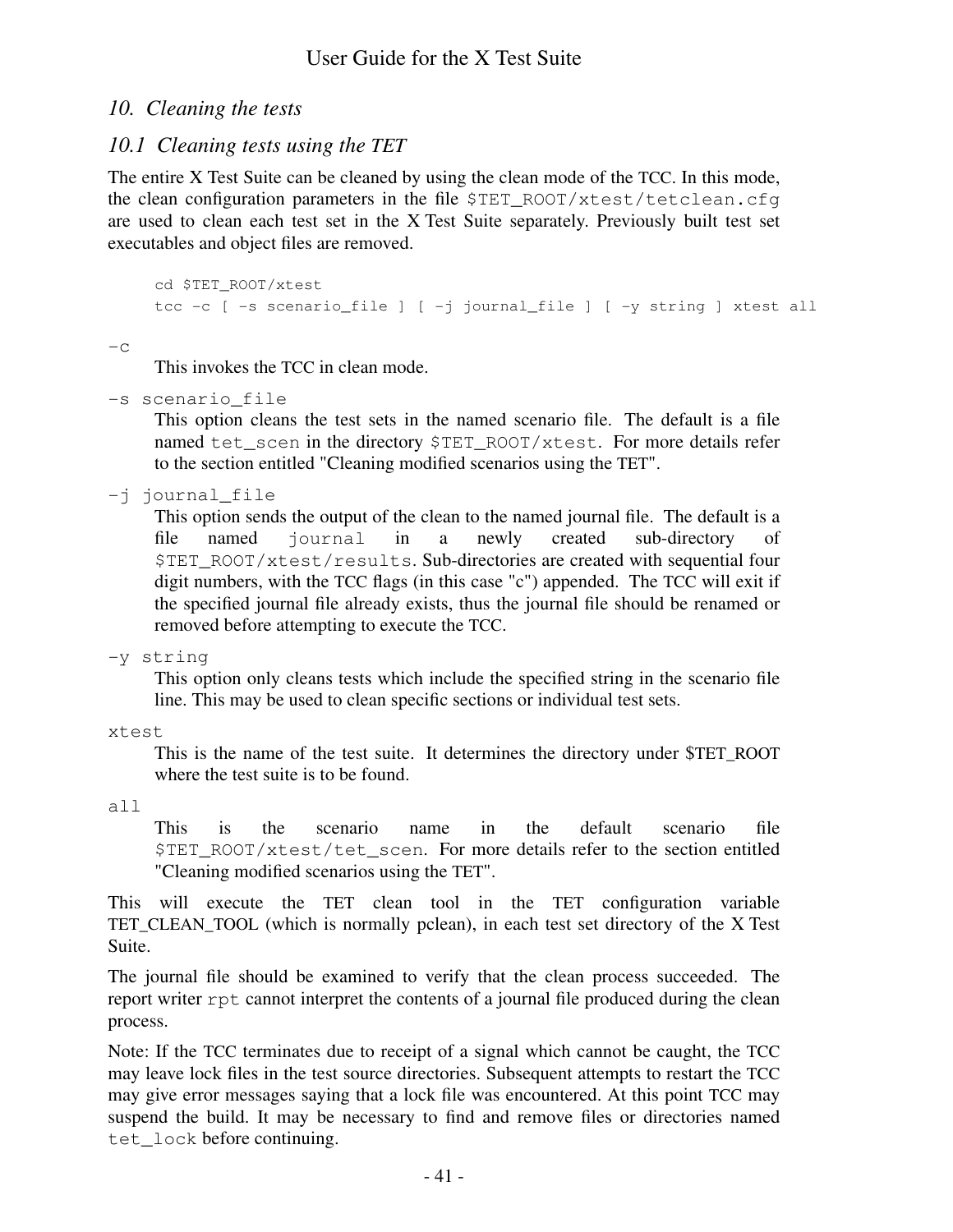## *10.2 Cleaning modified scenarios using the TET*

# *10.2.1 Format of the scenario file*

Refer to the earlier section "Building modified scenarios using the TET".

# *10.2.2 Modifying the scenario file*

Refer to the earlier section "Building modified scenarios using the TET".

# *10.2.3 Creating new scenario files*

A new scenario file may be created in the directory \$TET\_ROOT/xtest. The TCC will use this scenario file instead of the file \$TET\_ROOT/xtest/tet\_scen if it is passed via the -s option. For example

```
cd $TET_ROOT/xtest
tcc -c -s scenario_file [ -j journal_file ] [ -y string ] xtest all
```
# *10.3 Cleaning tests without using the TET*

See section 11, entitled "Building, executing and reporting tests without using the TET".

# *10.4 Cleaning tests built in space-saving format*

It is possible to clean the tests in the X Test Suite which were previously built in spacesaving format.

# *10.4.1 Cleaning tests in space-saving format using the TET*

A scenario named linkbuild is provided in a scenario file named link\_scen in the directory \$TET\_ROOT/xtest. This enables the TCC to clean the space-saving executable files and remove all the required links for each test set in each section of the X Test Suite. The -y option allows a particular space-saving executable and its links for a single section to be removed.

Execute the command:

```
cd $TET_ROOT/xtest
tcc -c -s link_scen [ -j journal_file ] [ -y string ] xtest linkbuild
```
This command will execute the TET clean tool in the TET configuration variable TET\_CLEAN\_TOOL (which is normally pclean), in the top level directory of each section of the test suite.

## *10.4.2 Cleaning tests in space-saving format without using the TET*

This section describes how to clean the space-saving executable files for a particular section of the X Test Suite directly without using the TET.

This can be simply done by calling pclean in the required directory. For example, to clean all the space-saving executable files for section 5 of the X Test Suite, execute the command:

```
cd $TET_ROOT/xtest/tset/CH05
pclean
```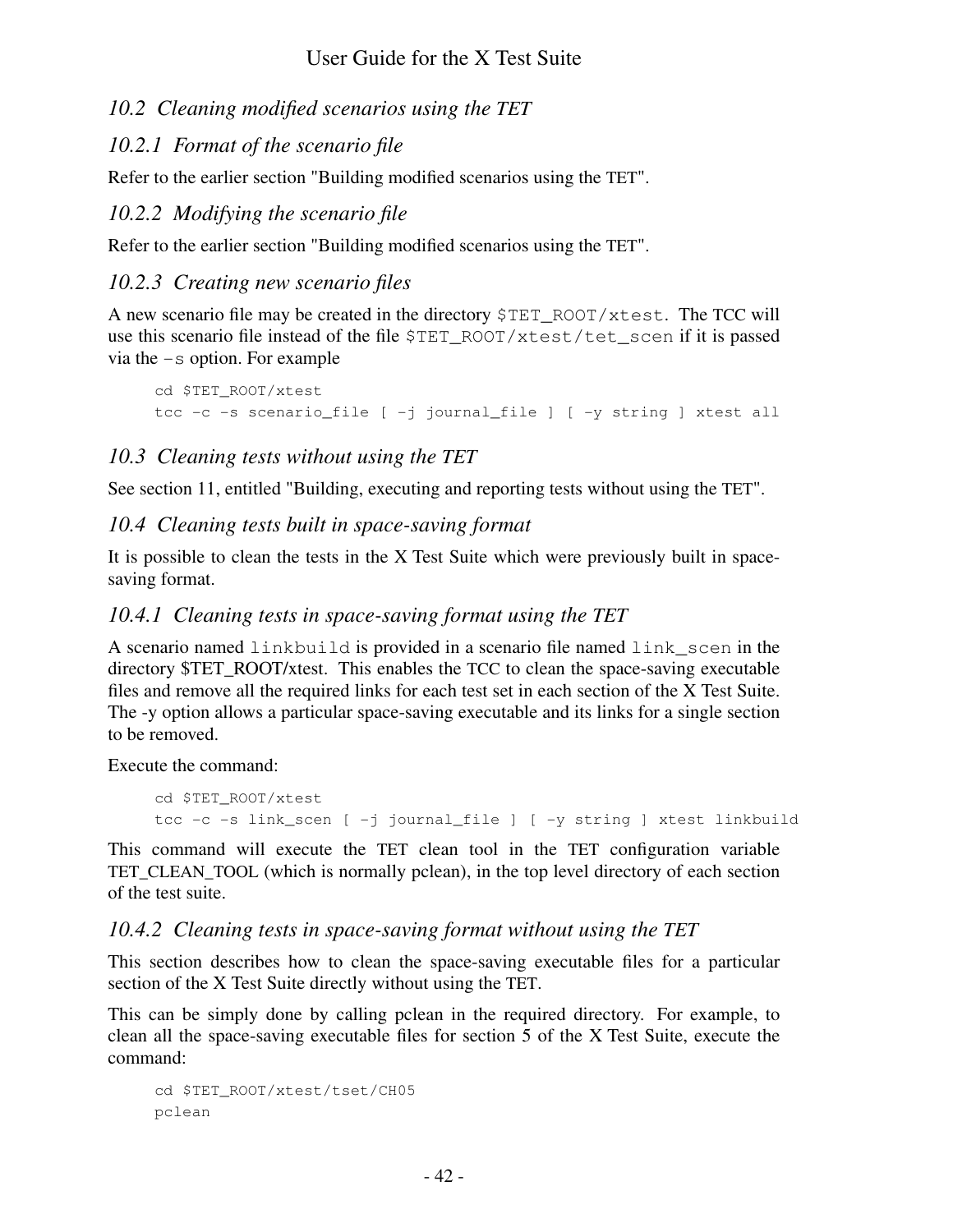## *11. Building, executing and reporting tests without using the TET*

## *11.1 Building tests*

An individual test set can be rebuilt without the need to use the build mode of the TCC. This is done by executing pmake directly, rather than as a TET build tool.

This is a useful facility for building a single test set after a previous build has failed.

The build configuration parameters used by pmake are obtained from a file named \$TET\_BUILDCONFIG, or, if TET\_BUILDCONFIG is not set in your environment, from the file named \$TET\_ROOT/xtest/tetbuild.cfg.

The pmake command should be executed in the directory containing the source code for the test set which is to be rebuilt. For more details of the names of the directories containing the source code for the test sets, refer to appendix A.

For example

```
cd $TET_ROOT/xtest/tset/CH05/stclpmsk
pmake
```
No journal file is created when pmake is executed directly.

The test set can also be rebuilt using the command

pmake Test

If there is a macro version of the Xlib function, this may be rebuilt using the command

pmake MTest

## *11.2 Executing tests*

An individual test set can be executed without the need to use the execute mode of the TCC. This is done by executing a shell script pt.

This is a useful facility for executing a single test set repeatedly when investigating a particular test result.

The execution configuration parameters used by pt are obtained from a file named \$TET\_CONFIG, or, if TET\_CONFIG is not set in your environment, from the file named \$TET\_ROOT/xtest/tetexec.cfg.

The pt command is a shell script, which attempts to execute the binary file named Test in the current directory. If the file Test is not found, the pt command attempts to execute the space-saving executable file built in that directory.

The pt command should be executed in the directory containing the test set which has been built. Unless you have manually installed the test set elsewhere, this will be the directory containing the source code for the test set. For more details of the names of the directories containing the source code for the test sets, refer to appendix A.

For example

```
cd $TET_ROOT/xtest/tset/CH05/stclpmsk
pt
```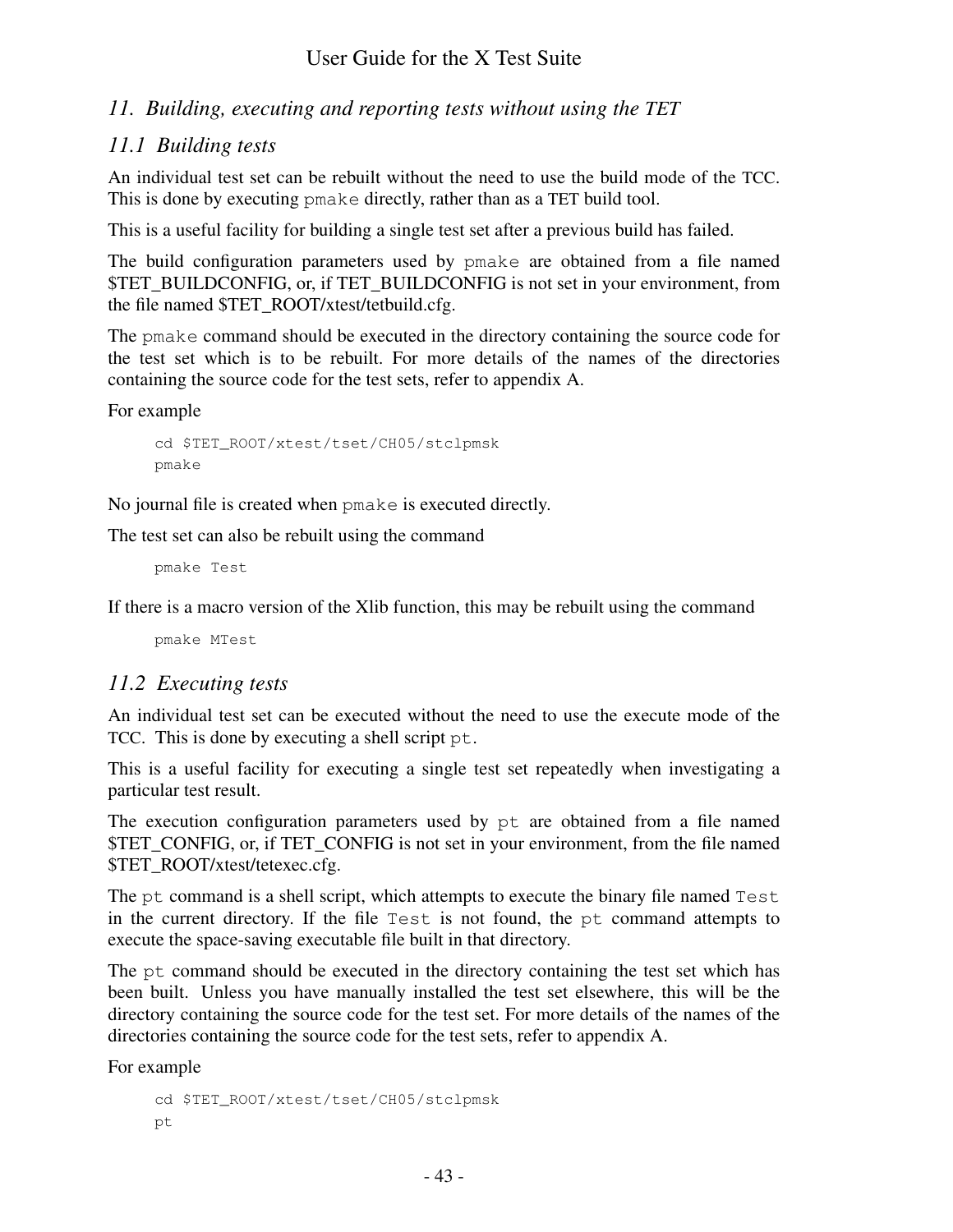A TET results file is created when pt is executed directly. This is a file named tet xres located in the directory in which the test was executed.

There are a number of options which may be passed to pt which alter the manner in which the test set is executed.

Execute pt as follows:

pt [ -v XT\_VARIABLE\_NAME ] [ -d display ] [-i IC\_list ] [ -p ] [ -w ]  $[-P]$   $[-D]$   $[-x$  debug level  $[-q]$   $[-m]$ 

#### -v XT\_VARIABLE\_NAME=Value

Modifies the value of the execution configuration parameter named XT\_VARIABLE\_NAME, assigning it a value of Value.

-d display

Sets the display string to be used for the test.

The default value is taken from the environment variable DISPLAY, or, if this is not set, from the execution configuration parameter XT\_DISPLAY.

-i IC\_list

The invocable components executed will be those specified in IC\_list.

Each assertion in the X Test Suite has separate test code, which is known as a test purpose. We have arranged that each test purpose is also a separately invocable component, and that the invocable component number is identical to the test purpose number.

The invocable component list consists of one or more elements separated by commas. Each element is either an invocable component number or a range of invocable component numbers separated by a dash.

This is useful for quickly executing a particular test purpose of interest for example:

pt -i 37

This is also useful for executing all test purposes except one known to cause a system error. For example:

pt -i 1-36,38-57

Note that the placement of windows used by the test suite may differ when an earlier test purpose is not executed. It is intended that test purposes produce the same results regardless of window placement.

This option is equivalent to setting the execution configuration parameter XT\_DEBUG\_PIXMAP\_ONLY to Yes.

-w

This option is equivalent to setting the execution configuration parameter XT\_DEBUG\_WINDOW\_ONLY to Yes.

-P

This option is equivalent to setting the execution configuration parameter XT\_DEBUG\_PAUSE\_AFTER to Yes.

<sup>-</sup>p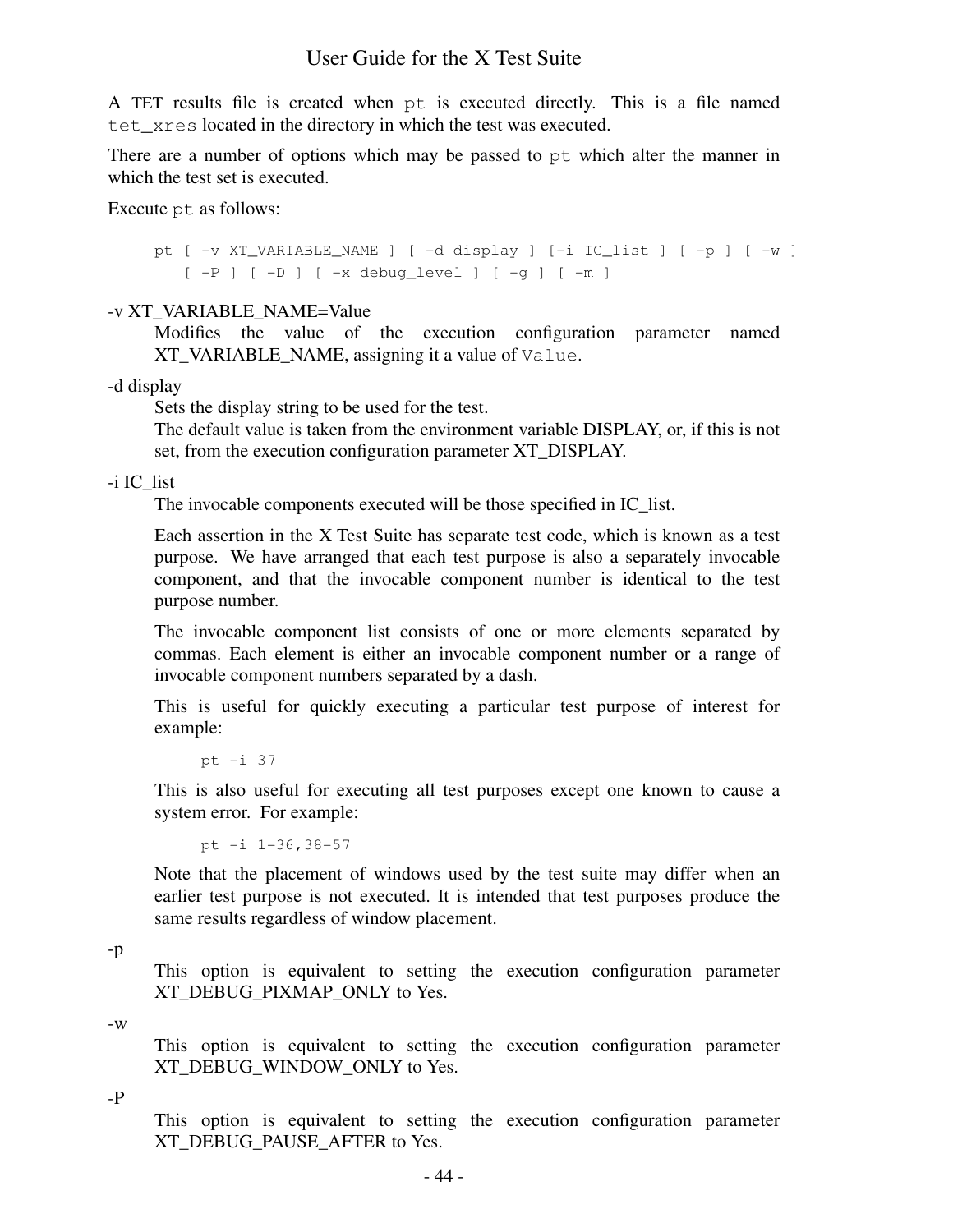-D

This option is equivalent to setting the execution configuration parameter XT\_DEBUG\_DEFAULT\_DEPTHS to Yes.

-x debug level

This option is equivalent to setting the execution configuration parameter XT\_DEBUG to debug\_level.

-g

The binary file pvgen will be executed instead of the binary file Test. This option should not be used, since binary files named pvgen are only used in the development environment at UniSoft when generating known good image files.

-m

The binary file MTest will be executed instead of the binary file Test. Files named MTest contain tests for the macro version of an Xlib function.

Note that pt creates a temporary file CONFIG in the current directory containing the configuration parameters, so write permission is required to this file (or if no file is there, to the current directory).

Note also that the binary file Test creates a temporary file . tmpresfd in the current directory containing the configuration parameters, so write permission is required to this file.

# *11.3 Reporting tests*

The TET results file produced for an individual test set can be formatted using the basic report writer rpt, which is described in more detail in the section entitled "Report writer". The argument  $-f$  tet xres formats the contents of the tet xres file.

For convenience, a separate report writer prp is provided, which is identical to rpt, except that the default file used is tet\_xres in the current directory.

This is a useful facility for quickly formatting the results from the execution of a test set, and looking at the summary of the result codes for each test purpose executed.

The prp command should be executed in the directory containing the TET results file named tet\_xres. Unless you have manually installed and executed the test set elsewhere, this will be the directory containing the source code for the test set. For more details of the names of the directories containing the source code for the test sets, refer to appendix A.

For example

```
cd $TET_ROOT/xtest/tset/CH05/stclpmsk
prp
```
# *11.4 Cleaning tests*

An individual test set can be cleaned without the need to use the clean mode of the TCC. This is done by executing pclean directly, rather than as a TET clean tool.

The clean configuration parameters used by pclean are obtained from a file named \$TET\_CLEANCONFIG, or, if TET\_CLEANCONFIG is not set in your environment, from the file named \$TET\_ROOT/xtest/tetclean.cfg.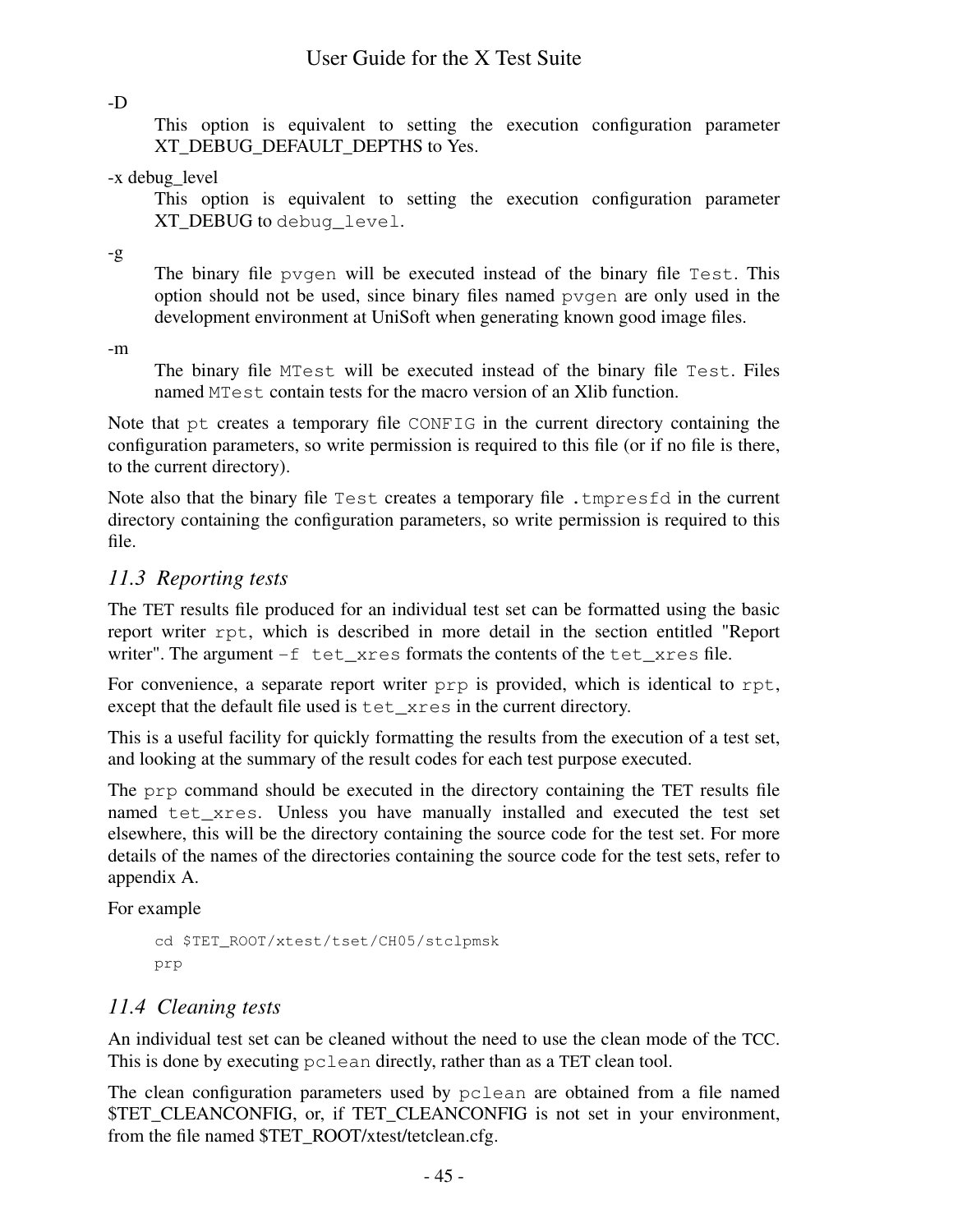The pclean command should be executed in the directory containing the test set which was built. For more details of the names of the directories containing the source code for the test sets, refer to appendix A.

For example

```
cd $TET_ROOT/xtest/tset/CH05/stclpmsk
pclean
```
No journal file is created when pclean is executed directly.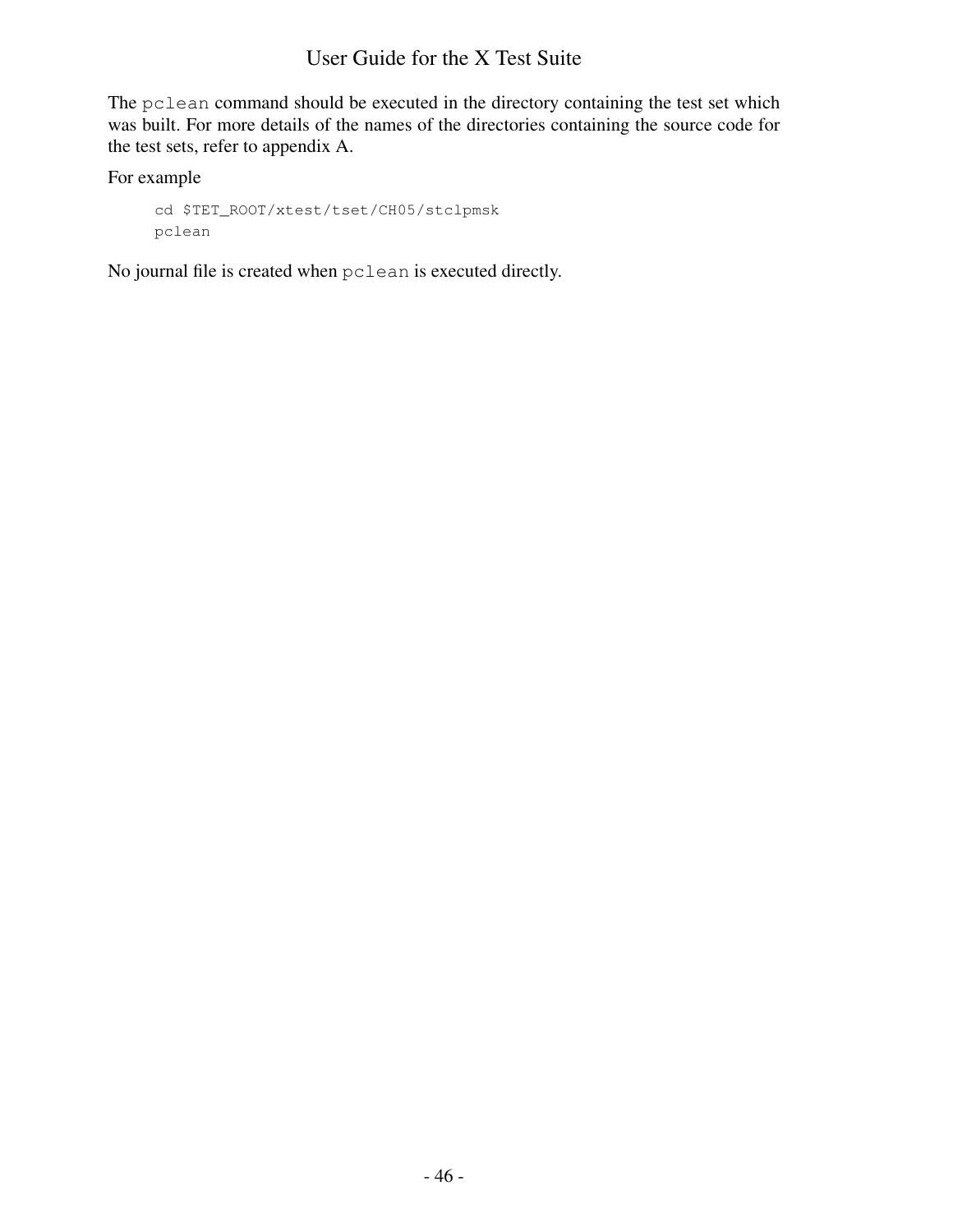## *12. Appendix A-Contents of X Version 11 Release 6.1*

This section describes the contents of the directories in the TET\_ROOT directory which are supplied in this release of the X Test Suite. The revised X Test Suite has been developed from the T7 X Test Suite. This section therefore also explains how the arrangement of the revised X Test Suite compares with the T7 X Test Suite.

## *12.1 tet*

This contains the source files and include files needed to build the Test Environment Toolkit (TET). The contents of the subdirectories are as follows:

## *12.1.1 tet/src*

This contains the source files for the TET.

## *12.1.2 tet/inc*

This contains the include files for the TET.

## *12.1.3 tet/lib*

This contains the libraries and object files when the TET has been built.

## *12.1.4 tet/bin*

This should be empty since the TET utilities will be copied into \$TET\_ROOT/xtest/bin, rather than this directory, when using the modified Makefiles supplied with the TET.

## *12.1.5 tet/doc*

This contains the release notes and man pages for the TET.

## *12.1.6 tet/demo*

This contains a demonstration program for the TET.

## *12.2 xtest*

This contains the tests included in the revised X test suite which are stored as a complete TET test suite. This includes all necessary configuration files and scenario files to enable you to use the TET following the instructions in the documentation.

## *12.3 xtest/bin*

This contains commands you will need to install, configure, build and execute the X Test Suite. After installation, this directory contains shell script commands. After configuration and building the X Test Suite, this directory also contains executable programs built for your system.

## *12.4 xtest/doc*

This contains the documentation. It contains this user guide, the programmers guide and the release notes. These are supplied in *troff(1)* format requiring the mm macro package, and also in PostScript format. It also contains a template for error reports and a description of how to submit them.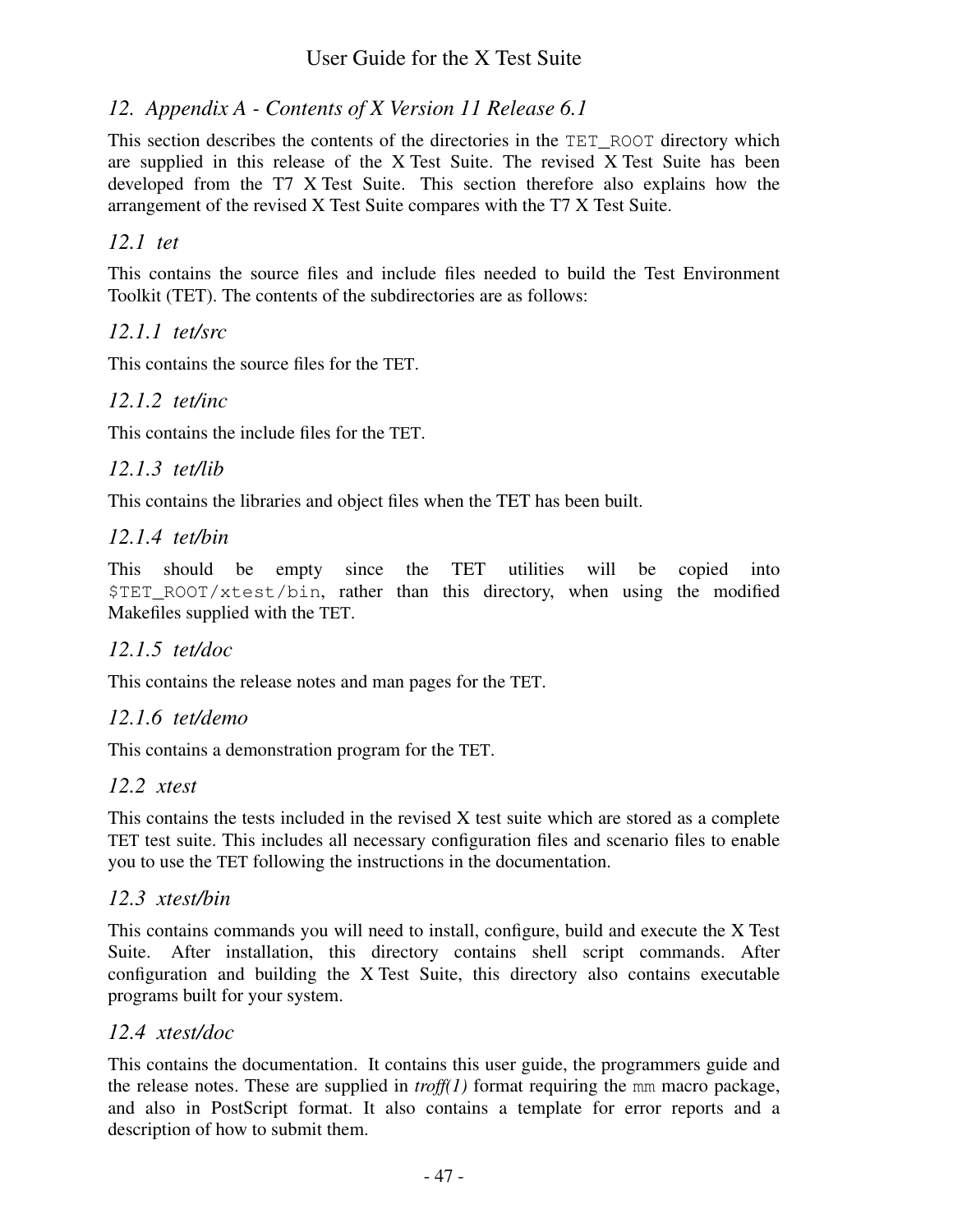It also contains a file paper.mm, which is a copy of the file Xproto\_verf/doc/paper.ms originally supplied in the T7 X Test Suite, converted to use the *mm* macro package. This file contains a paper entitled "An Approach to Testing X Window System Servers at a Protocol Level".

This is a technical paper, which defines in outline terms the areas of the X Window System server which should be tested at the X Protocol level rather than the Xlib level.

The approach recommended in this paper, and adopted in the design of the T7 X Test Suite, has been maintained in the revised X Test Suite. The paper explains the choice of test cases and division of tests between the X Protocol tests and Xlib tests.

Before the revision of the X Test Suite, UniSoft recommended that this paper should be left "as is". As a result, some sections of this paper are out of date in that they refer to development schedules for a previous software development project, which have now been superseded with the production of the revised X Test Suite.

## *12.5 xtest/fonts*

This contains test fonts which should be installed using the instructions in this user guide. It also contains a software library describing the fonts which is used by the tests for text drawing.

## *12.6 xtest/include*

This contains include files for the software in the xtest/src and xtest/tset directories.

## *12.7 xtest/lib*

This contains libraries and other common software which are used by the tests in the xtest/tset directory. The libraries are built using the instructions in this user guide.

## *12.8 xtest/results*

This is an empty directory which is used by the TET to store journal files produced when executing the X Test Suite.

## *12.9 xtest/src*

This contains the source for the libraries and utilities. These are built using the instructions in this user guide.

## *12.10 xtest/tset*

This contains the source for the tests for sections 2 to 10 of the X11R4 Xlib specifications, in directories CH02 to CH10. These are built using the instructions in this user guide. In the rest of this document, these are refered to as the "Xlib tests".

Each of the directories CH02 to CH10 contains further subdirectories which are known as test set directories. Each of these contain all the test code for a single Xlib function. The name of the directory is derived from the name of the Xlib function by a scheme which is described in appendix B.

So, for example for XSetClipMask we have the following:

```
tset/CH05/stclpmsk
tset/CH05/stclpmsk/stclpmsk.m
```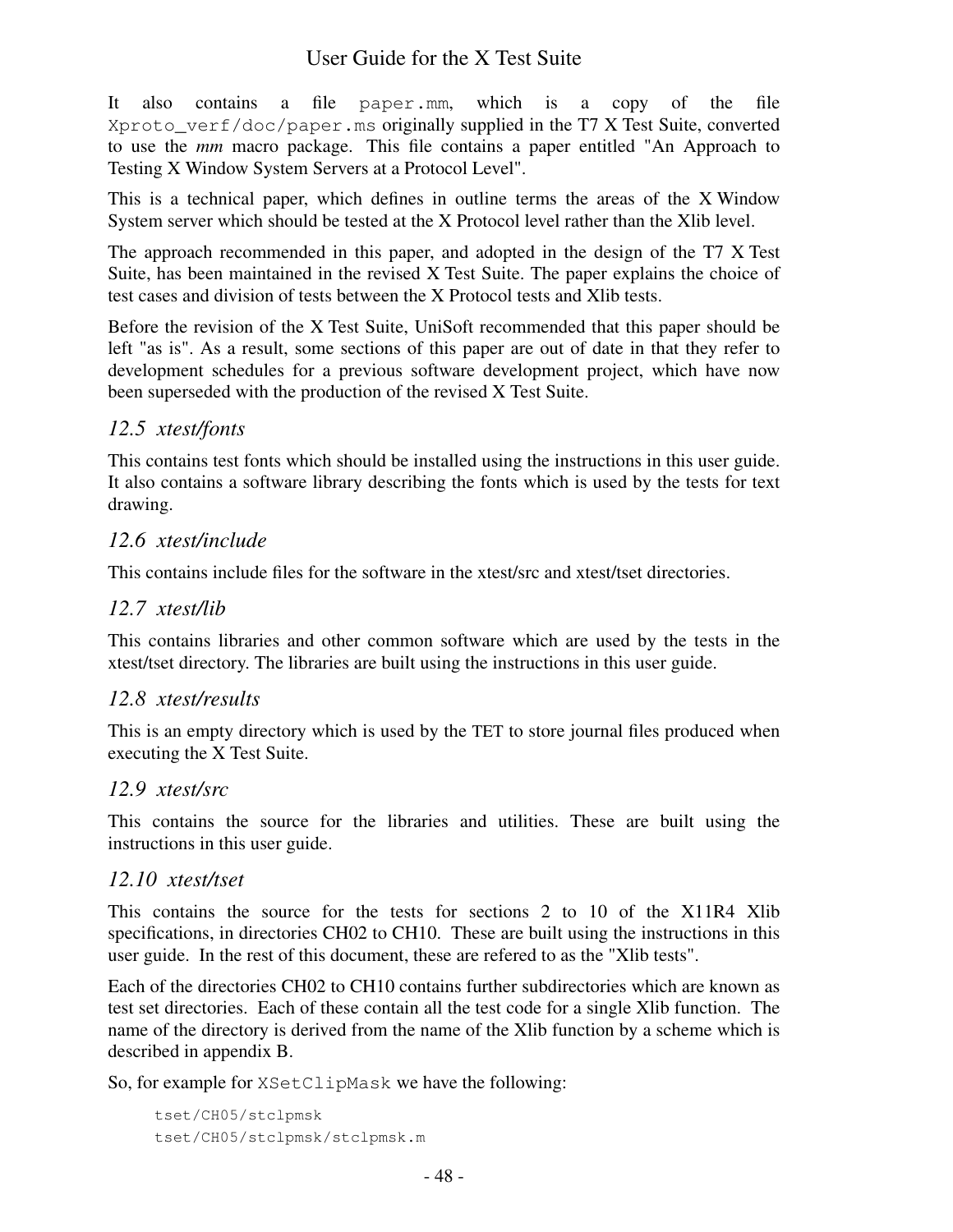The file stclpmsk.m is the source file, which is also known as a dot-m file. The format of the dot-m file is described further in the "Programmers Guide".

The Xlib tests are designed to accomplish the following:

- 1. Test the ability of the Xlib function to behave as specified in the X11R4 Xlib specifications, in situations where no X Protocol error should be generated. This is tested by a series of separate tests known, as "test purposes", each of which is designed to test a single statement in the Xlib specifications. The statement which is tested is contained in an "assertion", which is also contained in the dot-m file, and precedes the test code for that test purpose.
- 2. Test the ability of the Xlib function to produce the expected X Protocol errors in specified situations. This is tested in further test purposes, each preceded in the dot-m file by an assertion describing the situation which should produce the error.

## *12.11 xtest/tset/XPROT O*

This contains the source for the touch tests for the X Protocol (version 11). These are built using the instructions in this user guide. In the rest of this document, these are refered to as the "X Protocol tests".

These tests were in a separate test suite in the T7 X Test Suite, which was located in a directory Xproto\_verf. This included separate documentation, drivers, parameter files, include files and libraries. In the revised X Test Suite, the directory XPROTO only contains the source of the tests - the other items are integrated within the X Test Suite as described in this user guide.

The directory XPROTO contains further subdirectories which are known as test set directories. The structure of test set directories is exactly as for the Xlib tests, described in the previous section.

The X Protocol tests tests are designed to accomplish the following:

- 1. Test the ability of the X Window System server to accept all legal message types and respond appropriately.
- 2. Ensure that the server capabilities which Xlib testing depends on work in the simplest cases.
- 3. Test that the X server adheres to the canonical byte stream of the X Protocol, independent of the host byte sex or compiler structure packing.

For further details of the choice of test cases and division of tests between the X Protocol tests and Xlib tests, refer to the document entitled "An Approach to Testing X Window System Servers at a Protocol Level" contained in file xtest/doc/paper.mm.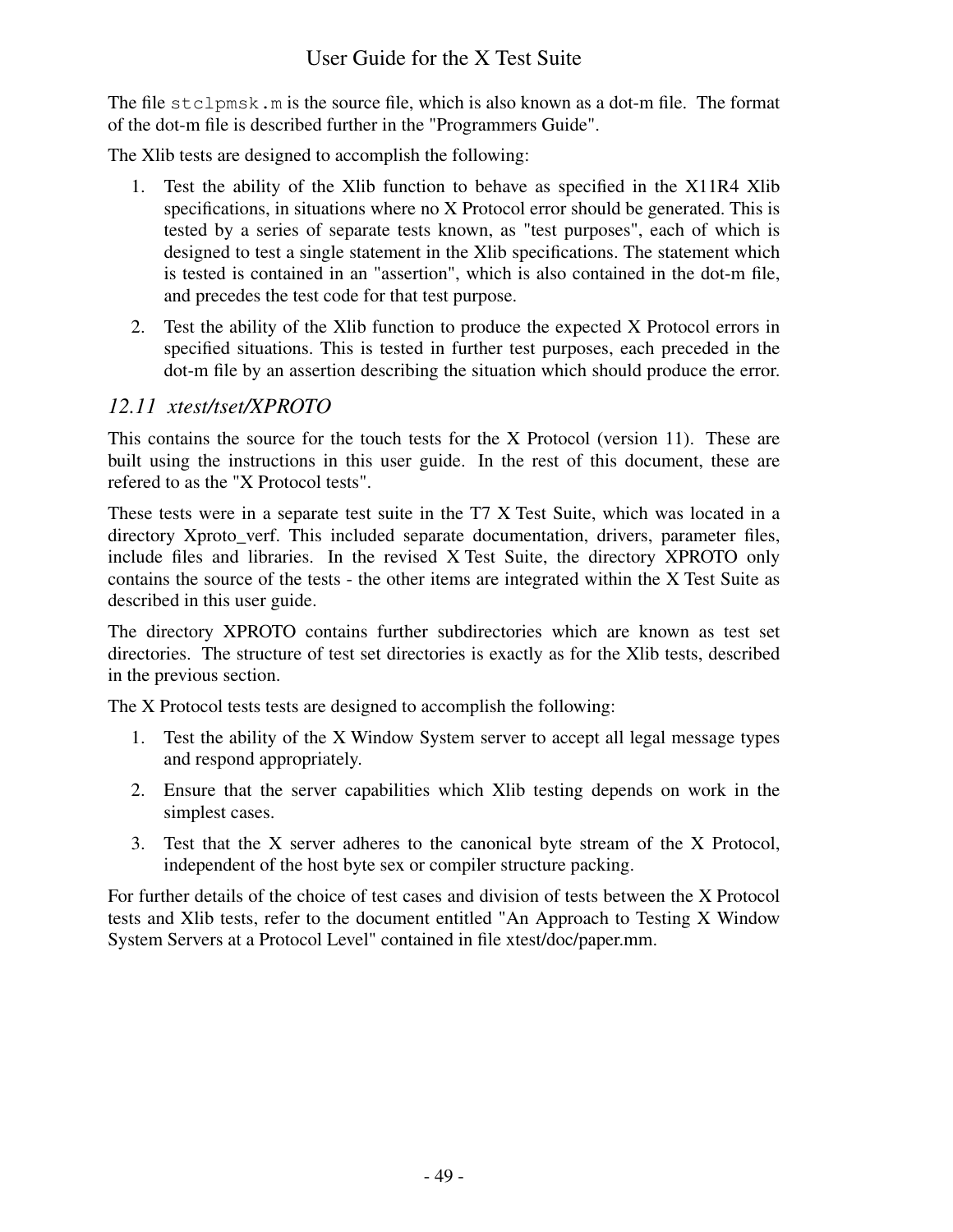# *13. Appendix B-File naming scheme*

A file naming scheme has been devised which is for naming the directories containing dot-m files and the dot-m files themselves.

The file naming scheme converts from an X Window System name to an abbreviated name. This is done as follows:

— Remove leading X.

— Replace:

- Background -> Bg Subwindow -> Sbwn String -> Str Window -> Wdw
- Remove all lowercase vowels aeiou.
- Truncate to 10 chars. We have already checked that truncation to ten characters still gives uniqueness.
- If the string before truncation ended in "16" then force truncated string to end in "16".
- convert to lowercase.
- add ".m" suffix to get name of source file containing C code, assertions and strategies.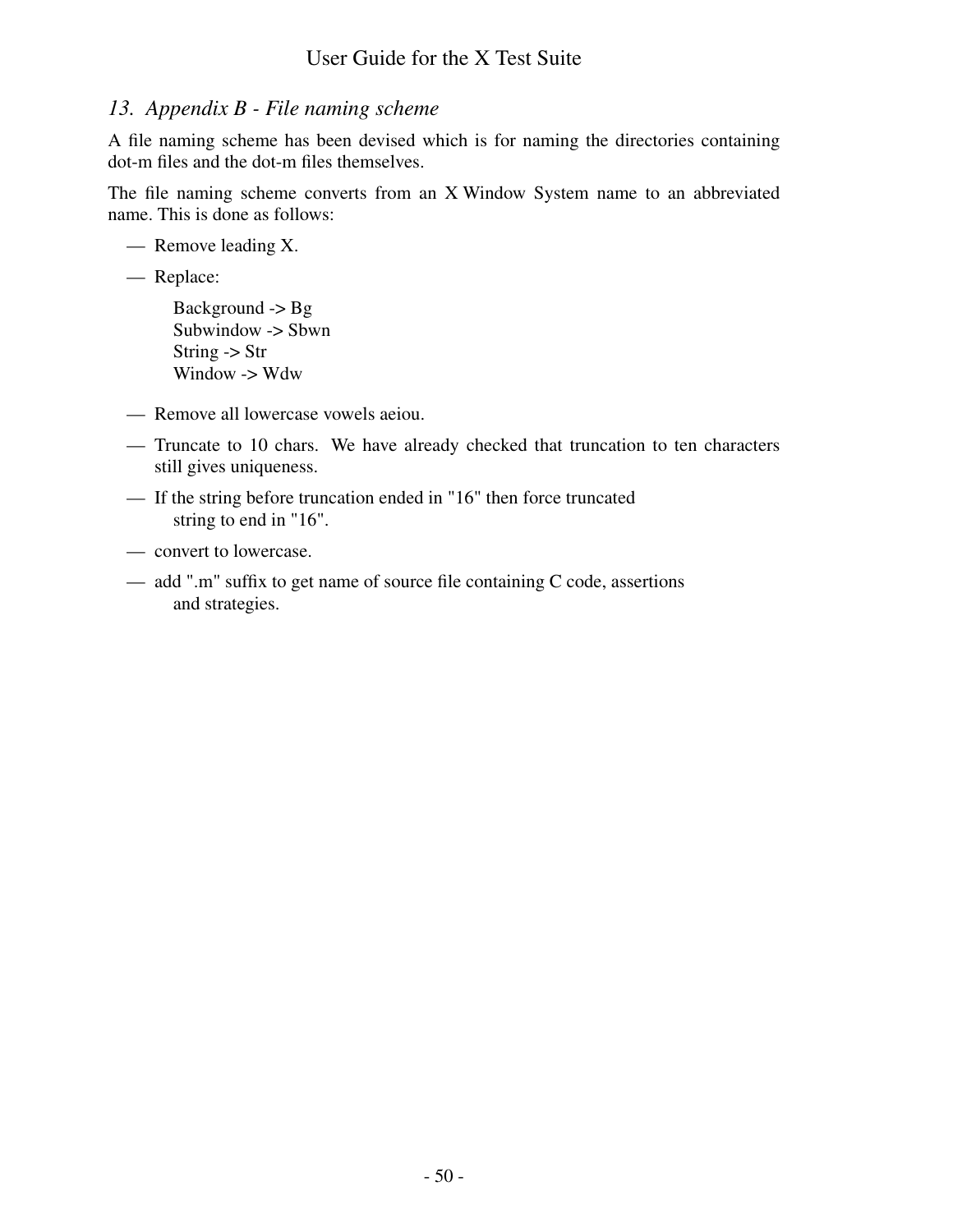## *14. Appendix C-Format of the TET journal file*

This appendix describes the manner in which the X Test Suite uses some of the TET journal file facilities. The format of the TET journal file is not fully described here - only the main features used by the X Test Suite are described. In a future release of the X Test Suite the format is expected to be described fully in the TET documentation.

Journal files are produced by the TCC during the build and execute stages.

The journal file produced during the execute stage contains two basic sections:

- 1. Details of the configuration parameters and environment in which the tests were executed. This may also be preceded by build configuration parameters and/or followed by clean configuration parameters, if the TCC was invoked in buildexecute-clean mode.
- 2. Details of the test results. This includes the test result codes and test information messages output by the test suite.

Each line in the second section of a journal file is made up from three components separated by a vertical bar:

- 1. Message type. There is a unique numeric code for each message type which is always the first field on a line.
- 2. Message parameters. These contain serial number and similar information.
- 3. Message area. The format of this area is specific to the Message Type.

An example of the second section is as follows:

```
10|53 /tset/CH02/vndrrls/vndrrls 13:41:12|TC Start, scenario ref 85-1, ICs {all}
15|53 1.9 1|TCM Start
520|53 0 7457 1 1|TRACE:NAME: XVendorRelease
400|53 1 1 13:41:14|IC Start
200|53 1 13:41:14|TP Start
520|53 1 7457 1 1|REPORT:XVendorRelease() returned 5000 instead of 1.
220|53 1 1 13:41:14|FAIL
410|53 1 1 13:41:14|IC End
80|53 0 13:41:15|TC End
```
This consists of a block of information for each test set executed which contains the following lines:

- 1. Message Type 10 Test Case Start (TC Start) A single message indicating that the Test Case Controller (the part of the TET which executes test sets) is about to execute a test set. This also indicates the start of the results for this test set (which in TET terminology is known as a test case). This line indicates the name of the test set obtained from the scenario file.
- 2. Message Type 15 Test Case Manager Start (TCM Start) A single message indicating that the Test Case Manager (the part of the TET which calls the test purposes) has started executing.
- 3. Each assertion in the X Test Suite has separate test code, which is known as a test purpose. We have arranged that each test purpose is also a separately invocable component, and that the invocable component number is identical to the test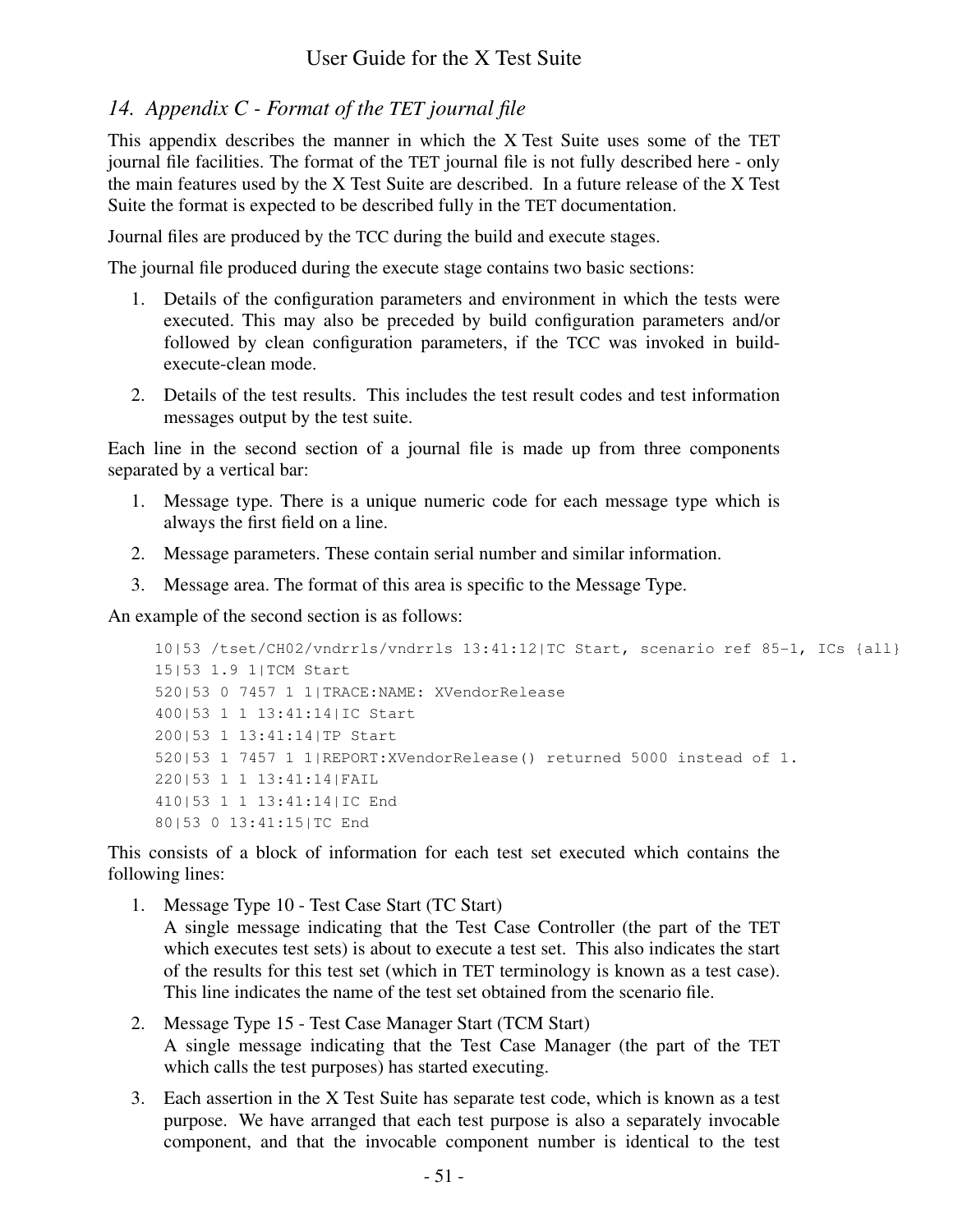purpose number. For each test purpose these lines follow:

- 1. Message Type 400 Invocable Component Start (IC Start) The second field of the Message Parameters gives the IC number.
- 2. Message Type 200 Test Purpose Start (TP Start) The second field of the Message Parameters gives the number of the test purpose within the test set.
- 3. Message Type 520 Test Case Information The second field of the Message Parameters gives the number of the test purpose within the test set. The Message Area contains a text message output by the X Test Suite - the possible types of message are described further in appendix D "Interpreting test results" in the section entitled "Test information messages". 4. Message Type 220 - Test Purpose Result The second field of the Message Parameters gives the number of the test

purpose within the test set. The Message Area contains the test result code - the possible test result

codes are described further in appendix D "Interpreting test results" in the section entitled "Test result codes".

5. Message Type 410 - Invocable Component End (IC End) The second field of the Message Parameters gives the IC number.

## 4. Message Type 80 - Test Case End (TC End)

A single message indicating the end of the results for this test set (which in TET terminology is known as a test case).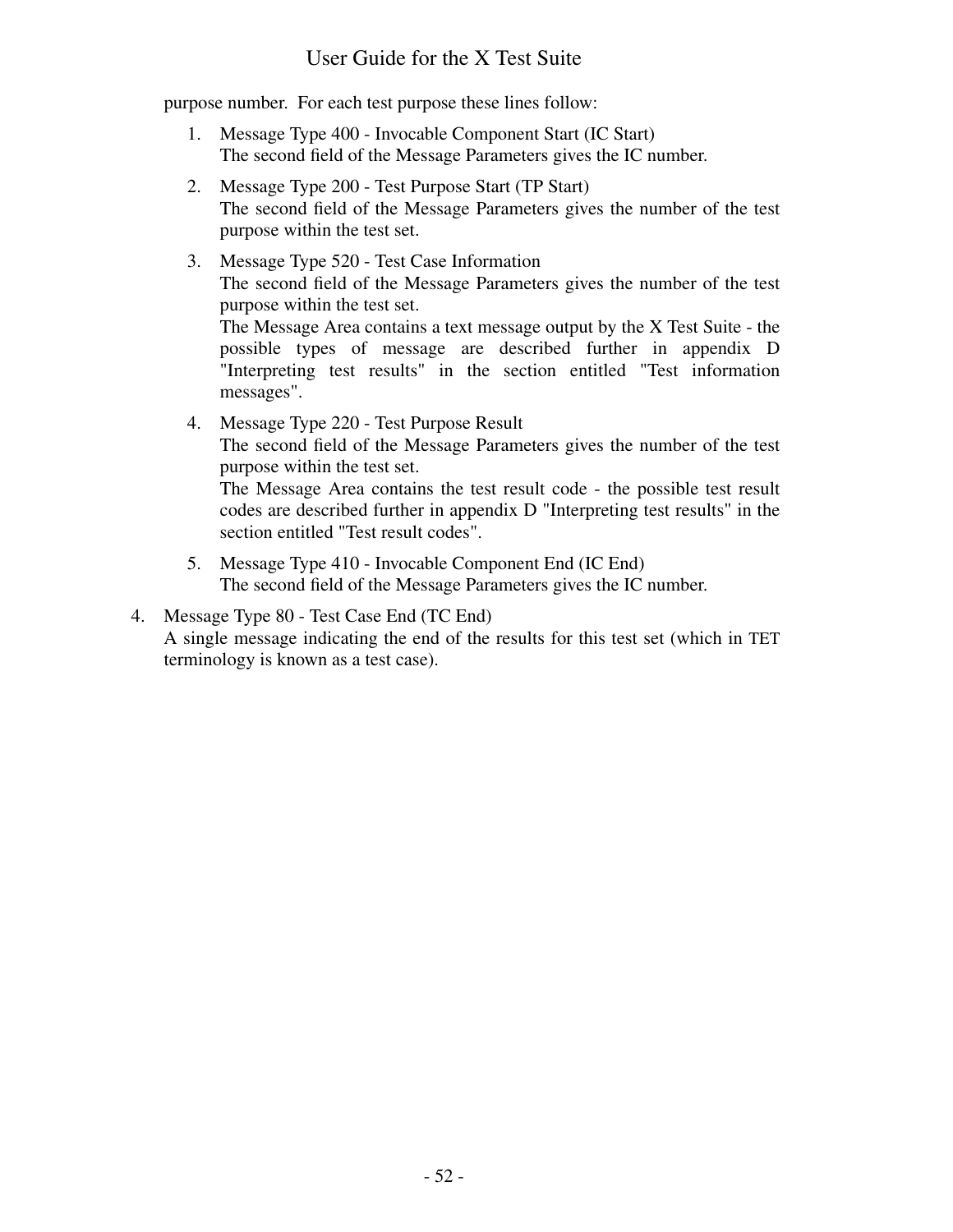# *15. Appendix D-Interpreting test results*

This section includes information describing the significance of the test result codes and the accompanying test information messages that may appear in a TET journal file.

## *15.1 Categorisation of assertions*

The test result codes which are output for each test purpose are dependent on the category of the assertion.

The model for the categorisation of assertions which is used in the X Test Suite is described in POSIX.3.

There are four categories of assertions described by POSIX.3 which are designated A, B, C and D.

If the assertion tests a conditional feature, it is categorised as type C or D, otherwise it is categorised as type A or B.

If the assertion is classified as an "extended assertion", it is categorised as type B or D. Otherwise it is categorised as type A or C and is known as a "base assertion".

Tests are always required for base assertions. Tests are not required for extended assertions, but should be provided if possible. There are a number of "extended assertions" for which tests have been written in the X Test Suite. Extended assertions are used to describe features that may be difficult to test conclusively.

|                            | <b>Base Assertion</b> | <b>Extended Assertion</b> |
|----------------------------|-----------------------|---------------------------|
| <b>Required Feature</b>    |                       |                           |
| <b>Conditional Feature</b> |                       |                           |

## *15.2 Test result codes*

The following test result codes may be found within the TET journal file. These will be found in Test Purpose Result lines with Message Type 220 (described in appendix C).

The reason for any result codes NORESULT, UNRESOLVED and UNINITIATED should be determined and resolved.

PASS The implementation passed the test for the corresponding assertion.

FAIL The implementation failed the test for the corresponding assertion.

UNRESOLVED The test for the corresponding assertion commenced, but was unable to establish the required conditions to complete all required stages of the test. The reasons for this should be investigated and if necessary the test rerun.

> In some tests, reliance is made on the successful behaviour of another area of the X Window System. Where this reliance is made, and that area of the X Window System does not behave as expected, a result code UNRESOLVED may occur. The test information messages should indicate the area of the underlying problem. It may be necessary to look at the test results for that area first and investigate and resolve the underlying problem before re-running the UNRESOLVED tests.

> Tests which give a result code of UNRESOLVED and the message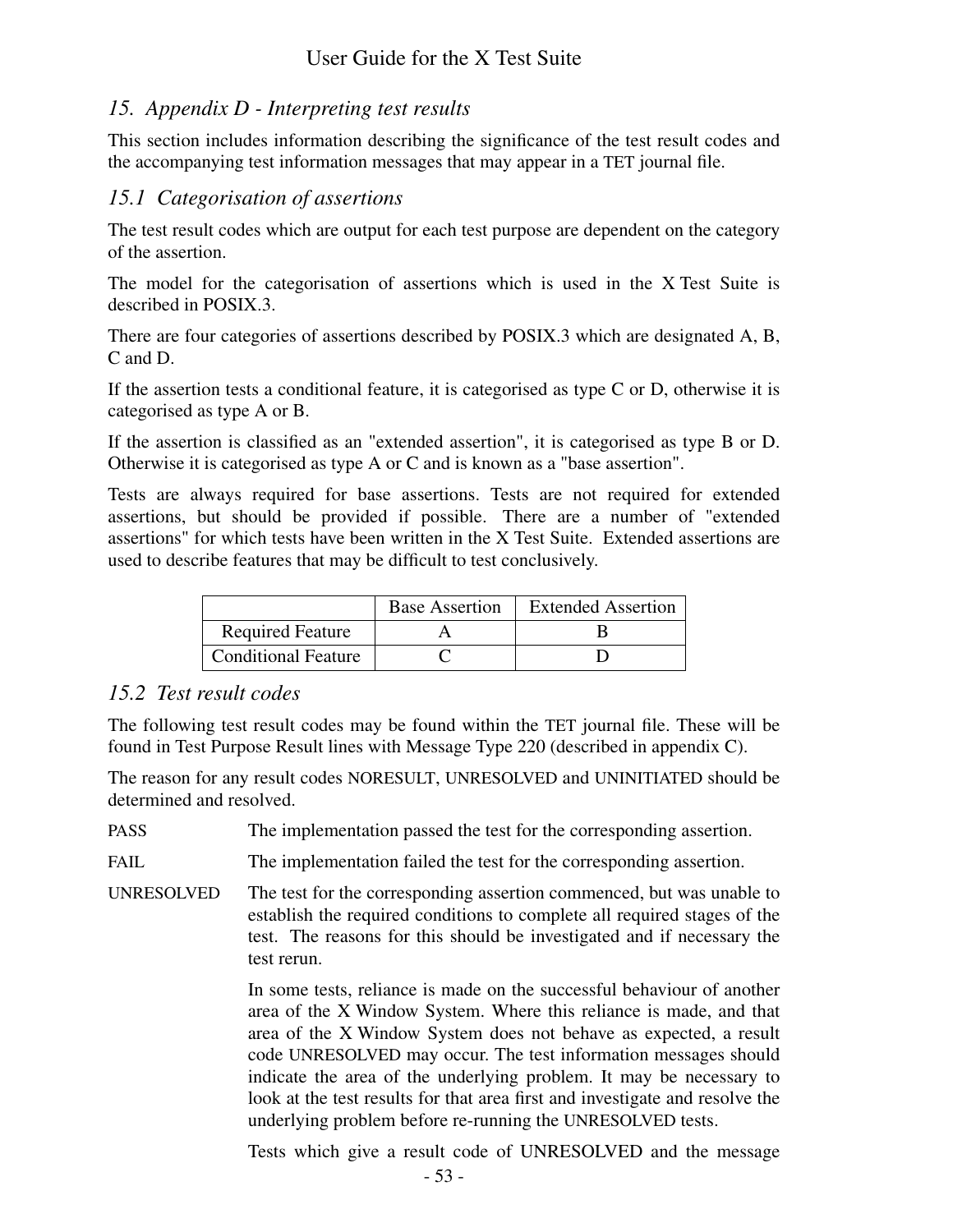"Path check error" normally contain programming errors. The test reached the point at which a PASS result would be assigned, but the number of check points passed in executing the test code differs from the expected number.

Tests which give a result code of UNRESOLVED and the message "No CHECK marks encountered" may be due to programming errors. The test reached the point at which a PASS result would be assigned, but no check points had been passed. This can also occur when you execute the tests using debug options. For example, the message occurs when you execute tests which normally loop over windows and pixmaps and set XT\_DEBUG\_PIXMAP\_ONLY=Yes or XT\_DEBUG\_WINDOW\_ONLY=Yes or XT\_DEBUG\_DEFAULT\_DEPTHS=Yes or XT\_DEBUG\_VISUAL\_IDS=Yes.

NOTINUSE Although there is an assertion within the test set, there is no specific test provided for the assertion. This might be because the assertion is tested adequately as part of the test for another assertion, or because the assertion has been automatically included into a test set in which it is not applicable.

> In either case, tests which report the result code NOTINUSE do not need to be investigated further.

UNSUPPORTED This result code may only be used for assertions in category C or D (conditional assertions).

> The implementation does not support some optional feature of the X Window System, which is needed to test the corresponding assertion. In this case, the assertion will normally make clear what optional feature is required, and there will be an accompanying test information message describing the feature which was found to be unsupported.

UNTESTED This result code may only be used for assertions in category B or D (extended assertions).

> The implementation could not be conclusively tested to determine the truth of the corresponding assertion.

> Note that this does not mean that no testing was performed in the X Test Suite. There are a number of "extended assertions" for which we have provided tests where possible (to test some likely problem areas, for example).

UNINITIATED The test for the corresponding assertion could not commence due to a problem in an earlier test purpose or an initialisation routine.

> Tests which produce this result code should be resolved as for those reporting UNRESOLVED.

NORESULT Each test purpose should output a test result code before completing. This special result code will be inserted by the TET in the journal file, if the test purpose did not output a test result code. This indicates a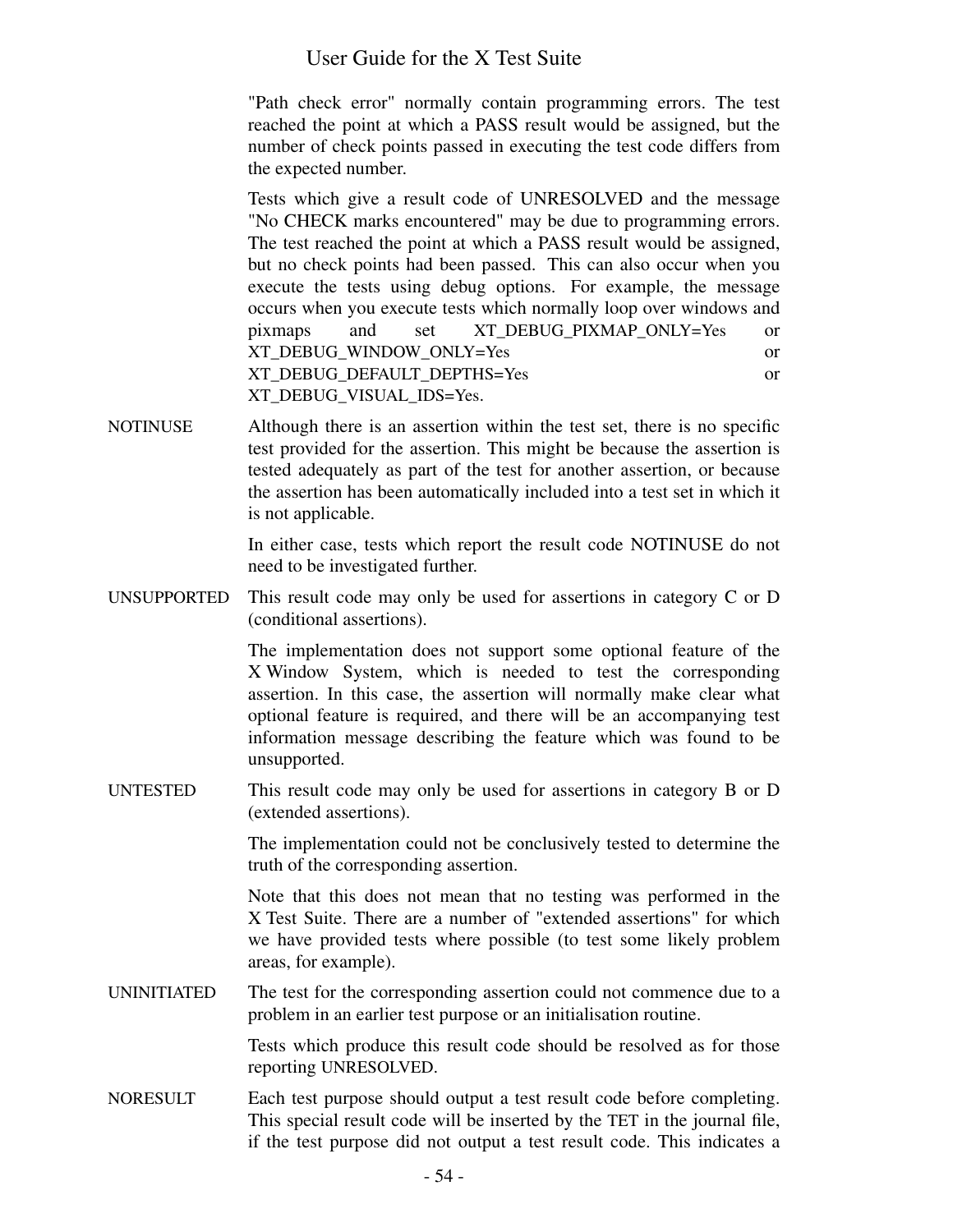major fault during the execution of the test set which should be investigated.

- WARNING The implementation passed the test for the corresponding assertion. Whilst the behaviour of the implementation was found to be acceptable, it behaves in a manner which is not recommended in the X11 specification on which the assertion is based.
- FIP The contents of the journal file must be examined by hand to determine whether the implementation passed the test for the corresponding assertion. This is used for testing functions which produce output whose correctness cannot be easily determined automatically by the test suite.

# *15.3 Test information messages*

There are four types of test information messages which are output by the X Test Suite. Each one results in a TET journal file line with Message Type "Test Case Information" (520), and with the Message Area beginning with one of the following keywords:

| <b>REPORT</b> | This keyword is used to report the reason for any test result codes<br>whch are other than PASS. A warning message is printed by the report<br>writer rpt, if a test information message of type REPORT is given in a<br>test purpose which produced a test result code PASS.                  |
|---------------|------------------------------------------------------------------------------------------------------------------------------------------------------------------------------------------------------------------------------------------------------------------------------------------------|
| <b>CHECK</b>  | This keyword is used to record the passing of a particular checkpoint<br>in the test suite code. These messages contain the checkpoint number<br>within the test purpose, and the line number within the source code.                                                                          |
|               | These messages are not output to the journal file if the execution<br>configuration parameter XT_OPTION_NO_CHECK is set to Yes. This<br>option can reduce the size of the journal file considerably.                                                                                           |
| <b>TRACE</b>  | This keyword is used for any messages describing the state of the test<br>being executed which are not failure messages.                                                                                                                                                                       |
|               | When running the X Protocol tests, messages with this keyword are<br>output to the journal file, to describe briefly the interaction between the<br>X server and the test program.                                                                                                             |
|               | These messages are not output to the journal file, if the execution<br>configuration parameter XT_OPTION_NO_TRACE is set to Yes. This<br>option can reduce the size of the journal file considerably.                                                                                          |
| <b>DEBUG</b>  | This keyword is used for debug messages inserted during the<br>development of the X Test Suite.                                                                                                                                                                                                |
|               | When running the X Protocol tests, messages with this keyword are<br>output to the journal file, when the debug level is greater than zero, to<br>describe in detail the interaction between the X server and the test<br>program. This includes the contents of requests, replies and events. |
|               | This is output if the value of the execution configuration parameter<br>XT_DEBUG is greater than or equal to the level of the debug message.<br>XT_DEBUG may be set from 0 to 3.                                                                                                               |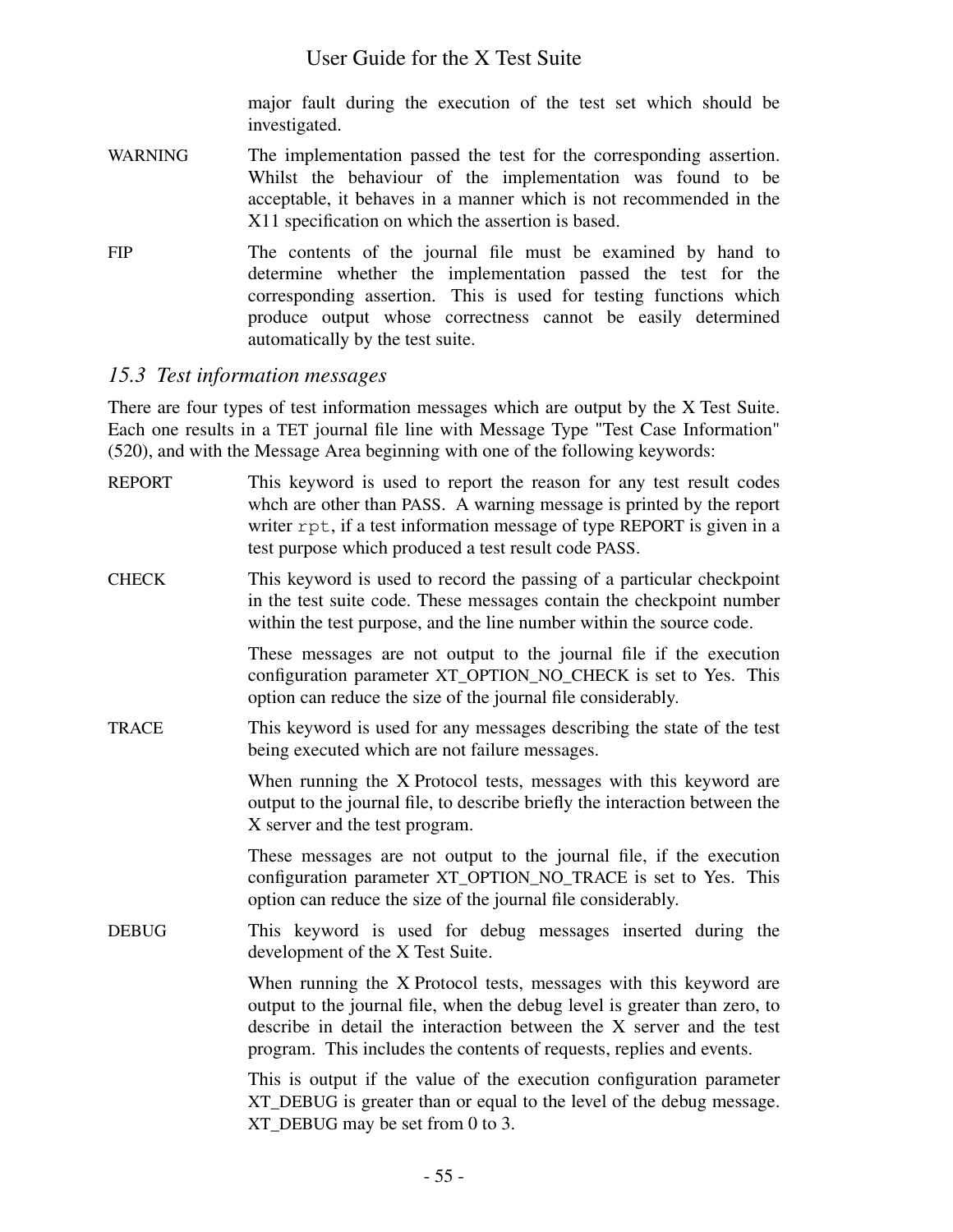## *16. Appendix E-Outline of Test Environment Toolkit*

The "Test Environment Toolkit" is a software tool developed by X/Open<sup>8</sup>, UNIX International  $(UI)^9$ , and the Open Software Foundation  $(OSF)^{10}$ . The project which produced this software and the associated interface specifications was also known as Project Phoenix.

The TET consists of a user interface program known as the Test Case Controller (TCC). This enables test software to be built and executed. The TCC uses configuration files to specify the environment for both the build and execute operations. The TCC also uses a scenario file to control which tests to build or execute.

The TCC produces a journal file which is intended to be formated by a test suite specific report writing program.

The TET also includes an Application Programming Interface (API) Part of the API is the Test Case Manager (TCM). This includes a **main()** function which calls user supplied test functions. The API also includes a library of functions to manage the test functions and perform output operations to the journal file in a structured fashion.

Since the developers of the TET have indicated a commitment to develop software test suites that execute within this environment, the TET can be seen as an emerging de facto standard environment for test suite execution.

During stage one of the X Test Suite development project we identified that the TET provides features which are required by the revised test suite.

For this reason we have developed the revised test suite within the TET environment, and supplied a copy of the TET with the revised test suite.

Release 1.9 of the TET was issued by the developers during March 1992, and is included in this release of the X Test Suite. The software is complete in that the functionality is stable and the implementation agrees with the TET specification. Documentation including release notes and man pages for the TET utilities, are included in this release of the X Test Suite. However, this release does not contain a Programmers Guide or Users Guide. These are under development by UNIX International, but are not complete at the time of this release, and so are not part of the current version of the TET.

<sup>8.</sup> X/Open is a trademark of the X/Open Company, Ltd. in the U.K. and other countries.

<sup>9.</sup> UI is a trademark of UNIX International.

<sup>10.</sup> Open Software Foundation, OSF and OSF/1 are trademarks of the Open Software Foundation, Inc.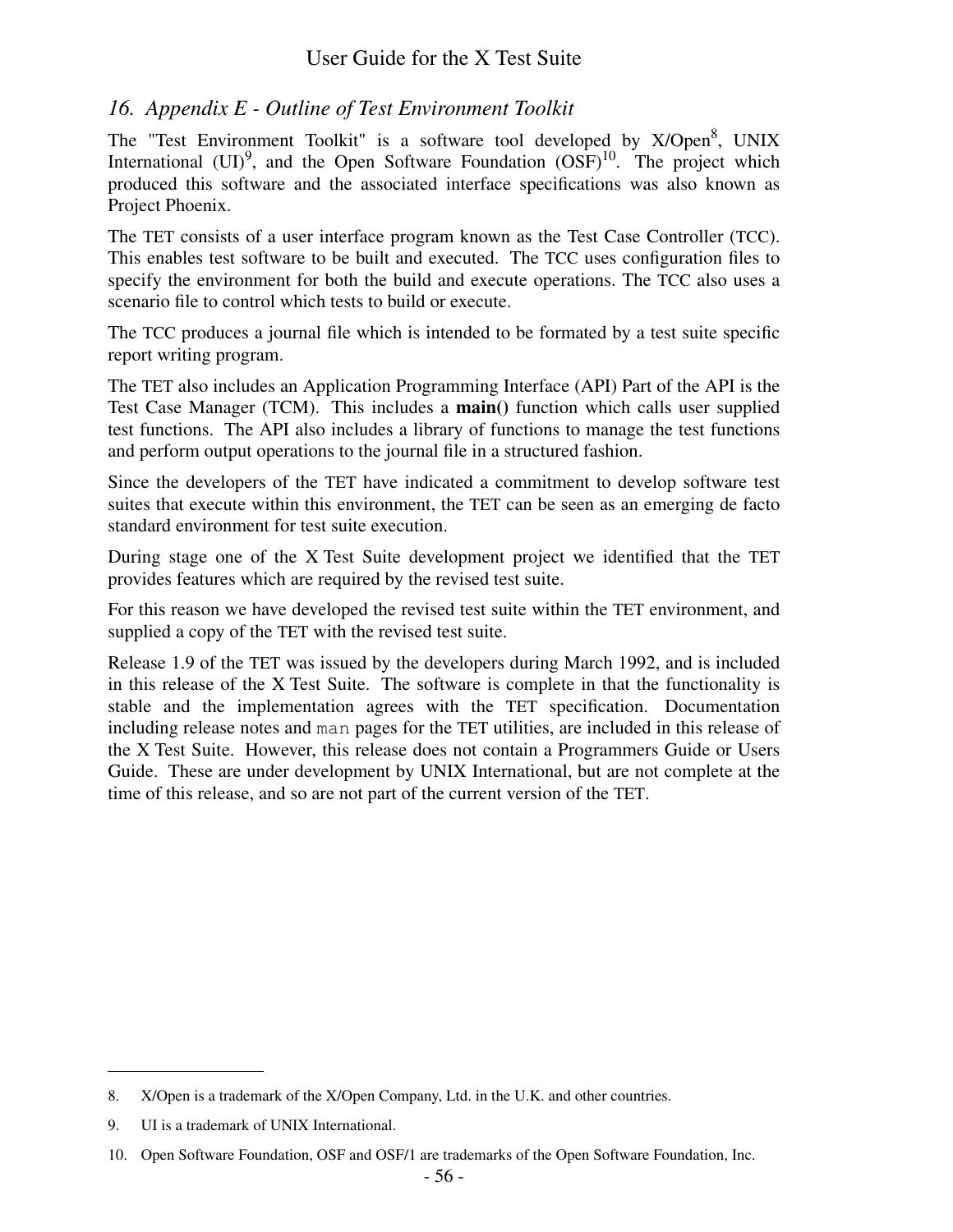# *17. Appendix F-Glossary*

### assertion

A statement of functionality for an *element* of the X Window System, phrased such that it will be **true** for a system conforming to the X Window System specifications. An example would be a *test description* phrased according to the requirements of POSIX.3.

### assertion test

Synonymous with *test purpose*.

### base assertion

An *assertion* for which a test suite must provide an *assertion test*. Every assertion that is not an extended assertion is a base assertion.

### element

A particular X Window System interface such as an Xlib function, header file or X11 Procotol.

### extended assertion

An *assertion* for which a test suite is not required to provide an *assertion test*. An *assertion test* should still be provided if possible.

Reasons why a test suite is not required to provide a test are given in appendix A of the Programmers Guide.

## POSIX.1

Part one of the IEEE POSIX 1003 standards, the document† entitled *System Application Program Interface (API) [C language]*. Also known as P1003.1.

## POSIX.3

Part three of the IEEE POSIX 1003 standards, the document† entitled *Test Methods for Measuring Conformance to POSIX*. Also known as P1003.3.

## Project Phoenix

Synonymous with TET.

## SVID

System V Interface Definition.

## **TCC**

The Test Case Controller. This is part of the TET. This is a user interface program which enables the test software to be executed. See appendix E for more details.

## TCM

The Test Case Manager. This is part of the TET. This is an object file containing a **main()** function which calls user supplied test functions. See appendix E for more details.

## **TET**

The "Test Environment Toolkit". This is a software tool which provides a framework within which tests may be developed and executed. More information is given in appendix E.

<sup>†</sup> Obtainable from Publication Sales, IEEE Service Center, P.O. Box 1331, 445 Hoes Lane, Piscataway, NJ 08854-1331, (201) 981-0060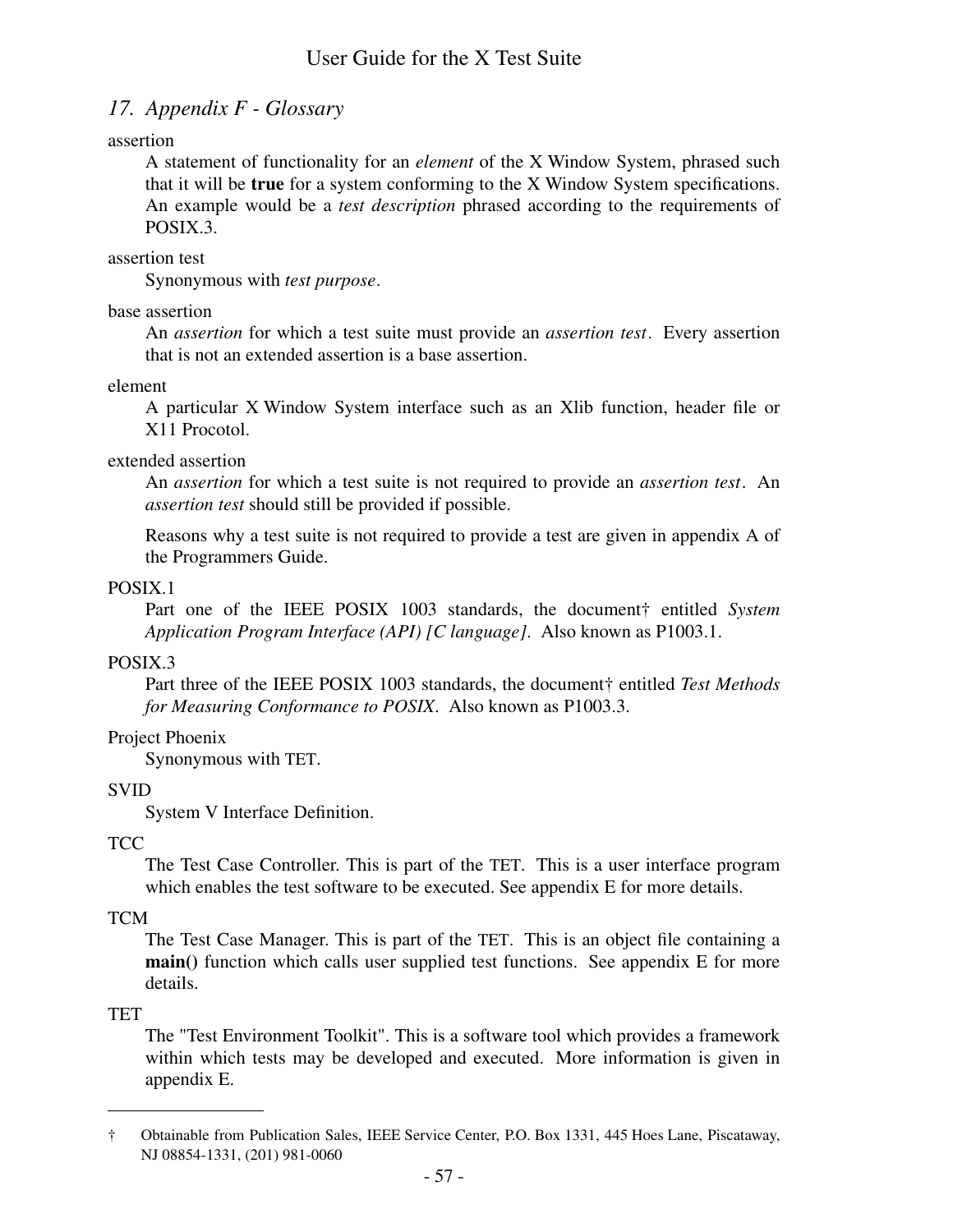#### test case

Synonymous with *test set*.

#### test description

The description of a particular test to be performed on an *element*. This is presented in functional terms and describes precisely what aspect of the X Window System is to be tested for that *element*. An *assertion* is an example of a *test description*, but the reverse is not the case.

#### test program

Synonymous with *test set*.

test purpose

The software which tests the conformance of an implementation of the X Window System to an *assertion*.

test set

The software containing all the *test purposes* for an *element*.

test strategy

A description of the design and method used to implement a *test purpose*. This should say how a *test purpose* is implemented rather than what feature is being tested.

### XPG

The X/Open Portability Guide.

#### Xlib tests

These are the tests for sections 2 to 10 of the X11R4 Xlib specifications. They are stored in subdirectories of the directories CH02 to CH10 (which are to be found in the directory \$TET\_ROOT/xtest/tset).

#### X Protocol tests

These are the touch tests for the X Protocol (version 11). They are stored in subdirectories of the directory XPROTO (which is to be found in the directory \$TET\_ROOT/xtest/tset).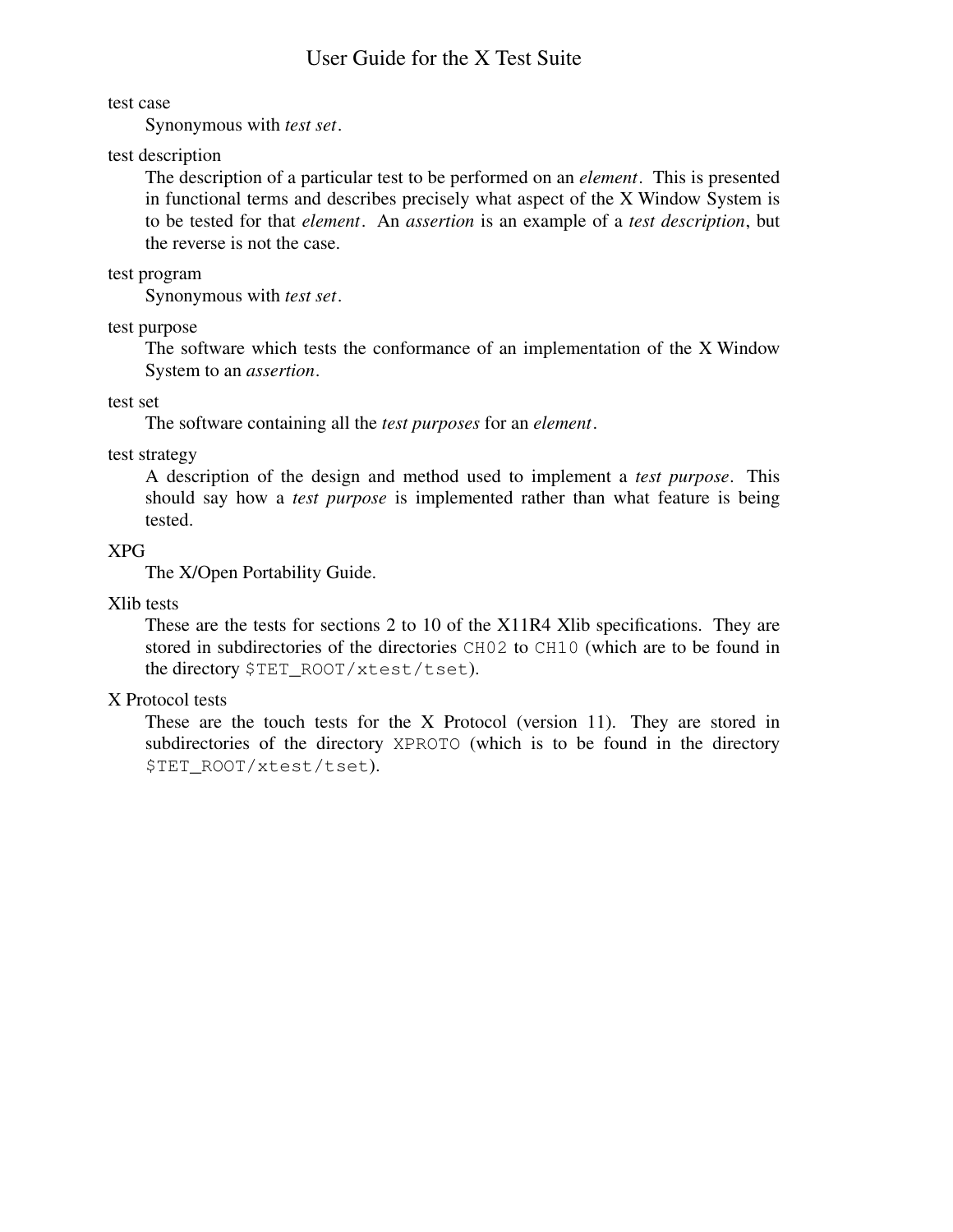## **CONTENTS**

| 1. |                                                       | -1                                                              |
|----|-------------------------------------------------------|-----------------------------------------------------------------|
| 2. | 2.1                                                   | $\overline{2}$                                                  |
|    | 2.2<br>2.3                                            | $\overline{2}$<br>3                                             |
| 3. | 3.1<br>3.2<br>3.3<br>3.4<br>3.5                       | $\overline{4}$<br>$\overline{4}$<br>$\overline{4}$<br>-12<br>12 |
| 4. | 4.1<br>4.2<br>4.3<br>4.4                              | 14<br>14<br>15<br>16<br>16                                      |
| 5. | 5.1<br>5.2<br>5.3<br>5.4<br>5.5<br>5.6                | 16<br>16<br>17<br>17<br>17<br>18<br>18                          |
| 6. | Building the tests<br>6.1<br>6.2<br>6.3<br>6.4<br>6.5 | 20<br>20<br>21<br>21<br>22<br>22                                |
|    | 7.1<br>7.2<br>7.3<br>7.4<br>7.5<br>7.6<br>7.7<br>7.8  | 23<br>23<br>24<br>32<br>33<br>34<br>34<br>35<br>35              |
| 8. |                                                       | 36                                                              |